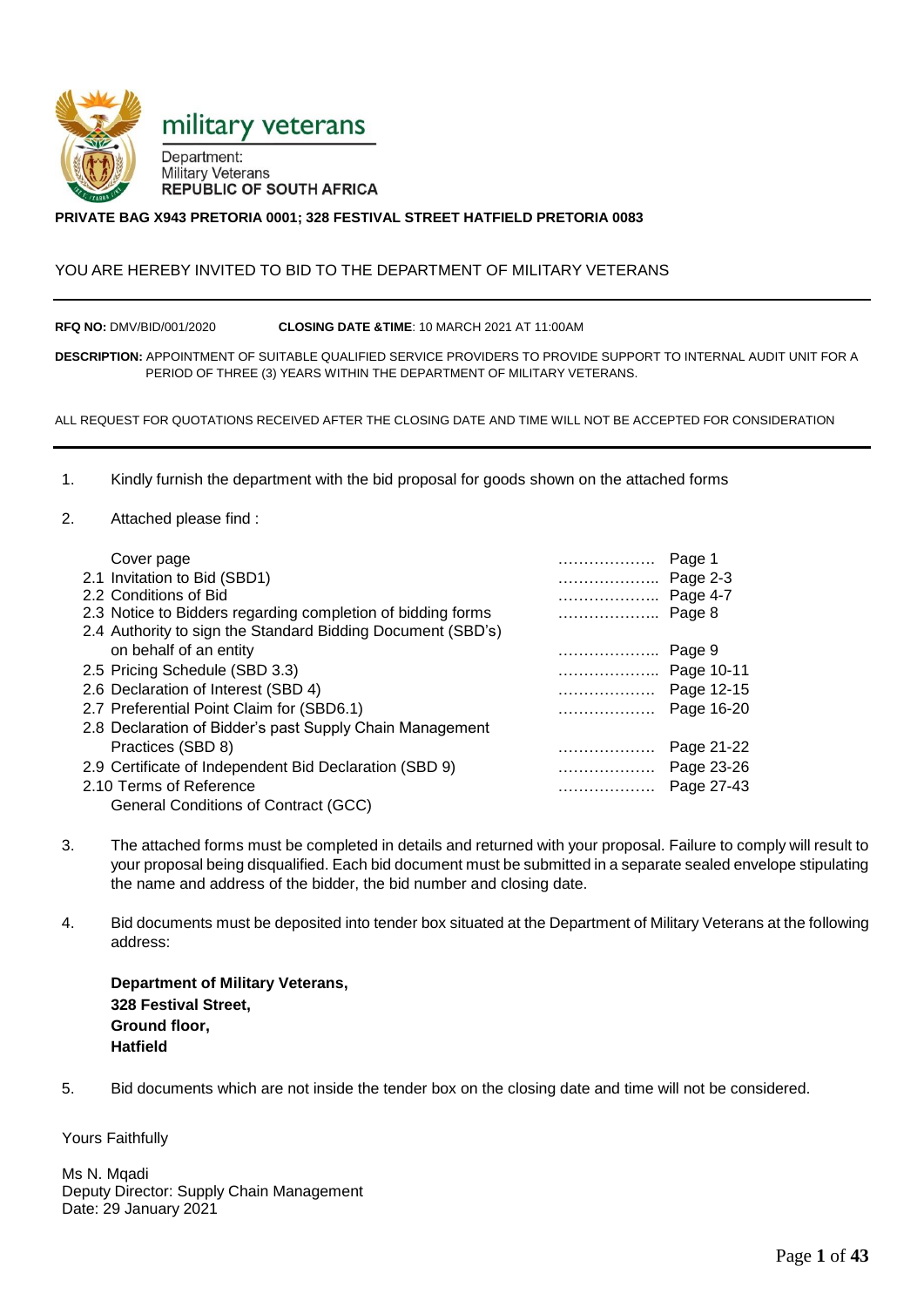#### **PART A** SBD1 **INVITATION TO BID**

|                                                                                                      |                 | <b>INVITATION TO DID</b>                                                 |                         |                  |                                                  |            |                                                                                                              |
|------------------------------------------------------------------------------------------------------|-----------------|--------------------------------------------------------------------------|-------------------------|------------------|--------------------------------------------------|------------|--------------------------------------------------------------------------------------------------------------|
| YOU ARE HEREBY INVITED TO BID FOR REQUIREMENTS OF THE DEPARTMENT OF MILITARY VETERANS                |                 |                                                                          |                         |                  |                                                  |            |                                                                                                              |
| <b>BID NUMBER:</b><br>DMV/BID/001//2020                                                              |                 | <b>CLOSING DATE:</b>                                                     | <b>10 MARCH 2021</b>    |                  | <b>CLOSING TIME:</b>                             |            | 11:00 AM                                                                                                     |
| <b>DESCRIPTION</b><br>THREE (3) YEARS WITHIN THE MILTARY VETERNS DEPARTMENT.                         |                 |                                                                          |                         |                  |                                                  |            | APPOINTMENT OF SUITABLE QUALIFIED SERVICE PROVIDERS TO PROVIDE SUPPORT TO INTERNAL AUIT UNIT FOR A PERIOD OF |
| THE SUCCESSFUL BIDDER WILL BE REQUIRED TO FILL IN AND SIGN A WRITTEN CONTRACT FORM (SBD7).           |                 |                                                                          |                         |                  |                                                  |            |                                                                                                              |
| BID RESPONSE DOCUMENTS MAY BE DEPOSITED IN THE BID BOX                                               |                 |                                                                          |                         |                  |                                                  |            |                                                                                                              |
| SITUATED AT (STREET ADDRESS)                                                                         |                 |                                                                          |                         |                  |                                                  |            |                                                                                                              |
| 328 Festival Street                                                                                  |                 |                                                                          |                         |                  |                                                  |            |                                                                                                              |
| <b>Ground Floor</b>                                                                                  |                 |                                                                          |                         |                  |                                                  |            |                                                                                                              |
| <b>Hatfield</b>                                                                                      |                 |                                                                          |                         |                  |                                                  |            |                                                                                                              |
| 0083                                                                                                 |                 |                                                                          |                         |                  |                                                  |            |                                                                                                              |
| <b>SUPPLIER INFORMATION</b>                                                                          |                 |                                                                          |                         |                  |                                                  |            |                                                                                                              |
| NAME OF BIDDER                                                                                       |                 |                                                                          |                         |                  |                                                  |            |                                                                                                              |
| POSTAL ADDRESS                                                                                       |                 |                                                                          |                         |                  |                                                  |            |                                                                                                              |
| STREET ADDRESS                                                                                       |                 |                                                                          |                         |                  |                                                  |            |                                                                                                              |
| <b>TELEPHONE NUMBER</b>                                                                              | CODE            |                                                                          |                         |                  | <b>NUMBER</b>                                    |            |                                                                                                              |
| <b>CELLPHONE NUMBER</b>                                                                              |                 |                                                                          |                         |                  |                                                  |            |                                                                                                              |
| <b>FACSIMILE NUMBER</b>                                                                              | CODE            |                                                                          |                         |                  | <b>NUMBER</b>                                    |            |                                                                                                              |
| <b>E-MAIL ADDRESS</b>                                                                                |                 |                                                                          |                         |                  |                                                  |            |                                                                                                              |
| VAT REGISTRATION NUMBER                                                                              |                 |                                                                          |                         |                  |                                                  |            |                                                                                                              |
|                                                                                                      |                 |                                                                          |                         |                  |                                                  |            |                                                                                                              |
|                                                                                                      | <b>TCS PIN:</b> |                                                                          |                         | <b>OR</b>        | CSD No:                                          |            |                                                                                                              |
| B-BBEE STATUS LEVEL VERIFICATION                                                                     | $\Box$ Yes      |                                                                          |                         | <b>B-BBEE</b>    | <b>STATUS</b>                                    | $\Box$ Yes |                                                                                                              |
| <b>CERTIFICATE</b>                                                                                   |                 |                                                                          |                         | <b>LEVEL</b>     | <b>SWORN</b>                                     |            |                                                                                                              |
| <b>[TICK APPLICABLE BOX]</b>                                                                         | $\Box$ No       |                                                                          |                         | <b>AFFIDAVIT</b> |                                                  |            | No                                                                                                           |
| IF YES, WHO WAS THE CERTIFICATE ISSUED                                                               |                 |                                                                          |                         |                  |                                                  |            |                                                                                                              |
| BY?                                                                                                  |                 |                                                                          |                         |                  |                                                  |            |                                                                                                              |
|                                                                                                      | $\Box$          | AN ACCOUNTING OFFICER AS CONTEMPLATED IN THE CLOSE CORPORATION ACT (CCA) |                         |                  |                                                  |            |                                                                                                              |
| AS<br><b>ACCOUNTING</b><br><b>OFFICER</b><br>AN<br><b>THE</b><br>CLOSE<br>CONTEMPLATED<br>IN         |                 | A VERIFICATION AGENCY ACCREDITED BY THE SOUTH AFRICAN ACCREDITATION      |                         |                  |                                                  |            |                                                                                                              |
| CORPORATION ACT (CCA) AND NAME THE                                                                   | SYSTEM (SANAS)  |                                                                          |                         |                  |                                                  |            |                                                                                                              |
| APPLICABLE IN THE TICK BOX                                                                           |                 | A REGISTERED AUDITOR                                                     |                         |                  |                                                  |            |                                                                                                              |
|                                                                                                      | NAME:           |                                                                          |                         |                  |                                                  |            |                                                                                                              |
| [A B-BBEE STATUS LEVEL VERIFICATION CERTIFICATE/SWORN AFFIDAVIT(FOR EMES& QSES) MUST BE SUBMITTED IN |                 |                                                                          |                         |                  |                                                  |            |                                                                                                              |
| <b>ORDER TO QUALIFY FOR PREFERENCE POINTS FOR B-BBEET</b>                                            |                 |                                                                          |                         |                  |                                                  |            |                                                                                                              |
|                                                                                                      | $\Box$ Yes      | $\Box$ No                                                                |                         |                  | ARE YOU A FOREIGN                                |            | $\Box$ Yes<br>$\Box$ No                                                                                      |
|                                                                                                      |                 |                                                                          |                         |                  | <b>BASED SUPPLIER FOR</b>                        |            |                                                                                                              |
| ARE YOU THE ACCREDITED REPRESENTATIVE                                                                |                 |                                                                          |                         |                  | THE GOODS /SERVICES                              |            | <b>IF YES ANSWER PART B:3</b>                                                                                |
| IN SOUTH AFRICA FOR THE GOODS   [IF YES ENCLOSE PROOF]                                               |                 |                                                                          |                         | <b>/WORKS</b>    | OFFERED?                                         |            | BELOW]                                                                                                       |
| <b>/SERVICES /WORKS OFFERED?</b>                                                                     |                 |                                                                          |                         |                  |                                                  |            |                                                                                                              |
| <b>SIGNATURE OF BIDDER</b>                                                                           |                 |                                                                          |                         | <b>DATE</b>      |                                                  |            |                                                                                                              |
| <b>CAPACITY UNDER WHICH THIS BID IS SIGNED</b>                                                       |                 |                                                                          |                         |                  |                                                  |            |                                                                                                              |
| (Attach proof of authority to sign this bid; e.g.                                                    |                 |                                                                          |                         |                  |                                                  |            |                                                                                                              |
| resolution of directors, etc.)                                                                       |                 |                                                                          |                         |                  |                                                  |            |                                                                                                              |
| TOTAL NUMBER OF ITEMS OFFERED                                                                        |                 |                                                                          |                         |                  | <b>TOTAL BID PRICE (ALL</b><br><b>INCLUSIVE)</b> |            |                                                                                                              |
| TECHNICAL INFORMATION MAY BE DIRECTED TO:<br>BIDDING PROCEDURE ENQUIRIES MAY BE DIRECTED TO:         |                 |                                                                          |                         |                  |                                                  |            |                                                                                                              |
| DEPARTMENT/ PUBLIC ENTITY                                                                            |                 |                                                                          | <b>CONTACT PERSON</b>   |                  |                                                  |            |                                                                                                              |
| CONTACT PERSON                                                                                       |                 |                                                                          |                         |                  | <b>TELEPHONE NUMBER</b>                          |            |                                                                                                              |
| TELEPHONE NUMBER                                                                                     |                 |                                                                          | <b>FACSIMILE NUMBER</b> |                  |                                                  |            |                                                                                                              |
| <b>FACSIMILE NUMBER</b>                                                                              |                 |                                                                          | <b>E-MAIL ADDRESS</b>   |                  |                                                  |            |                                                                                                              |
| <b>E-MAIL ADDRESS</b>                                                                                |                 |                                                                          |                         |                  |                                                  |            |                                                                                                              |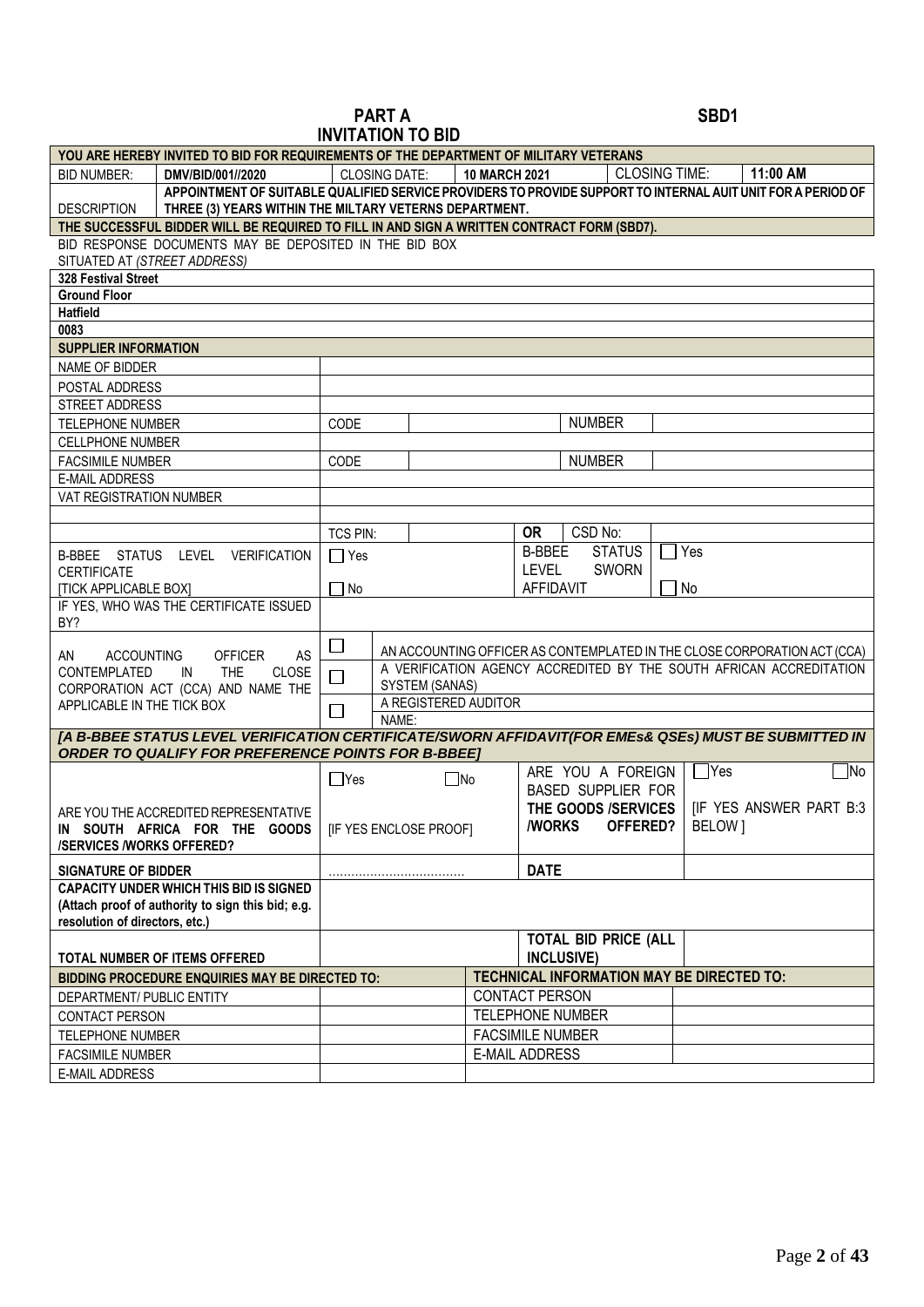| 1.  | <b>BID SUBMISSION:</b>                                                                                                                                                                                                                                                                                                                                      |  |
|-----|-------------------------------------------------------------------------------------------------------------------------------------------------------------------------------------------------------------------------------------------------------------------------------------------------------------------------------------------------------------|--|
|     | 1.1. BIDS MUST BE DELIVERED BY THE STIPULATED TIME TO THE CORRECT ADDRESS. LATE BIDS WILL NOT BE ACCEPTED FOR<br>CONSIDERATION.                                                                                                                                                                                                                             |  |
|     | 1.2. ALL BIDS MUST BE SUBMITTED ON THE OFFICIAL FORMS PROVIDED-(NOT TO BE RE-TYPED) OR ONLINE                                                                                                                                                                                                                                                               |  |
|     | 1.3. BIDDERS MUST REGISTER ON THE CENTRAL SUPPLIER DATABASE (CSD) TO UPLOAD MANDATORY INFORMATION NAMELY:<br>(BUSINESS REGISTRATION/ DIRECTORSHIP/ MEMBERSHIP/IDENTITY NUMBERS; TAX COMPLIANCE STATUS; AND BANKING<br>INFORMATION FOR VERIFICATION PURPOSES). B-BBEE CERTIFICATE OR SWORN AFFIDAVIT FOR B-BBEE MUST BE SUBMITTED<br>TO BIDDING INSTITUTION. |  |
|     | 1.4. WHERE A BIDDER IS NOT REGISTERED ON THE CSD, MANDATORY INFORMATION NAMELY: (BUSINESS REGISTRATION/<br>DIRECTORSHIP/ MEMBERSHIP/IDENTITY NUMBERS; TAX COMPLIANCE STATUS MAY NOT BE SUBMITTED WITH THE BID<br>DOCUMENTATION. B-BBEE CERTIFICATE OR SWORN AFFIDAVIT FOR B-BBEE MUST BE SUBMITTED TO BIDDING INSTITUTION.                                  |  |
|     | 1.5. THIS BID IS SUBJECT TO THE PREFERENTIAL PROCUREMENT POLICY FRAMEWORK ACT 2000 AND THE PREFERENTIAL<br>PROCUREMENT REGULATIONS, 2017, THE GENERAL CONDITIONS OF CONTRACT (GCC) AND, IF APPLICABLE, ANY OTHER<br>LEGISLATION OR SPECIAL CONDITIONS OF CONTRACT.                                                                                          |  |
| 2.  | <b>TAX COMPLIANCE REQUIREMENTS</b>                                                                                                                                                                                                                                                                                                                          |  |
| 2.1 | BIDDERS MUST ENSURE COMPLIANCE WITH THEIR TAX OBLIGATIONS.                                                                                                                                                                                                                                                                                                  |  |
| 2.2 | BIDDERS ARE REQUIRED TO SUBMIT THEIR UNIQUE PERSONAL IDENTIFICATION NUMBER (PIN) ISSUED BY SARS TO ENABLE THE<br>ORGAN OF STATE TO VIEW THE TAXPAYER'S PROFILE AND TAX STATUS.                                                                                                                                                                              |  |
|     | 2.3 APPLICATION FOR TAX COMPLIANCE STATUS (TCS) OR PIN MAY ALSO BE MADE VIA E-FILING. IN ORDER TO USE THIS PROVISION,<br>TAXPAYERS WILL NEED TO REGISTER WITH SARS AS E-FILERS THROUGH THE WEBSITE WWW.SARS.GOV.ZA.                                                                                                                                         |  |
| 2.4 | BIDDERS MAY ALSO SUBMIT A PRINTED TCS TOGETHER WITH THE BID.                                                                                                                                                                                                                                                                                                |  |
| 2.5 | IN BIDS WHERE CONSORTIA / JOINT VENTURES / SUB-CONTRACTORS ARE INVOLVED, EACH PARTY MUST SUBMIT A SEPARATE<br>PROOF OF TCS / PIN / CSD NUMBER.                                                                                                                                                                                                              |  |
| 2.6 | WHERE NO TCS IS AVAILABLE BUT THE BIDDER IS REGISTERED ON THE CENTRAL SUPPLIER DATABASE (CSD), A CSD NUMBER<br>MUST BE PROVIDED.                                                                                                                                                                                                                            |  |
| 3.  | <b>QUESTIONNAIRE TO BIDDING FOREIGN SUPPLIERS</b>                                                                                                                                                                                                                                                                                                           |  |
|     | 3.1. IS THE BIDDER A RESIDENT OF THE REPUBLIC OF SOUTH AFRICA (RSA)?<br>YES $\Box$ NO                                                                                                                                                                                                                                                                       |  |
|     | 3.2. DOES THE BIDDER HAVE A BRANCH IN THE RSA?<br>$\Box$ YES $\Box$ NO                                                                                                                                                                                                                                                                                      |  |
|     | 3.3. DOES THE BIDDER HAVE A PERMANENT ESTABLISHMENT IN THE RSA?<br>YES NO                                                                                                                                                                                                                                                                                   |  |
|     | YES $\Box$ NO<br>3.4. DOES THE BIDDER HAVE ANY SOURCE OF INCOME IN THE RSA?                                                                                                                                                                                                                                                                                 |  |
|     | IF THE ANSWER IS "NO" TO ALL OF THE ABOVE, THEN, IT IS NOT A REQUIREMENT TO OBTAIN A TAX COMPLIANCE STATUS / TAX<br>COMPLIANCE SYSTEM PIN CODE FROM THE SOUTH AFRICAN REVENUE SERVICE (SARS) AND IF NOT REGISTER AS PER 2.3 ABOVE.                                                                                                                          |  |

**NB: FAILURE TO PROVIDE ANY OF THE ABOVE PARTICULARS MAY RENDER THE BID INVALID**.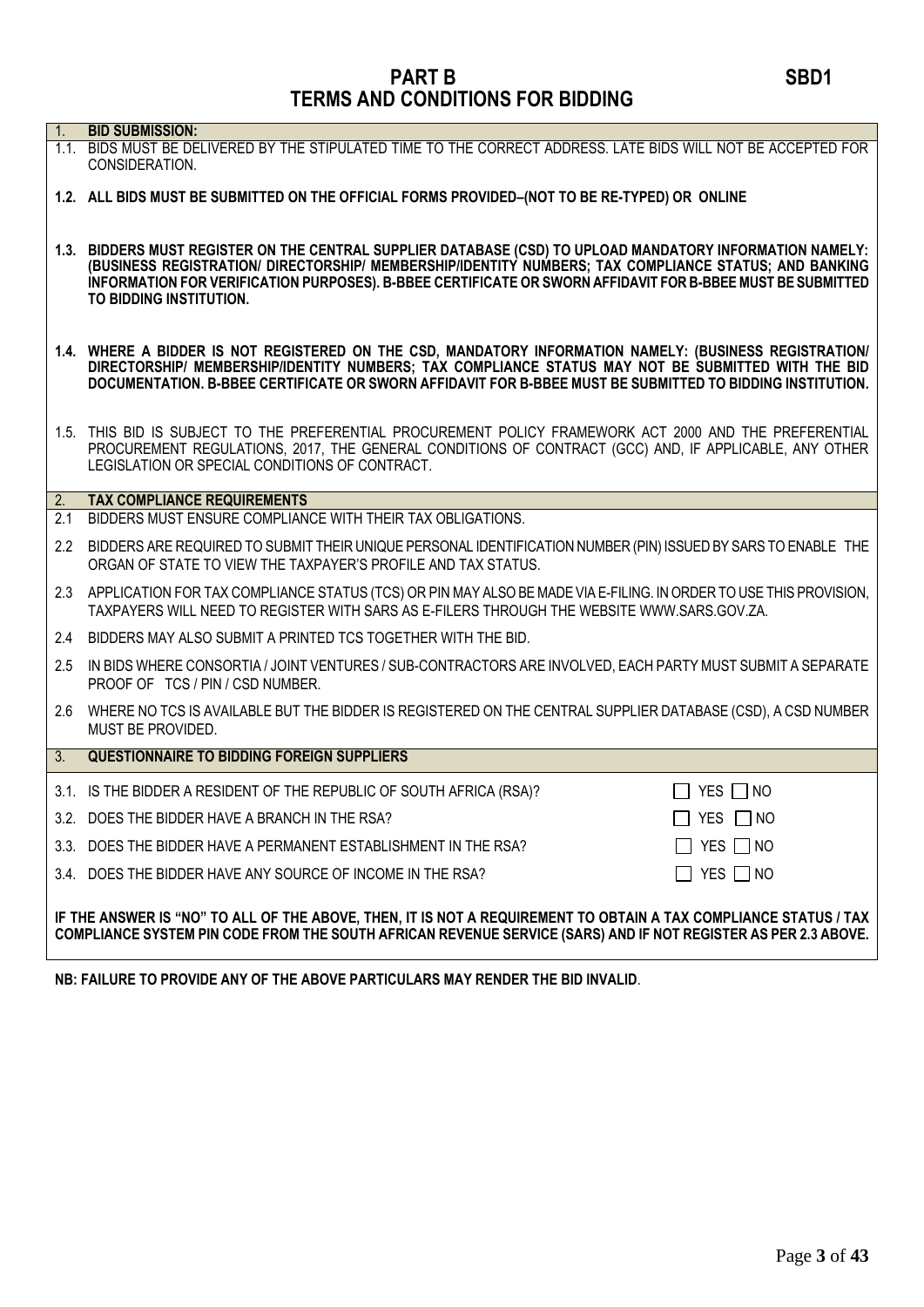## **Conditions of Bid**

## **(NB: Only DMV conditions provided in this document will be applicable, no bidders' conditions will be considered/accepted)**

## **1. BACKGROUND AND INTRODUCTORY PROVISIONS**

1.1 Department of Military Veterans seeks to appoint a suitable qualified services to provide support to internal audit unit for a period of three (3) within the department of military veterans.

#### **2. OFFER AND SPECIAL CONDITIONS**

- 2.1 Bidders must submit a completed and signed Invitation to Bid form (SBD1) and required bid forms attached with its bid. Bidders must take careful note of the special conditions.
- 2.2 All bids submitted in reply to this invitation to bid should incorporate all the forms, parts, certificates and other documentation forming part of this invitation to bid, duly completed and signed where required (failure to submit complete document may lead to disqualification).

## **3. CLOSING TIME OF BIDS AND PROVISIONS RELATING TO SUBMISSION OF BIDS**

- 3.1 The closing date and time for the receipt of bids in response to this invitation to bid is detailed on the cover page of this invitation to bid.
- 3.2 All bids must be submitted in a sealed envelope bearing the bid number, bid description and closing date.
- 3.3 All bids must be deposited in the bid box before the closing time and date stipulated above, at the address detailed on the cover page of this invitation to bid.

#### **4. ENQUIRIES**

- 4.1 Should any bidder have any enquiries relating to this invitation to bid, such enquiries may only be addressed to the person/s detailed on the cover page to this invitation to bid at the number/s stipulated.
- 4.2 All enquiries/clarification seeking must be done in writing to email address provided.

#### **5. PRICING**

- 5.1 The bidder(s) must submit details regarding the bid price for the Services on the Pricing Schedule form/s attached as which completed form/s must be submitted together with the bid documents.
- 5.2 Pricing must be stipulated inclusive of Value Added Tax (VAT).
- 5.4 It is mandatory that bidders provide their total bid price on Invitation to bid form (SBD 1), on Pricing Schedule form (SBD 3. 3). NB: Only prices provided in these forms will be considered by the Department of Military Veterans, bidders may attach their price breakdown but the total price should not be different from the price provided in SBD 1 and SBD 3.3.

#### **6. TAX COMPLIANT**

6.1 DMV will verify bidders Tax Compliant Status on CSD and/or through E-filling using a PIN issued by SARS. Bids received from bidders with non-compliant tax status may be disqualified with failure to update the tax status within 7 days to compliant tax status. If the bidder is found to be non-compliant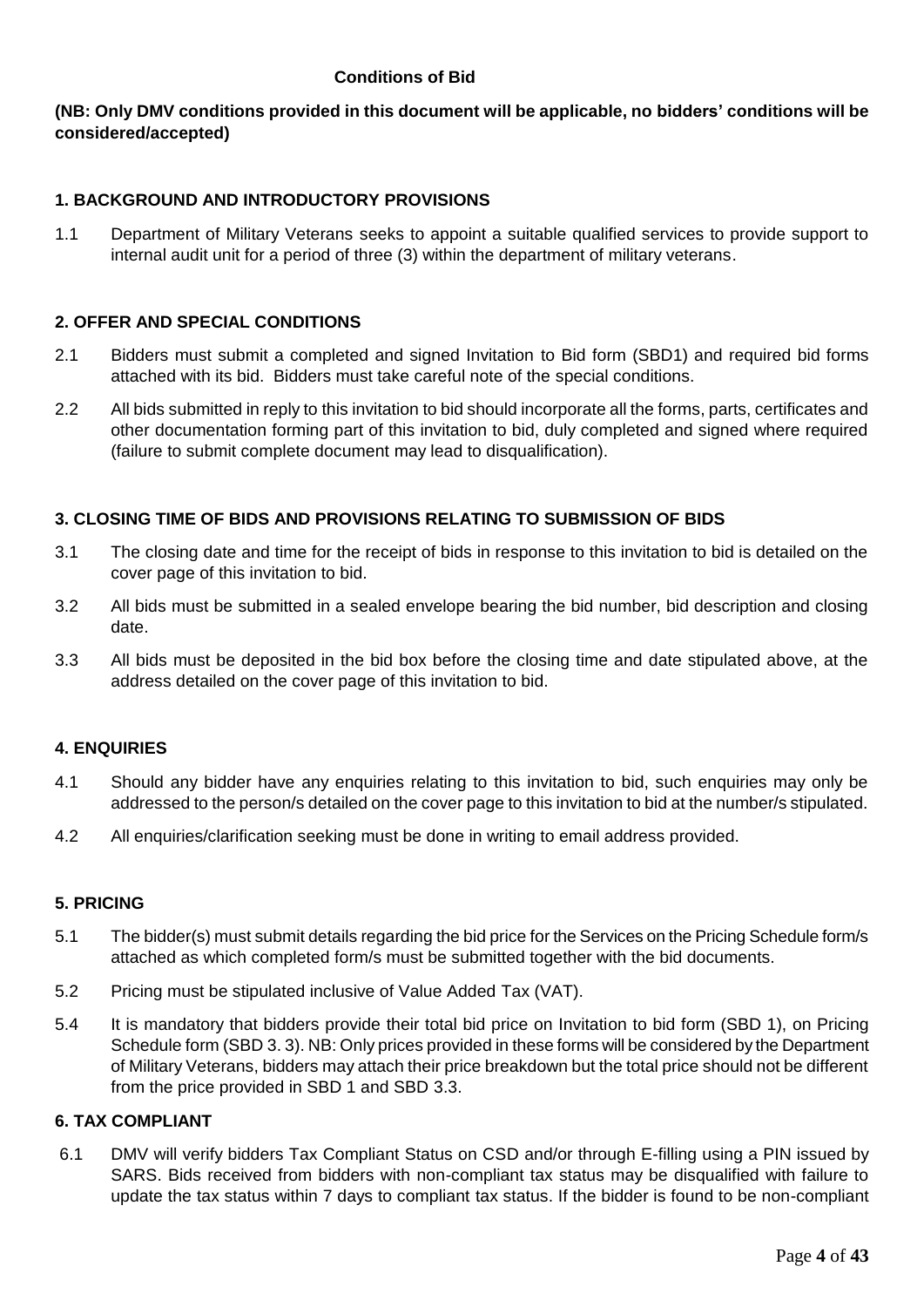during the time of award and fail to update the tax status within 7 days to compliant tax status, such bidder will be disqualified and the bidder who scored the second highest points will be recommended.

## **7. DECLARATION OF INTEREST**

7.1 The bidder should submit a duly completed and signed declaration of interest (SBD 4) together with the bid. The declaration of interest is attached with bid documentation.

## **8. PREFERENTIAL POINTS CLAIM FORM IN TERMS OF THE PREFERENTIAL PROCUREMENT REGULATIONS OF 2017.**

8.1 The bidder must complete the preferential points claim form (SBD 6.1) and sign accordingly to submit with the bid. The preferential points claim form is attached with bid documentation.

## **9. DECLARATION OF BIDDER'S PAST SUPPLY CHAIN MANAGEMENT PRACTICES**

9.1 The bidder must complete the declaration and sign accordingly to submit with the bid. The declaration of bidder's past supply chain management practices (SBD 8) is attached with bid documentation.

## **10. CERTIFICATE OF INDEPENDENT BID DETERMINATION**

10.1 The bidder must complete the certificate of independent bid determination and sign accordingly to submit with the bid. The certificate of independent bid determination (SBD 9) is attached with bid documentation.

#### **11. PARTNERSHIPS AND LEGAL ENTITIES**

11.1 In the case of the bidder being a partnership all certificates reflecting the names, identity numbers and address of the partners, members or directors (as the case may be) must be submitted with the bid.

#### **12. CONSORTIUM / JOINT VENTURE**

- 12.1 It is recognized that bidders may wish to form consortia to provide the Services.
- 12.2 A bid in response to this invitation to bid by a consortium shall comply with the following requirements:
	- 12.2.1 It shall be signed so as to be legally binding on all consortium members;
	- 12.2.2 One of the members shall be nominated by the others as authorized to be the lead member and this authorization shall be included in the agreement entered into between the consortium members;
	- 12.2.3 The lead member shall be the only authorized party to make legal statements, communicate with the DMV and receive instructions for and on behalf of any and all the members of the consortium;
	- 12.2.4 A copy of the agreement entered into by the consortium members shall be submitted with the bid.
	- 12.2.5 The lead member must comply with all the requirements of the bid.
	- 12.2.6 Preference points will be only awarded when a consolidated BBBEE Certificate is submitted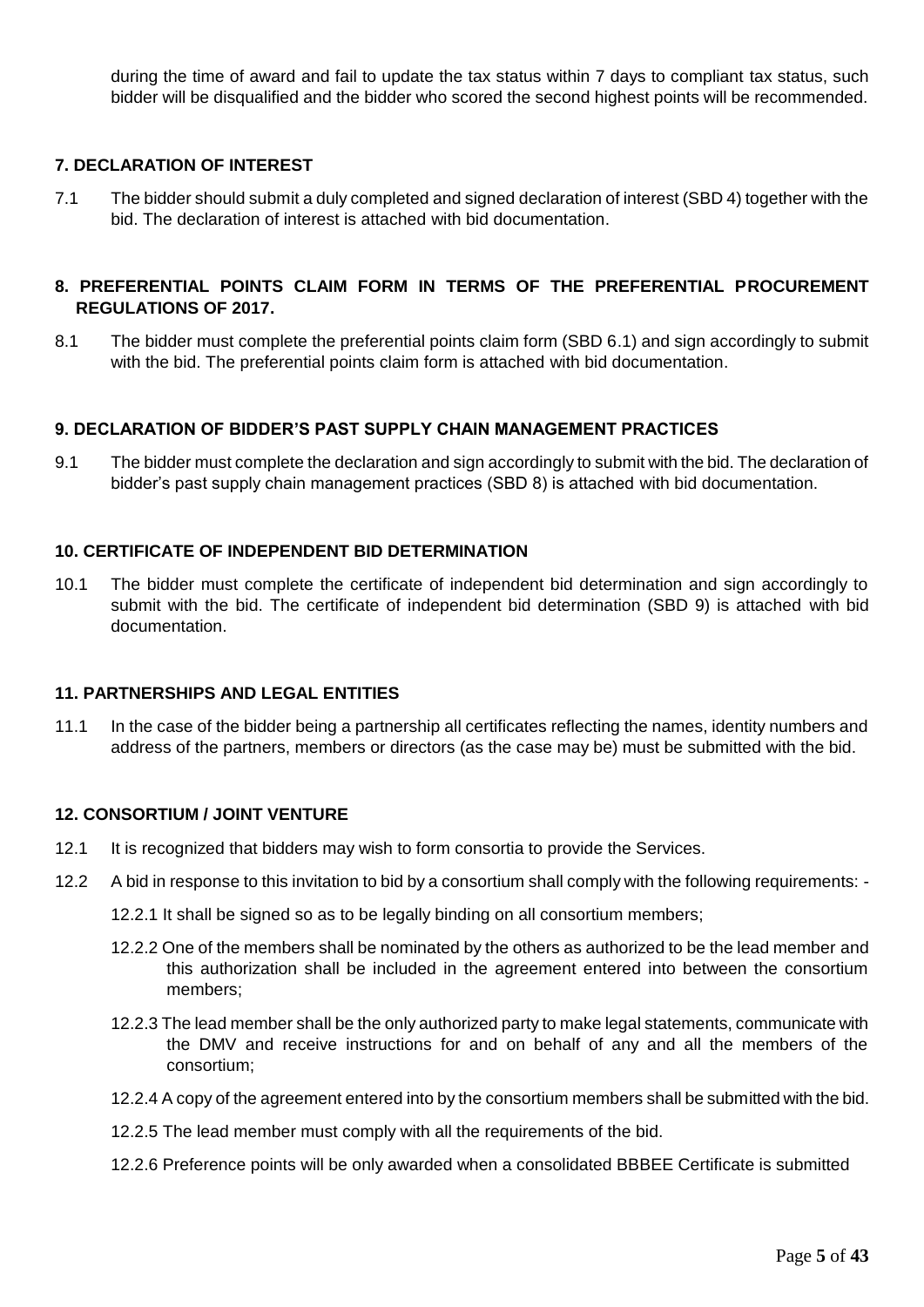## **13. VALIDITY**

13.1 Bid documentation submitted by the bidder will be valid and open for acceptance for a period of (90) calendar days from the closing date and time stipulated on the front cover of this invitation to bid.

## **14. ACCEPTANCE OF BIDS**

The DMV does not bind itself to accept either the lowest or any other bid and reserves the right to accept the bid which it deems to be in the best interest of the Department.

- 14.1 Receipt of the invitation to bid does not confer any right on any party in respect of the Services or in respect of or against the DMV. The DMV reserves the right, in its sole discretion, to withdraw by notice to bidders any Services or combination of Services from the bid process, to terminate any party's participation in the bid process or to accept or reject any response to this invitation to bid on notice to the bidders without liability to any party. Accordingly, parties have no rights, expressed or implied, with respect to any of the Services as a result of their participation in the bid process.
- 14.2 The DMV, nor any of their respective directors, officers, employees, agents, representatives or advisors will assume any obligations for any costs or expenses incurred by any party in or associated with any appraisal and/or investigation relating to this invitation to bid or the subsequent submission of a bid in response to this invitation to bid in respect of the Services or any other costs, expenses or liabilities of whatsoever nature and howsoever incurred by bidders in connection with or arising out of the bid process.

## **15. NON DISCLOSURE, CONFIDENTIALITY AND SECURITY**

- 15.1 The invitation to bid and its contents are made available on condition that they are used in connection with the bid process set out in the invitation to bid and for no other purpose. All information pertaining to this invitation to bid and its contents shall be regarded as restricted and divulged on a "need to know" basis with the approval of the DMV.
- 15.2 In the event that the bidder is appointed pursuant to this invitation to bid such bidder may be subject to security clearance prior to commencement of the Services.

## **16. ACCURACY OF INFORMATION**

- 16.1 The information contained in the invitation to bid has been prepared in good faith. The DMV nor any of their respective directors, advisors, officers, employees, agents, representatives make any representation or warranty or give any undertaking express or implied, or accept any responsibility or liability whatsoever, as to the contents, accuracy or completeness of the information contained in the invitation to bid, or any other written or oral information made available in connection with the bid and nothing contained herein is, or shall be relied upon as a promise or representation, whether as to the past or the future.
- 16.2 This invitation to bid may not contain all the information that may be required to evaluate a possible submission of a response to this invitation to bid. The bidder should conduct its own independent analysis of the operations to the extent required to enable it to respond to this bid.

#### **17. COMPETITION**

- 17.1 Bidders and their respective officers, employees and agents are prohibited from engaging in any collusive action with respect to the bidding process which serves to limit competition amongst bidders.
- 17.2 In general, the attention of bidders is drawn to Section 4(1) (iii) of the Competition Act1998 (Act No. 89 of 1998) (the Competition Act) that prohibits collusive bidding.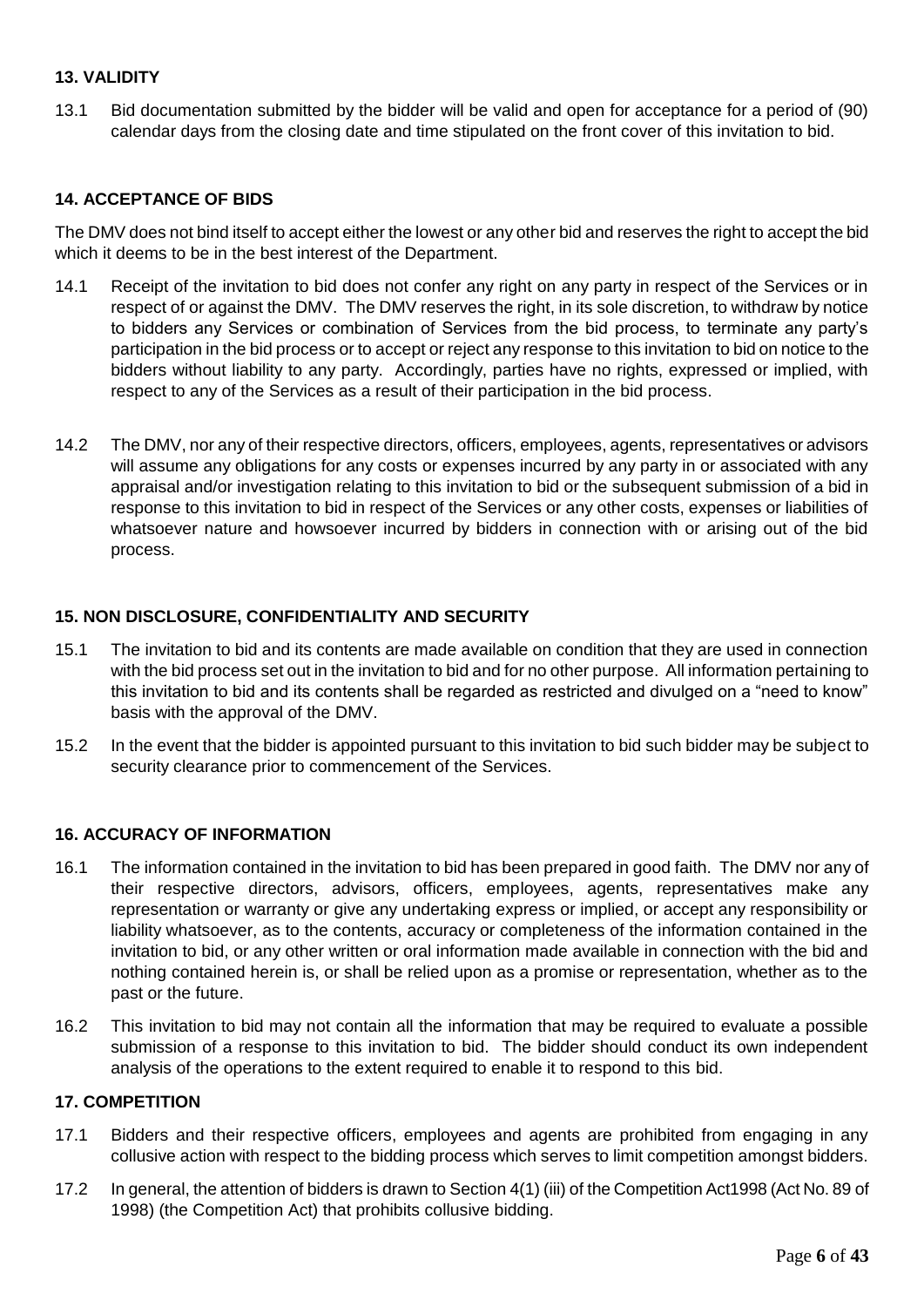- 17.3 If bidders have reason to believe that competition issues may arise from any submission of a response to this bid invitation they are encouraged to discuss their position with the competition authorities before submitting a response.
- 17.4 Any correspondence or process of any kind between bidders and the competition authorities must be documented in the responses to this invitation to bid.

## **18. RESERVATION OF RIGHTS**

- 18.1 Without limitation to any other rights of the DMV (whether otherwise reserved in this invitation to bid or under law), the DMV expressly reserves the right to: -
- 18.1.1 Request clarification on any aspect of a response to this invitation to bid received from the bidder, such requests and the responses to be in writing;
- 18.1.2 Amend the bidding process, including the timetables, closing date and any other date at its sole discretion;
- 18.1.3 Reject all responses submitted by bidders and to embark on a new bid process;
- 18.1.4 The Department may request the shortlisted bidders to present their proposals to the Bid Committee;
- 18.1.6 To verify information provided for references to claim points;
- 18.1.7 To disqualify any tender/bidder who misrepresented information to claim points and
- 18.1.8 DMV will verify bidders Tax Compliant Status on CSD, if the bidder is found to be non-compliant during the time of award and fail to update the tax status within 7 days to compliant tax status, such bidder will be disqualified and the bidder who scored the second highest points will be recommended.

#### **19. PRE –QUALIFICATION REQUIREMENTS**

- 19.1 Bid Document All pages must be completed and signed (where signature is applicable) by the Bidder
- 19.2 Invitation to bid must be Completed and signed (SBD 1)
- 19.3 Pricing Schedules must be fully completed and signed (SBD 3.3)
- 19.4 Declaration of Interest must be fully completed and signed (SBD 4)
- 19.6 Declaration of Bidder's Past Supply Chain Management Practices must be fully completed and signed (SBD 8)
- 19.7 Certificate of Bid Determination must be fully completed and signed (SBD 9)
- 19.8 JV or Consortium Agreement where applicable must be attached
- 19.9 Proof of Authorization to sign the bid document on behalf of the entity must be attached.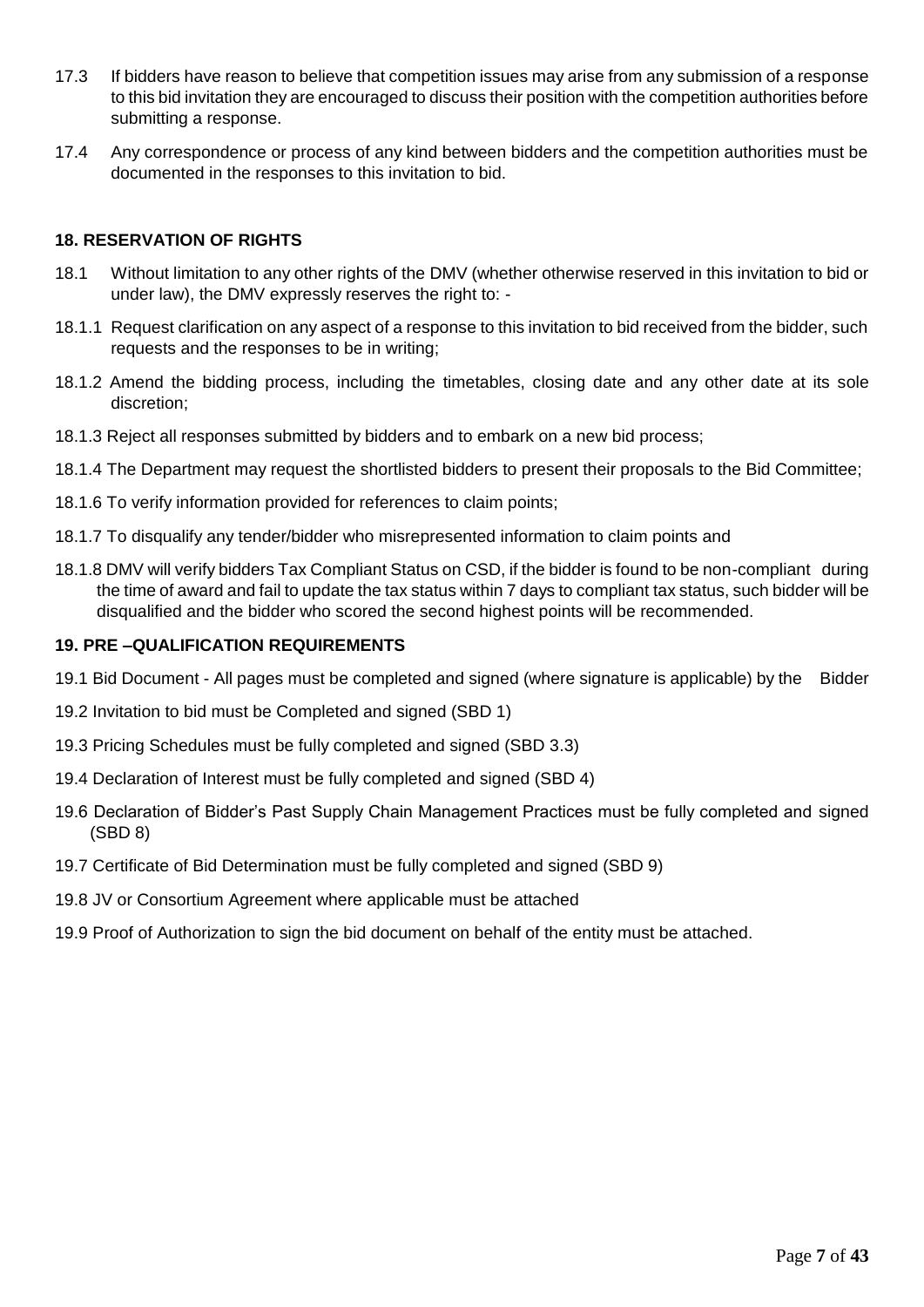## **NOTICES TO BIDDERS REGARDING THE COMPLETION OF BIDDING FORMS**

# **PLEASE NOTE THAT THIS BID IS SUBJECT TO TREASURY REGULATIONS 16A ISSUED IN TERMS OF THE PUBLIC FINANCE MANAGEMENT ACT, 1999, THE DMV SUPPLY CHAIN MANAGEMENT POLICY, PREFERENTIAL PROCUREMENT REGUALTIONS 2017 AND THE GENERAL CONDITIONS OF CONTRACT.**

- 1. Under no circumstances whatsoever may the bid forms be retyped or redrafted. Photocopies of the original bid documentation may be used, but an original signature must appear on such photocopies.
- 2. The bidder is advised to check the number of pages and to satisfy himself that none are missing or duplicated.
- 3. Bids submitted must be complete in all respects.
- 4. Bids shall be lodged at the address indicated not later than the closing time and date specified for their receipt, and in accordance with the directives in the bid documents.
- 5. Each bid shall be addressed in accordance with the directives in the bid documents and shall be lodged in a separate sealed envelope, with the name and address of the bidder, the bid number and closing date indicated on the envelope. The envelope shall not contain documents relating to any bid other than that shown on the envelope. If this provision is not complied with, such bids may be rejected as being invalid.
- 6. All bids received in sealed envelopes with the relevant bid numbers on the envelopes are kept unopened in safe custody until the closing time and date of the bids. Where, however, a bid is received open, it shall be sealed. If it is received without a bid number on the envelope, it shall be opened, to ascertained bid number.
- 7. A specific box is provided for the receipt of bids, and no bid found in any other box or elsewhere subsequent to the closing date and time of bid will be considered.
- 8. No bid sent through the post will be considered if it is received after the closing date and time stipulated in the bid document, and proof of posting will not be accepted as proof of delivery.
- 9. No bid submitted by telefax, telegraphic or other electronic means will be considered.
- 10. Bidding documents must not be included in packages containing samples. Such bids may be rejected as being invalid.
- 11. Any alteration made by the bidder must be initialed.
- 12. Use of correcting fluid is prohibited.
- 13. Bids will be opened in public as soon as practicable after the closing time of bid.
- 14. Where practical, total bid prices are made public at the time of opening bids.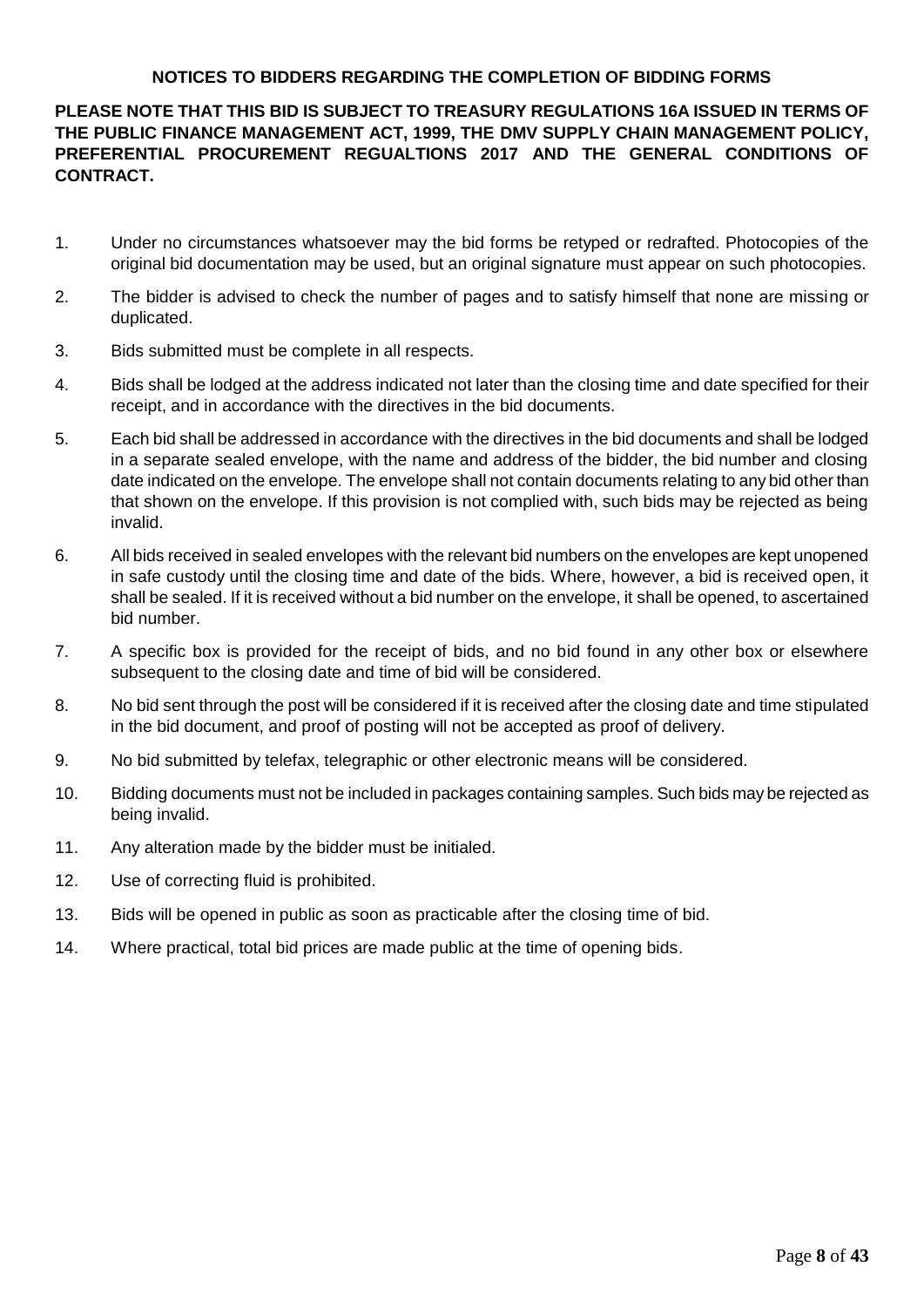## **AUTHORITY TO SIGN THE STANDARD BIDDING DOCUMENTS (SBDs) ON BEHALF OF AN ENTITY.**

Only authorized signatories may sign the original and all copies of the bid offer where required.

In the case of a **ONE-PERSON CONCERN** submitting a bid, this shall be clearly stated.

In case of a **COMPANY** submitting a bid, include a copy of **a resolution by its board of directors** authorizing a director or other official of the company to sign the documents on behalf of the company.

In the case of a **CLOSE CORPORATION** submitting a bid, include a copy of a **resolution by its members** authorizing a member or other official of the corporation to sign the documents on each member's behalf.

In the case of a **PARTNERSHIP** submitting a bid, **all the partners shall** sign the documents, unless one partner or a group of partners has been authorized to sign on behalf of each partner, in which case **proof of such authorization** shall be included in the Tender.

In the case of a **JOINT VENTURE** submitting a bid, include **a resolution** of each company of the Joint Venture together with a resolution by its members authorizing a member of the Joint Venture to sign the documents on behalf of the Joint Venture."

**NB// Accept that failure to submit proof of Authorization to sign the bid document shall result in a Bid Offer being regarded as non-responsive.**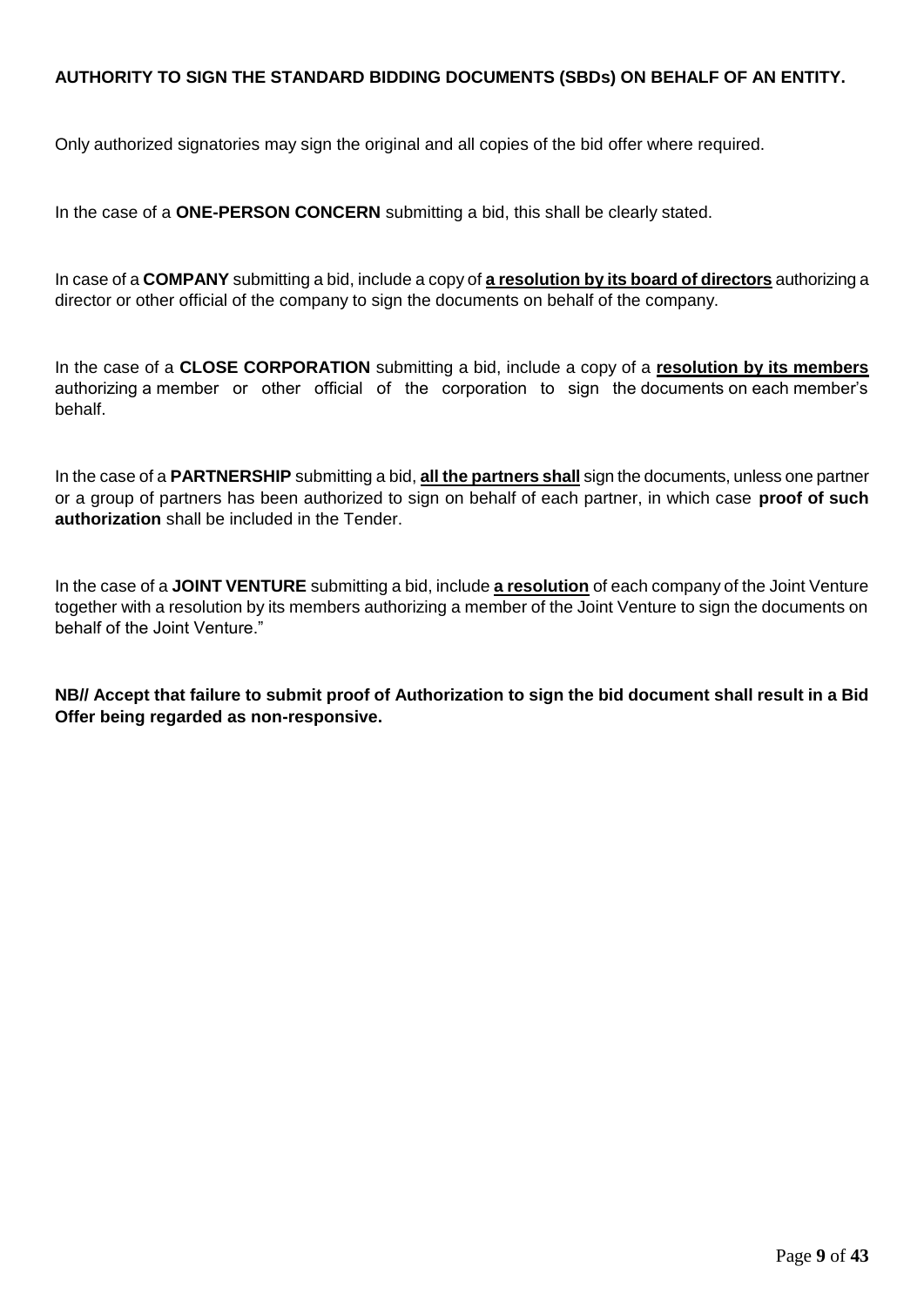#### **PRICING SCHEDULE (Professional Services)**

NAME OF BIDDER: ………………………………………………………………………………………………BID NO.: **DMV/BID/001/2020**

CLOSING TIME 11:00AM CLOSING DATE: **10 March 2021**

#### OFFER TO BE VALID FOR **90 DAYS** FROM THE CLOSING DATE OF BID.

| <b>ITEM</b><br>NO | <b>DESCRIPTION</b> | <b>BID PRICE IN RSA CURRENCY</b><br>** (ALL APPLICABLE TAXES INCLUDED |
|-------------------|--------------------|-----------------------------------------------------------------------|
|                   |                    |                                                                       |

1. The accompanying information must be used for the formulation of proposals.

2. Persons who will be involved in the project and rates applicable (certified invoices must be rendered in terms hereof)

| <b>RESOURCE AND/OR POSITION</b> | <b>OF</b><br><b>UNIT</b> | <b>HOURLY RATE</b> | <b>QUANTITY   TOTAL COST</b> |
|---------------------------------|--------------------------|--------------------|------------------------------|
|                                 | <b>MEASURE</b>           |                    |                              |
|                                 |                          |                    |                              |
|                                 | Hourly                   | R                  | R                            |
|                                 |                          |                    |                              |
|                                 | Hourly                   | R                  | R <u></u>                    |
|                                 |                          |                    |                              |
|                                 | Hourly                   | R                  | R                            |
|                                 |                          |                    |                              |
|                                 | Hourly                   | R                  | R                            |
|                                 |                          |                    |                              |
|                                 | Hourly                   | R                  | R                            |
|                                 |                          |                    |                              |
|                                 | Hourly                   | R                  | R                            |
|                                 |                          |                    |                              |
|                                 | Hourly                   | R                  | R                            |
|                                 |                          |                    |                              |
|                                 | Hourly                   | R                  | R                            |

**NB// Bidders are advised to indicate a total cost breakdown for this project:**

**The Financial proposal should cover for all project activities as per the Terms of References (TOR), including VAT and all other costs applicable.**

| 3. | Period required for commencement with project after<br>acceptance of bid                                                                     |         |
|----|----------------------------------------------------------------------------------------------------------------------------------------------|---------|
| 4. | Are the rates quoted firm for the full period of contract?                                                                                   | *YFS/NO |
| 5. | If not firm for the full period, provide details of the basis on which<br>adjustments will be applied for, for example consumer price index. |         |
|    |                                                                                                                                              |         |
|    |                                                                                                                                              |         |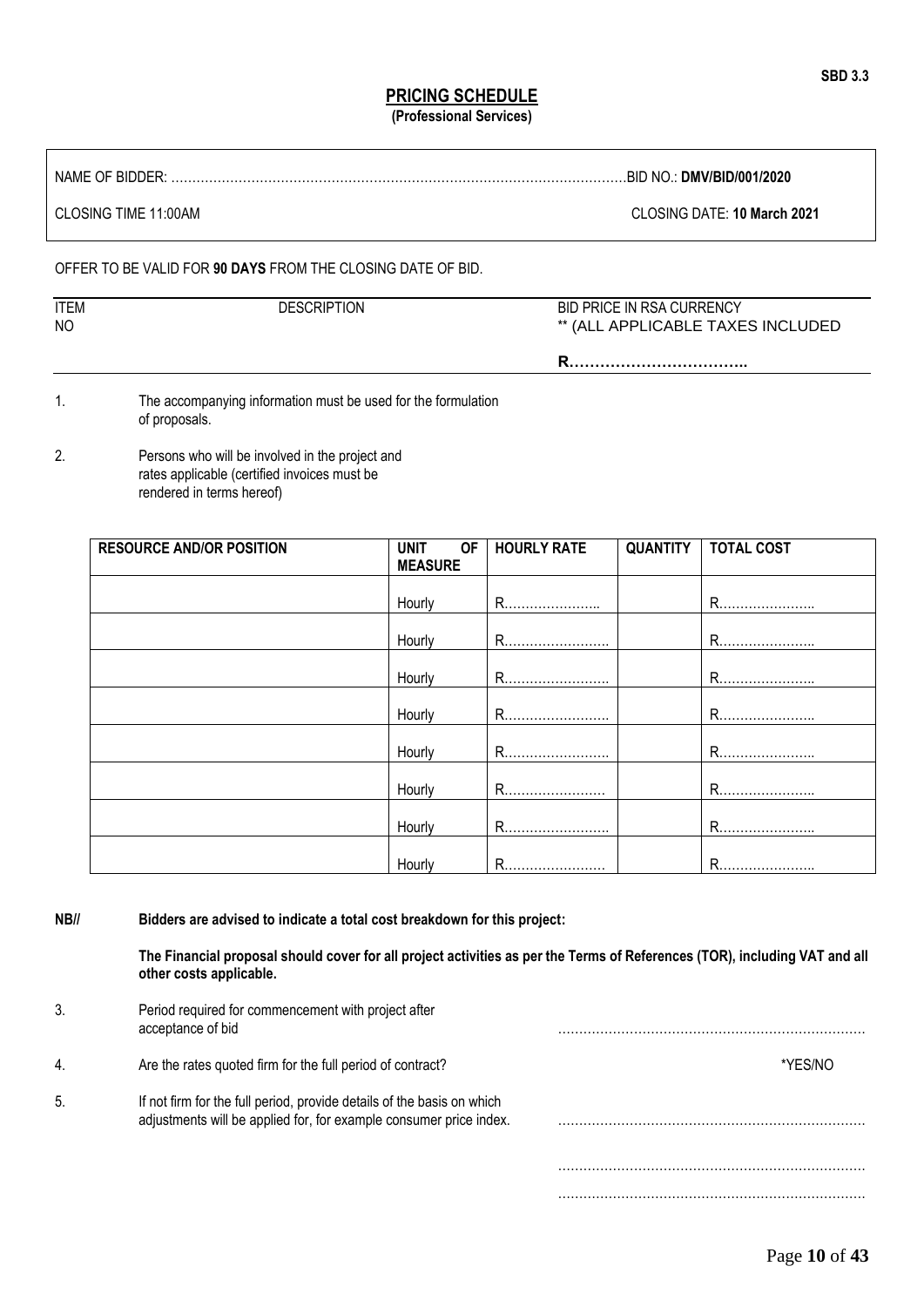Any enquiries regarding bidding procedures may be directed to the –

Department of Military Veterans

Contact Person: Ms Tinyiko Mkhabela Email Address[: Tinyiko.mkhabela@dmv.gov.za](mailto:Tinyiko.mkhabela@dmv.gov.za) o[r quotations@dmv.gov.za](mailto:quotations@dmv.gov.za) Tel: 012 765 9451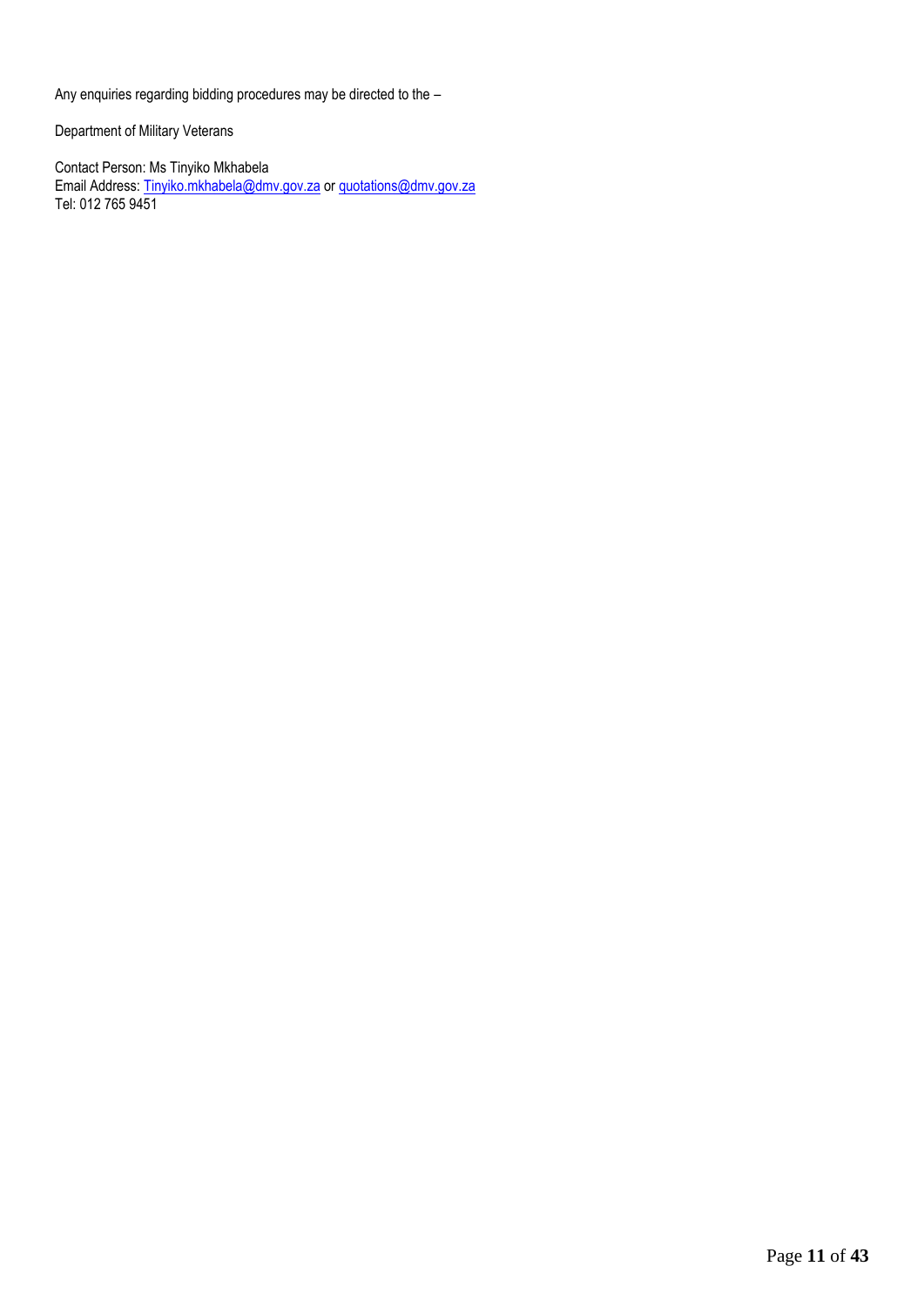## **DECLARATION OF INTEREST**

1. Any legal person, including persons employed by the state\*, or persons having a kinship with persons employed by the state, including a blood relationship, may make an offer or offers in terms of this invitation to bid (includes a price quotation, advertised competitive bid, limited bid or proposal). In view of possible allegations of favouritism, should the resulting bid, or part thereof, be awarded to persons employed by the state, or to persons connected with or related to them, it is required that the bidder or his/her authorised representative declare his/her position in relation to the evaluating/adjudicating authority and/or take an oath declaring his/her interest, where-

- the bidder is employed by the state; and/or
- the legal person on whose behalf the bidding document is signed, has a relationship with persons/a person who are/is involved in the evaluation and or adjudication of the bid(s), or where it is known that such a relationship exists between the person or persons for or on whose behalf the declarant acts and persons who are involved with the evaluation and or adjudication of the bid.

#### 2. **In order to give effect to the above, the following questionnaire must be completed and submitted with the bid.**

| 2.1 |  |
|-----|--|
| 2.2 |  |
| 2.3 |  |
| 2.4 |  |
| 2.5 |  |
| 2.6 |  |

2.6.1 The names of all directors / trustees / shareholders / members, their individual identity numbers, tax reference numbers and, if applicable, employee / persal numbers must be indicated in paragraph 3 below.

 $14$ "State" means  $-$ 

- (a) any national or provincial department, national or provincial public entity or constitutional institution within the meaning of the Public Finance Management Act, 1999 (Act No. 1 of 1999);
- (b) any municipality or municipal entity;
- (c) Provincial legislature;
- (d) National Assembly or the National Council of provinces; or
- (e) Parliament.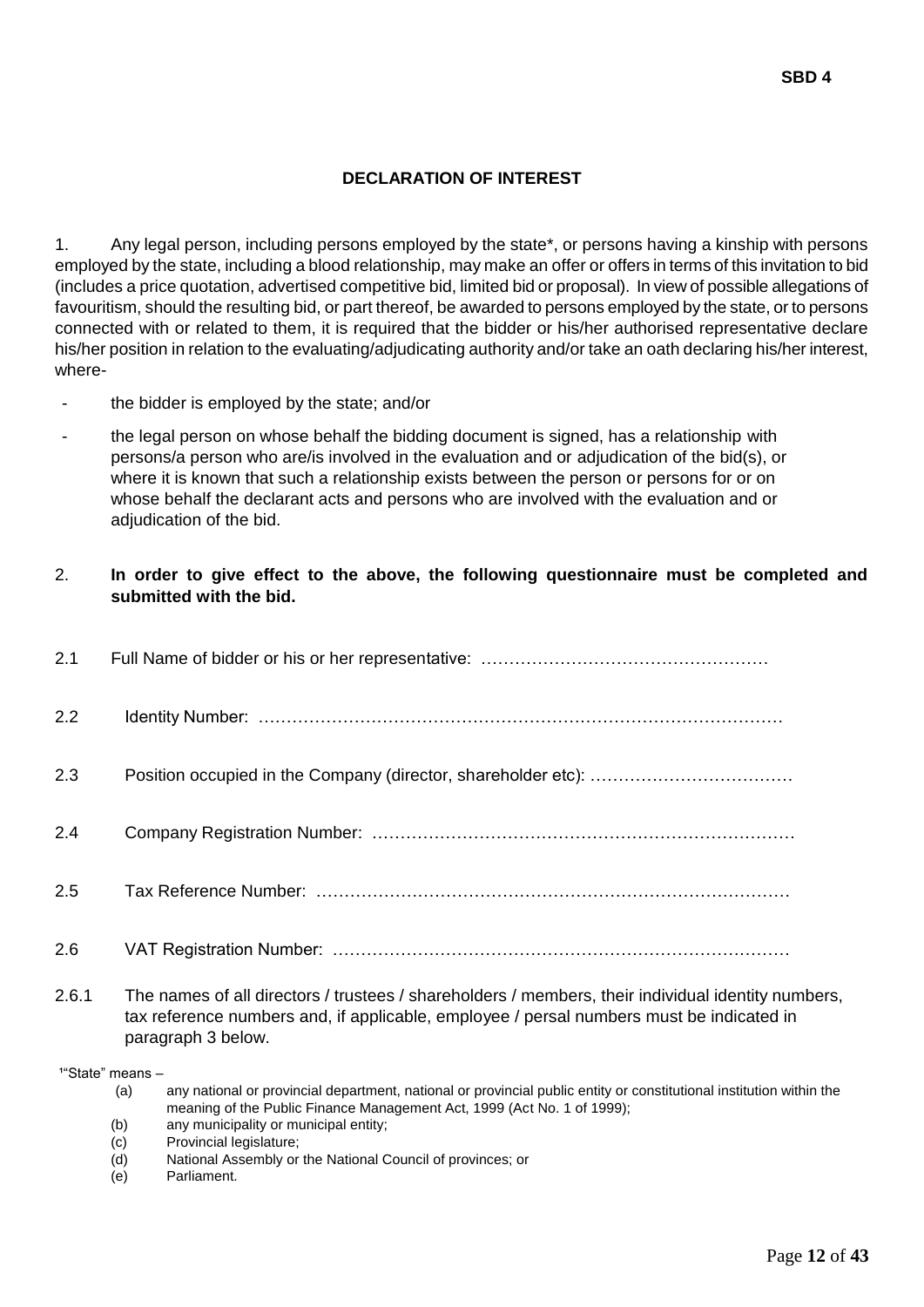²"Shareholder" means a person who owns shares in the company and is actively involved in the management of the enterprise or business and exercises control over the enterprise.

| 2.7   | Are you or any person connected with the bidder<br>presently employed by the state?                                                                                                                                                                    | YES / NO |
|-------|--------------------------------------------------------------------------------------------------------------------------------------------------------------------------------------------------------------------------------------------------------|----------|
| 2.7.1 | If so, furnish the following particulars:                                                                                                                                                                                                              |          |
|       | Name of person / director / shareholder/ member:<br>Name of state institution to which the person is connected:<br>Position occupied in the state institution:                                                                                         |          |
|       | Any other particulars:                                                                                                                                                                                                                                 |          |
|       |                                                                                                                                                                                                                                                        |          |
| 2.7.2 | Did you or your spouse, or any of the company's directors /<br>shareholders / members or their spouses conduct business<br>with the state in the previous twelve months?                                                                               | YES / NO |
| 2.7.3 | If so, furnish particulars:                                                                                                                                                                                                                            |          |
|       |                                                                                                                                                                                                                                                        |          |
| 2.8   | Did you or your spouse, or any of the company's directors /<br>shareholders / members or their spouses conduct business<br>with the state in the previous twelve months?                                                                               | YES / NO |
| 2.8.1 | If so, furnish particulars:                                                                                                                                                                                                                            |          |
|       |                                                                                                                                                                                                                                                        |          |
|       | 2.9 Do you, or any person connected with the bidder, have<br>any relationship (family, friend, other) with a person<br>employed by the state and who may be involved with<br>the evaluation and or adjudication of this bid?                           | YES / NO |
| 2.9.1 | If so, furnish particulars.                                                                                                                                                                                                                            |          |
|       |                                                                                                                                                                                                                                                        |          |
| 2.10  | Are you, or any person connected with the bidder,<br>aware of any relationship (family, friend, other) between<br>any other bidder and any person employed by the state<br>who may be involved with the evaluation and or adjudication<br>of this bid? | YES / NO |

2.10.1 If so, furnish particulars**.**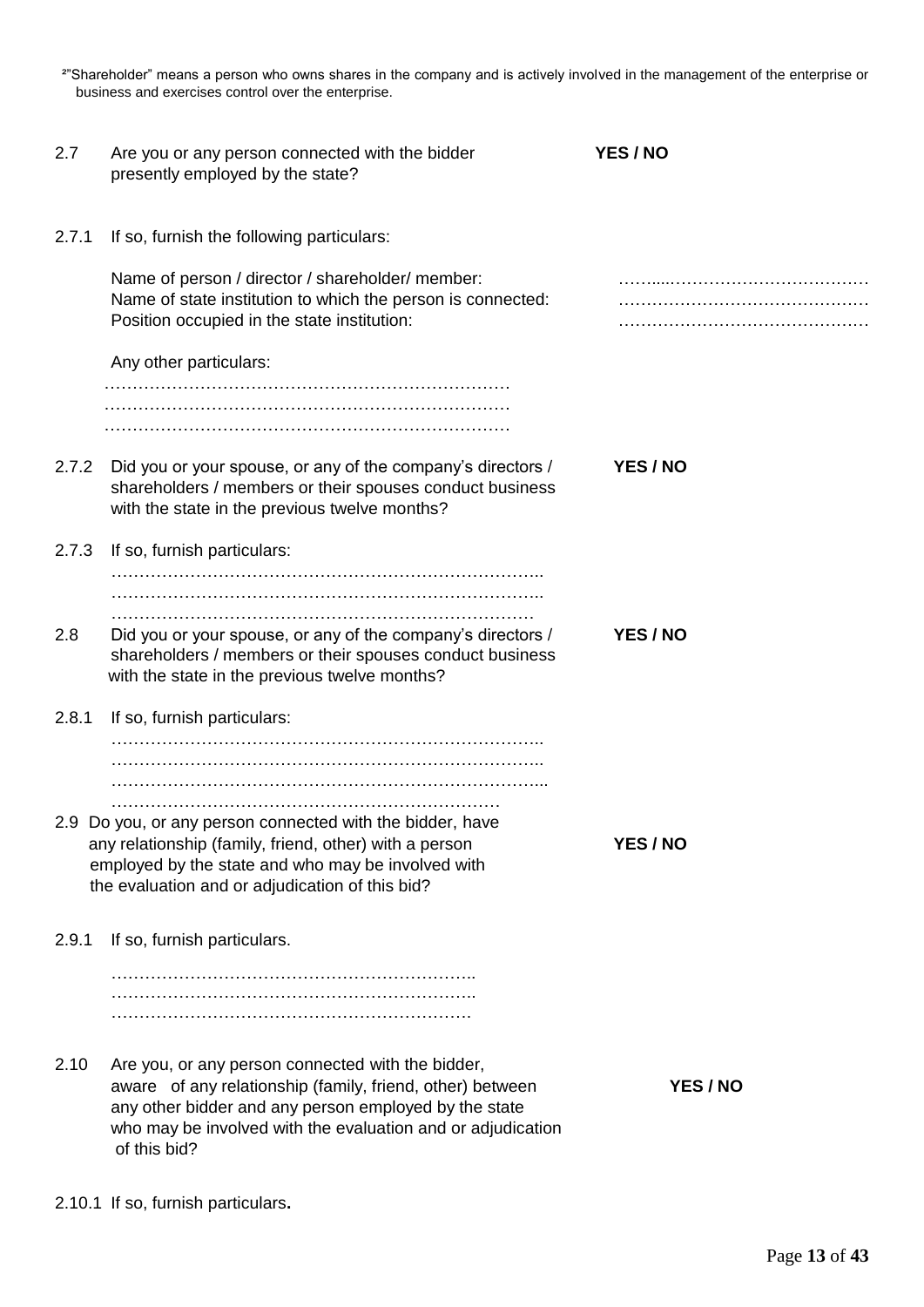……………………………………………………………… ……………………………………………………………… ………………………………………………………………

- 2.11 Do you or any of the directors / trustees/ shareholders/ members of the company have any interest in any other related companies **YES / NO** whether or not they are bidding for this contract?
- 2.11.1 If so, furnish particulars:

…………………………………………………………… ……………………………………………………………… ………………………………………………………….

## **3. Full details of directors / trustees / members / shareholders.**

| <b>Full Name</b> | <b>Identity Number</b> | Personal<br>$\mathsf{Tax}$<br><b>Reference Number</b> | <b>State</b><br><b>Employee</b><br>Persal<br><b>Number</b><br>$\prime$<br><b>Number</b> |
|------------------|------------------------|-------------------------------------------------------|-----------------------------------------------------------------------------------------|
|                  |                        |                                                       |                                                                                         |
|                  |                        |                                                       |                                                                                         |
|                  |                        |                                                       |                                                                                         |
|                  |                        |                                                       |                                                                                         |
|                  |                        |                                                       |                                                                                         |
|                  |                        |                                                       |                                                                                         |
|                  |                        |                                                       |                                                                                         |
|                  |                        |                                                       |                                                                                         |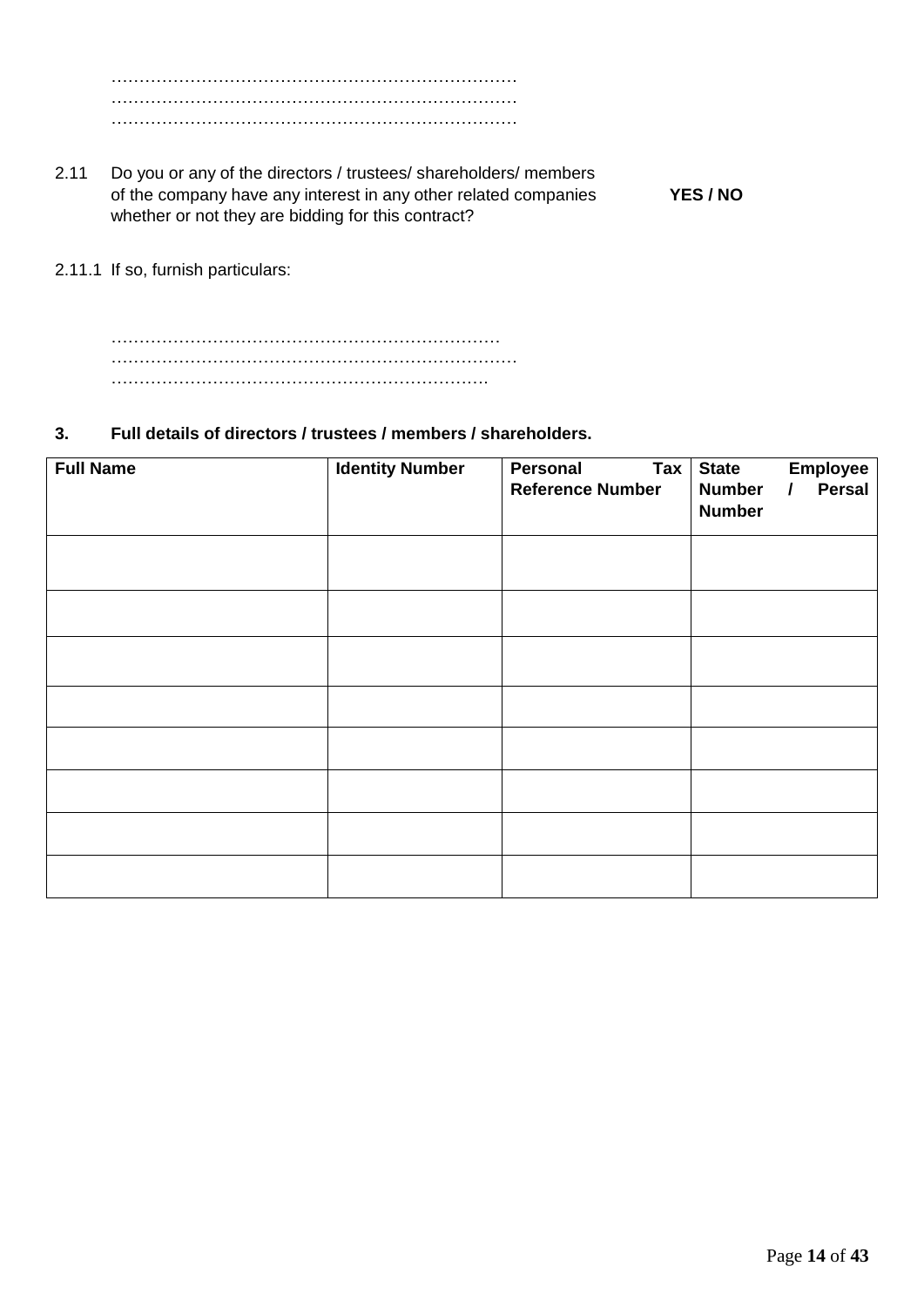# 4. **DECLARATION**

I, THE UNDERSIGNED (NAME)………………………………………………………………………

CERTIFY THAT THE INFORMATION FURNISHED IN PARAGRAPHS 2.1 TO 2.11.1 ABOVE IS CORRECT.

I ACCEPT THAT THE STATE MAY ACT AGAINST ME IN TERMS OF PARAGRAPH 23 OF THE GENERAL CONDITIONS OF CONTRACT SHOULD THIS DECLARATION PROVE TO BE FALSE.

| Signature | .<br>Date           |
|-----------|---------------------|
| Position  | .<br>Name of bidder |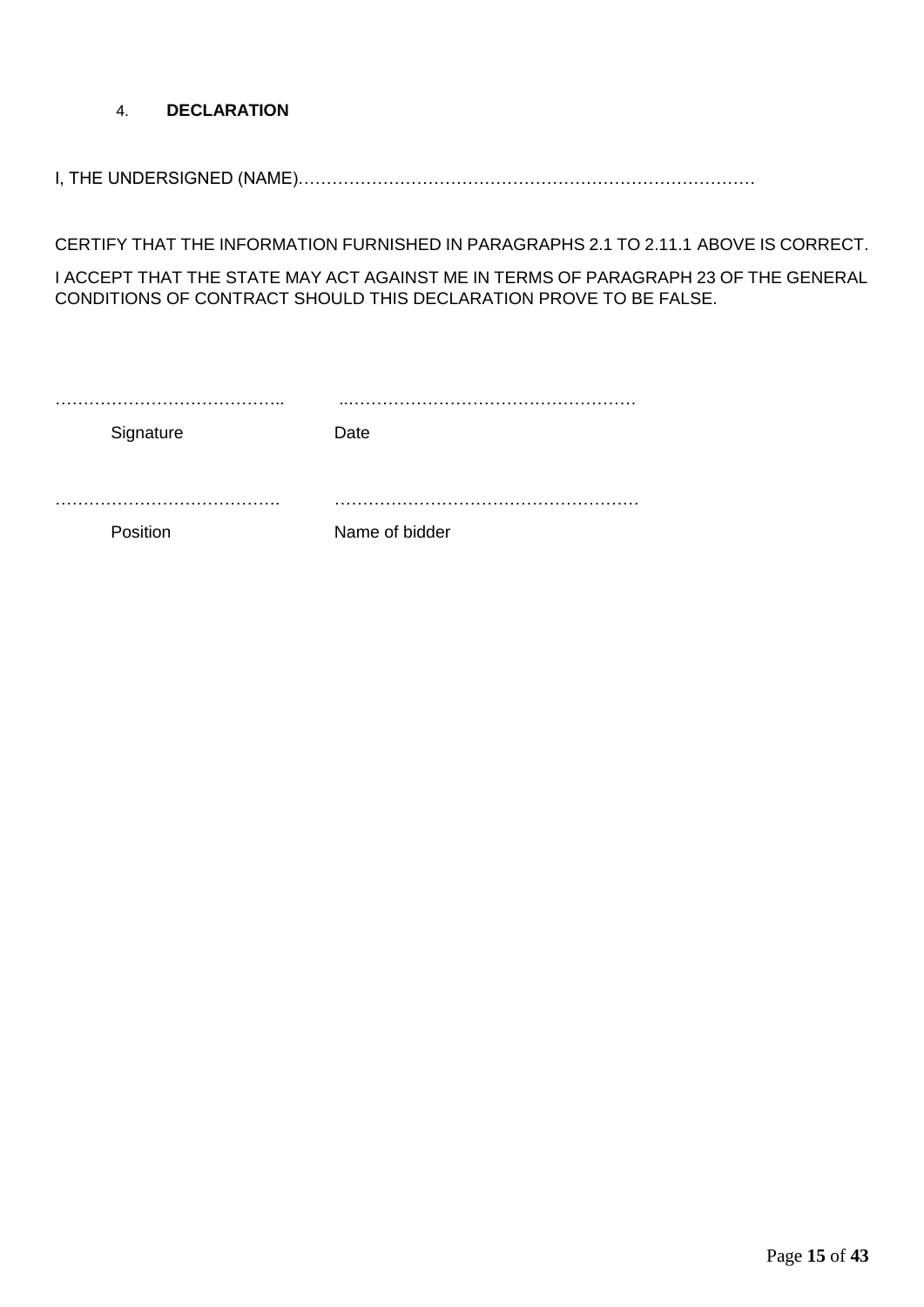## **PREFERENCE POINTS CLAIM FORM IN TERMS OF THE PREFERENTIAL PROCUREMENT REGULATIONS 2017**

This preference form must form part of all bids invited. It contains general information and serves as a claim form for preference points for Broad-Based Black Economic Empowerment (B-BBEE) Status Level of **Contribution** 

**NB: BEFORE COMPLETING THIS FORM, BIDDERS MUST STUDY THE GENERAL CONDITIONS, DEFINITIONS AND DIRECTIVES APPLICABLE IN RESPECT OF B-BBEE, AS PRESCRIBED IN THE PREFERENTIAL PROCUREMENT REGULATIONS, 2017.** 

## **1. GENERAL CONDITIONS**

1.1 The following preference point systems are applicable to all bids:

- the 80/20 system for requirements with a Rand value of up to R50 000 000 (all applicable taxes included); and
- the 90/10 system for requirements with a Rand value above R50 000 000 (all applicable taxes included).

1.2

a) The value of this bid is estimated to not exceed R50 000 000 (all applicable taxes included) and therefore the 80/20 preference point system shall be applicable.

- 1.3 Points for this bid shall be awarded for:
	- (a) Price; and
	- (b) B-BBEE Status Level of Contributor.
- 1.4 The maximum points for this bid are allocated as follows:

|                                                          | <b>POINTS</b> |
|----------------------------------------------------------|---------------|
| <b>PRICE</b>                                             |               |
| <b>B-BBEE STATUS LEVEL OF CONTRIBUTOR</b>                |               |
| Total points for Price and B-BBEE must not 100<br>exceed |               |

- 1.5 Failure on the part of a bidder to submit proof of B-BBEE Status level of contributor together with the bid, will be interpreted to mean that preference points for B-BBEE status level of contribution are not claimed.
- 1.6 The purchaser reserves the right to require of a bidder, either before a bid is adjudicated or at any time subsequently, to substantiate any claim in regard to preferences, in any manner required by the purchaser.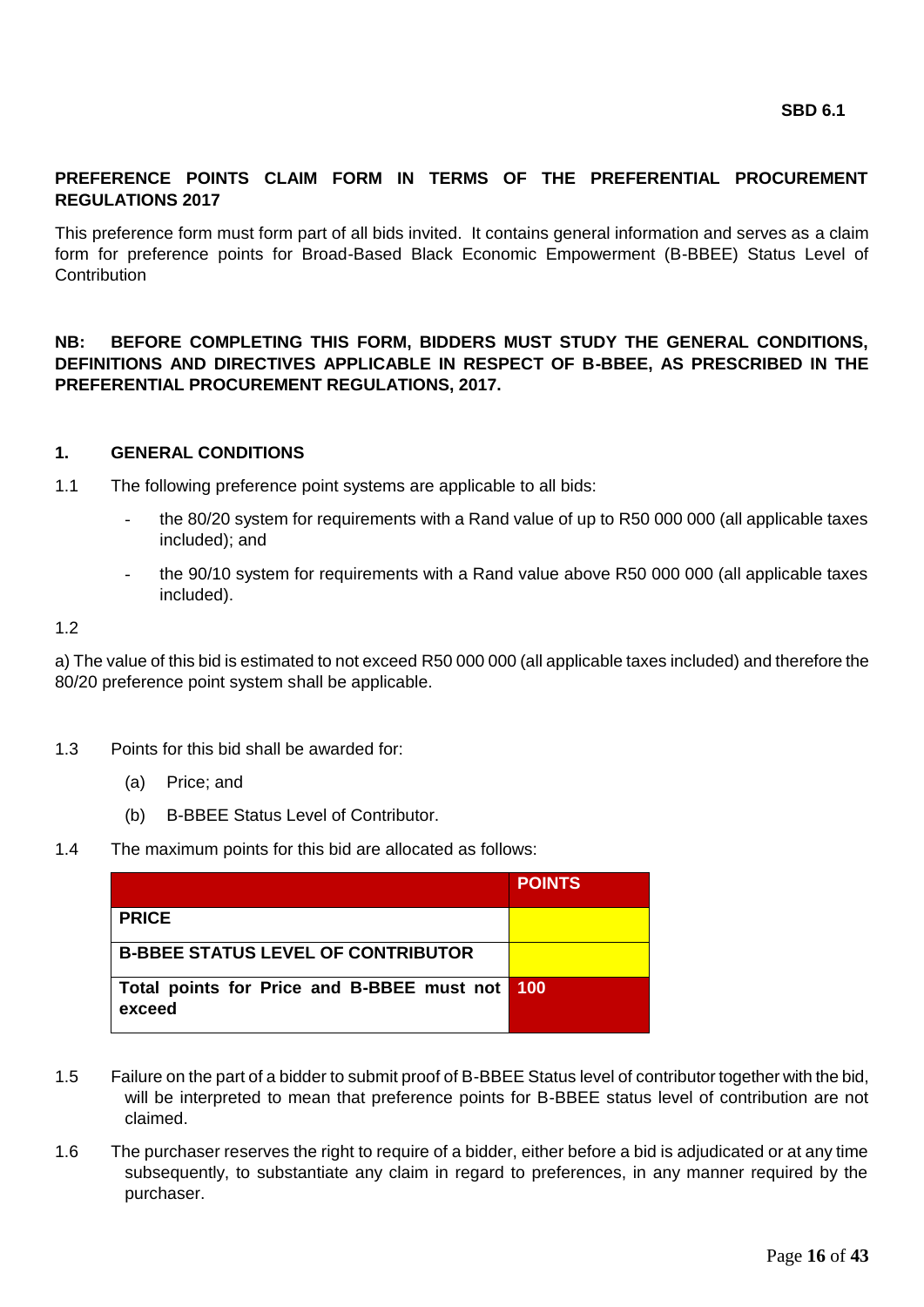# **2. DEFINITIONS**

- (a) **"B-BBEE"** means broad-based black economic empowerment as defined in section 1 of the Broad-Based Black Economic Empowerment Act;
- (b) "**B-BBEE status level of contributor"** means the B-BBEE status of an entity in terms of a code of good practice on black economic empowerment, issued in terms of section 9(1) of the Broad-Based Black Economic Empowerment Act;
- (c) **"bid"** means a written offer in a prescribed or stipulated form in response to an invitation by an organ of state for the provision of goods or services, through price quotations, advertised competitive bidding processes or proposals;
- (d) **"Broad-Based Black Economic Empowerment Act"** means the Broad-Based Black Economic Empowerment Act, 2003 (Act No. 53 of 2003);
- **(e) "EME"** means an Exempted Micro Enterprise in terms of a code of good practice on black economic empowerment issued in terms of section 9 (1) of the Broad-Based Black Economic Empowerment Act;
- (f) **"functionality"** means the ability of a tenderer to provide goods or services in accordance with specifications as set out in the tender documents.
- (g) **"prices"** includes all applicable taxes less all unconditional discounts;
- (h) **"proof of B-BBEE status level of contributor"** means:
	- **1)** B-BBEE Status level certificate issued by an authorized body or person;
	- **2)** A sworn affidavit as prescribed by the B-BBEE Codes of Good Practice;
	- **3)** Any other requirement prescribed in terms of the B-BBEE Act;
- (i) **"QSE"** means a qualifying small business enterprise in terms of a code of good practice on black economic empowerment issued in terms of section 9 (1) of the Broad-Based Black Economic Empowerment Act;
- *(j)* **"rand value"** means the total estimated value of a contract in Rand, calculated at the time of bid invitation, and includes all applicable taxes;

# **3. POINTS AWARDED FOR PRICE**

## 3.1 **THE 80/20 OR 90/10 PREFERENCE POINT SYSTEMS**

A maximum of 80 or 90 points is allocated for price on the following basis:

**80/20 or 90/10**

$$
Ps = 80\left(1 - \frac{Pt - P \min P}{ \min}\right) \qquad \qquad Ps = 90\left(1 - \frac{Pt - P \min P}{ \min}\right)
$$

**Where** 

| Ps | Points scored for price of bid under consideration |
|----|----------------------------------------------------|
|----|----------------------------------------------------|

Pt = Price of bid under consideration

Pmin = Price of lowest acceptable bid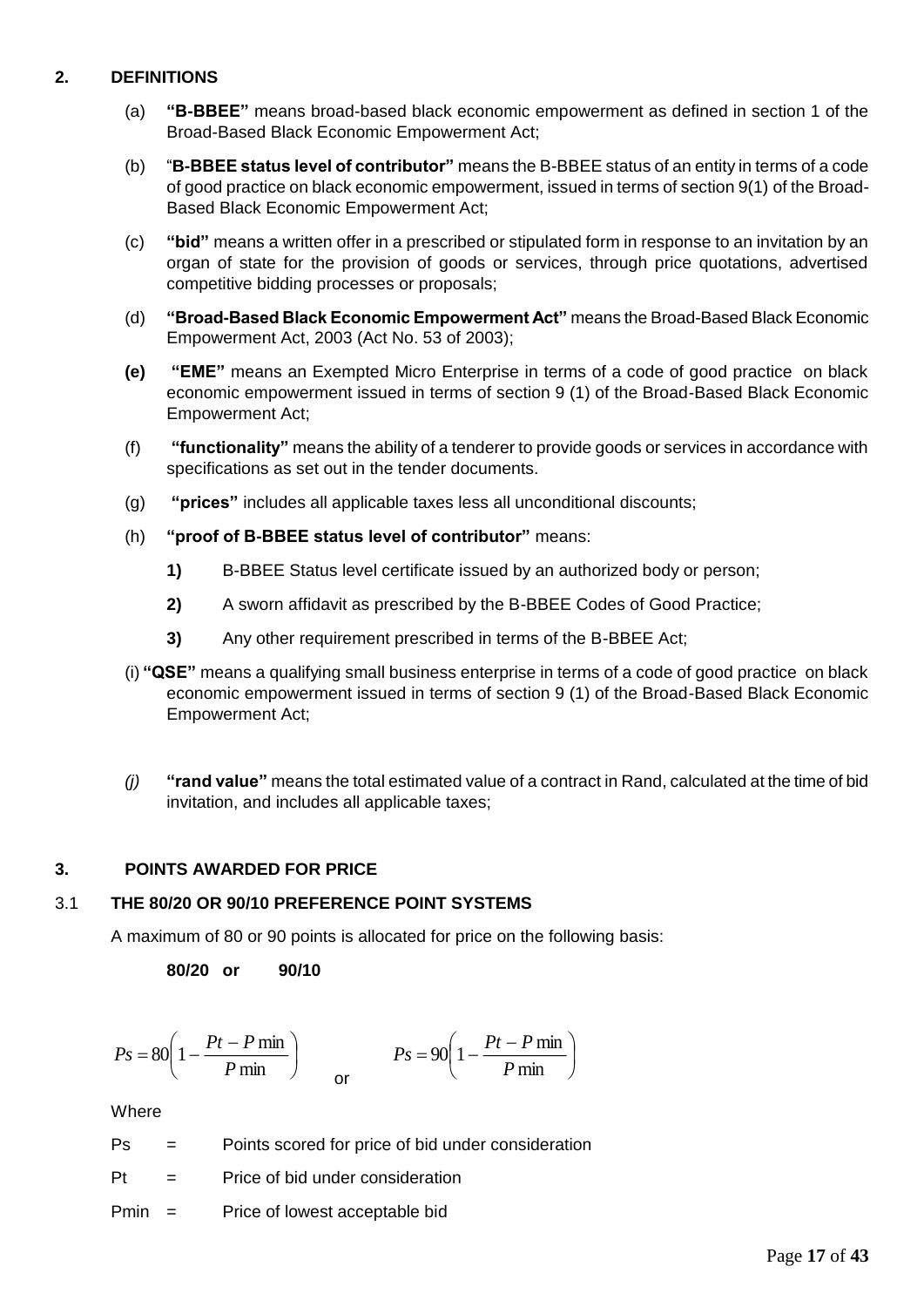# **4. POINTS AWARDED FOR B-BBEE STATUS LEVEL OF CONTRIBUTOR**

4.1 In terms of Regulation 6 (2) and 7 (2) of the Preferential Procurement Regulations, preference points must be awarded to a bidder for attaining the B-BBEE status level of contribution in accordance with the table below:

| <b>B-BBEE Status Level of</b><br><b>Contributor</b> | <b>Number of points</b><br>(90/10 system) | <b>Number of points</b><br>(80/20 system) |
|-----------------------------------------------------|-------------------------------------------|-------------------------------------------|
| 1                                                   | 10                                        | 20                                        |
| 2                                                   | 9                                         | 18                                        |
| 3                                                   | 6                                         | 14                                        |
| $\overline{4}$                                      | 5                                         | 12                                        |
| 5                                                   | $\overline{4}$                            | 8                                         |
| 6                                                   | 3                                         | 6                                         |
| $\overline{7}$                                      | $\overline{2}$                            | $\overline{4}$                            |
| 8                                                   | 1                                         | $\overline{2}$                            |
| Non-compliant contributor                           | $\mathbf 0$                               | $\mathbf 0$                               |

## **5. BID DECLARATION**

5.1 Bidders who claim points in respect of B-BBEE Status Level of Contribution must complete the following:

# **6. B-BBEE STATUS LEVEL OF CONTRIBUTOR CLAIMED IN TERMS OF PARAGRAPHS 1.4 AND 4.1**

6.1 B-BBEE Status Level of Contributor:  $\qquad \qquad = \qquad \qquad \dots \dots \dots (maximum of 10 or 20 points)$ 

(Points claimed in respect of paragraph 7.1 must be in accordance with the table reflected in paragraph 4.1 and must be substantiated by relevant proof of B-BBEE status level of contributor.

# **7. SUB-CONTRACTING**

7.1 Will any portion of the contract be sub-contracted?

## (*Tick applicable box*)



7.1.1 If yes, indicate:

- i) What percentage of the contract will be subcontracted............…………….…………%
- ii) The name of the sub-contractor…………………………………………………………..
- iii) The B-BBEE status level of the sub-contractor......................................……………..
- iv) Whether the sub-contractor is an EME or QSE

# *(Tick applicable box*)

YES NO

v) Specify, by ticking the appropriate box, if subcontracting with an enterprise in terms of Preferential Procurement Regulations,2017: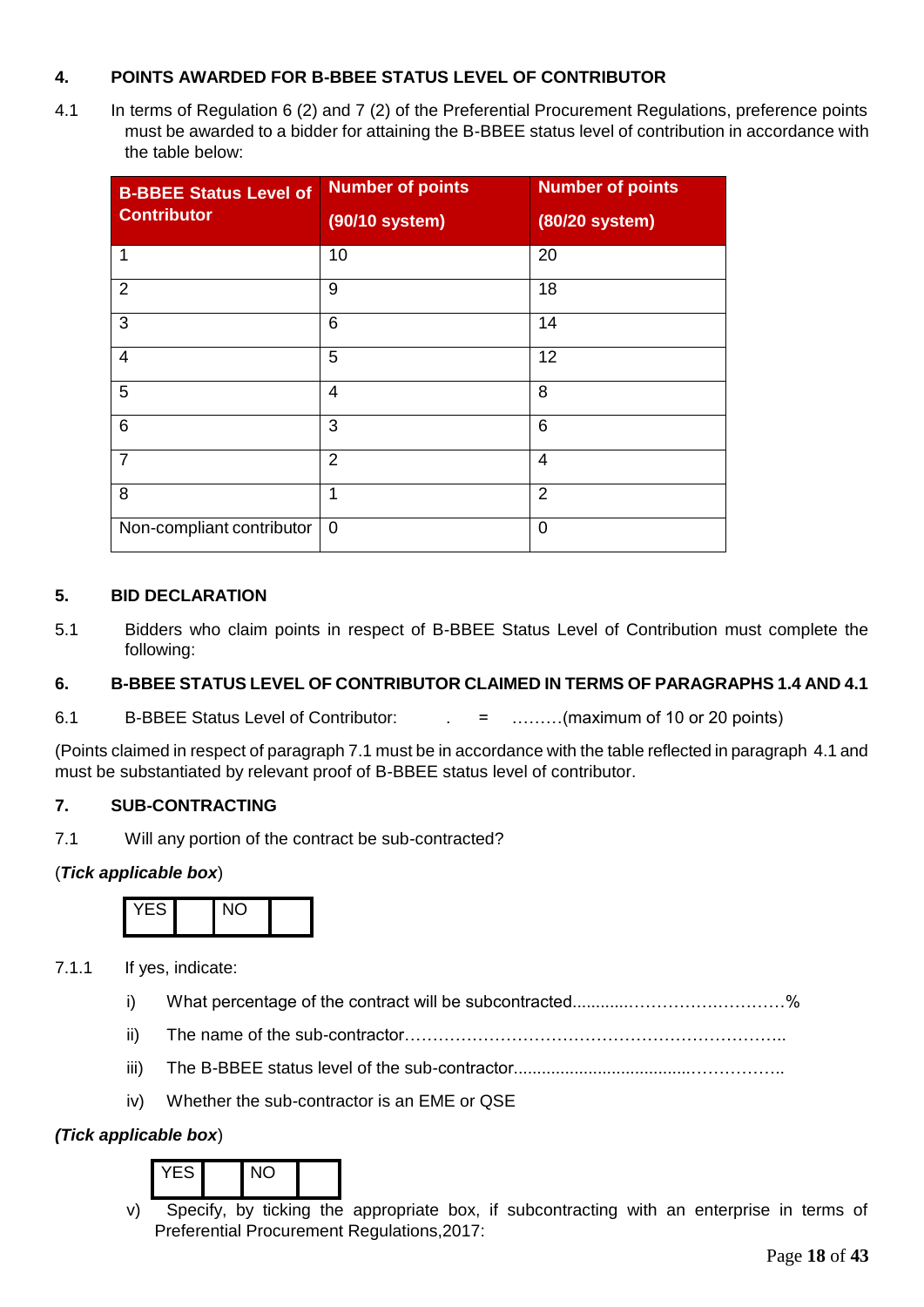| Designated Group: An EME or QSE which is at last 51% owned by:    | <b>EME</b> | QSE |
|-------------------------------------------------------------------|------------|-----|
|                                                                   | $\sqrt{}$  | V   |
| Black people                                                      |            |     |
| Black people who are youth                                        |            |     |
| Black people who are women                                        |            |     |
| Black people with disabilities                                    |            |     |
| Black people living in rural or underdeveloped areas or townships |            |     |
| Cooperative owned by black people                                 |            |     |
| Black people who are military veterans                            |            |     |
| <b>OR</b>                                                         |            |     |
| Any EME                                                           |            |     |
| Any QSE                                                           |            |     |

| 8.     | <b>DECLARATION WITH REGARD TO COMPANY/FIRM</b>  |
|--------|-------------------------------------------------|
| 8.1    |                                                 |
| 8.2    |                                                 |
| 8.3    |                                                 |
| 8.4    | <b>TYPE OF COMPANY/ FIRM</b>                    |
| П      | Partnership/Joint Venture / Consortium          |
| П      | One person business/sole propriety              |
| $\Box$ | Close corporation                               |
| П      | Company                                         |
| П      | (Pty) Limited                                   |
|        | [Tick applicable box]                           |
| 8.5    | DESCRIBE PRINCIPAL BUSINESS ACTIVITIES          |
|        |                                                 |
|        |                                                 |
|        |                                                 |
| 8.6    | <b>COMPANY CLASSIFICATION</b>                   |
| П.     | Manufacturer                                    |
| П      | Supplier                                        |
| П      | Professional service provider                   |
| П      | Other service providers, e.g. transporter, etc. |
|        | [Tick applicable box]                           |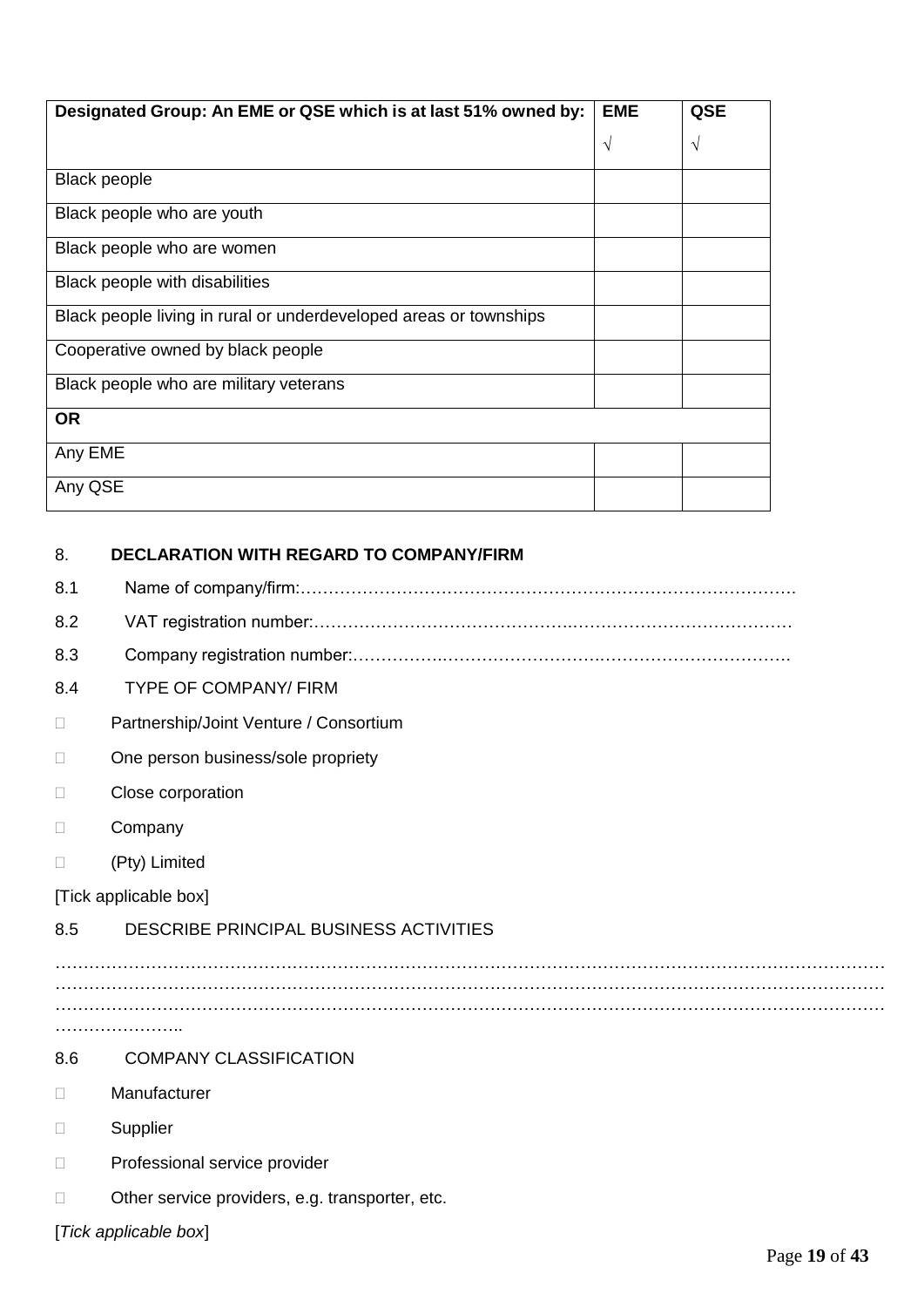- 8.7 Total number of years the company/firm has been in business:……………………………
- 8.8 I/we, the undersigned, who is / are duly authorised to do so on behalf of the company/firm, certify that the points claimed, based on the B-BBE status level of contributor indicated in paragraphs 1.4 and 6.1 of the foregoing certificate, qualifies the company/ firm for the preference(s) shown and I / we acknowledge that:
	- i) The information furnished is true and correct;
	- ii) The preference points claimed are in accordance with the General Conditions as indicated in paragraph 1 of this form;
	- iii) In the event of a contract being awarded as a result of points claimed as shown in paragraphs 1.4 and 6.1, the contractor may be required to furnish documentary proof to the satisfaction of the purchaser that the claims are correct;
	- iv) If the B-BBEE status level of contributor has been claimed or obtained on a fraudulent basis or any of the conditions of contract have not been fulfilled, the purchaser may, in addition to any other remedy it may have –
		- (a) disqualify the person from the bidding process;
		- (b) recover costs, losses or damages it has incurred or suffered as a result of that person's conduct;
		- (c) cancel the contract and claim any damages which it has suffered as a result of having to make less favourable arrangements due to such cancellation;
		- (d) recommend that the bidder or contractor, its shareholders and directors, or only the shareholders and directors who acted on a fraudulent basis, be restricted by the National Treasury from obtaining business from any organ of state for a period not exceeding 10 years, after the *audi alteram partem* (hear the other side) rule has been applied; and
		- (e) forward the matter for criminal prosecution.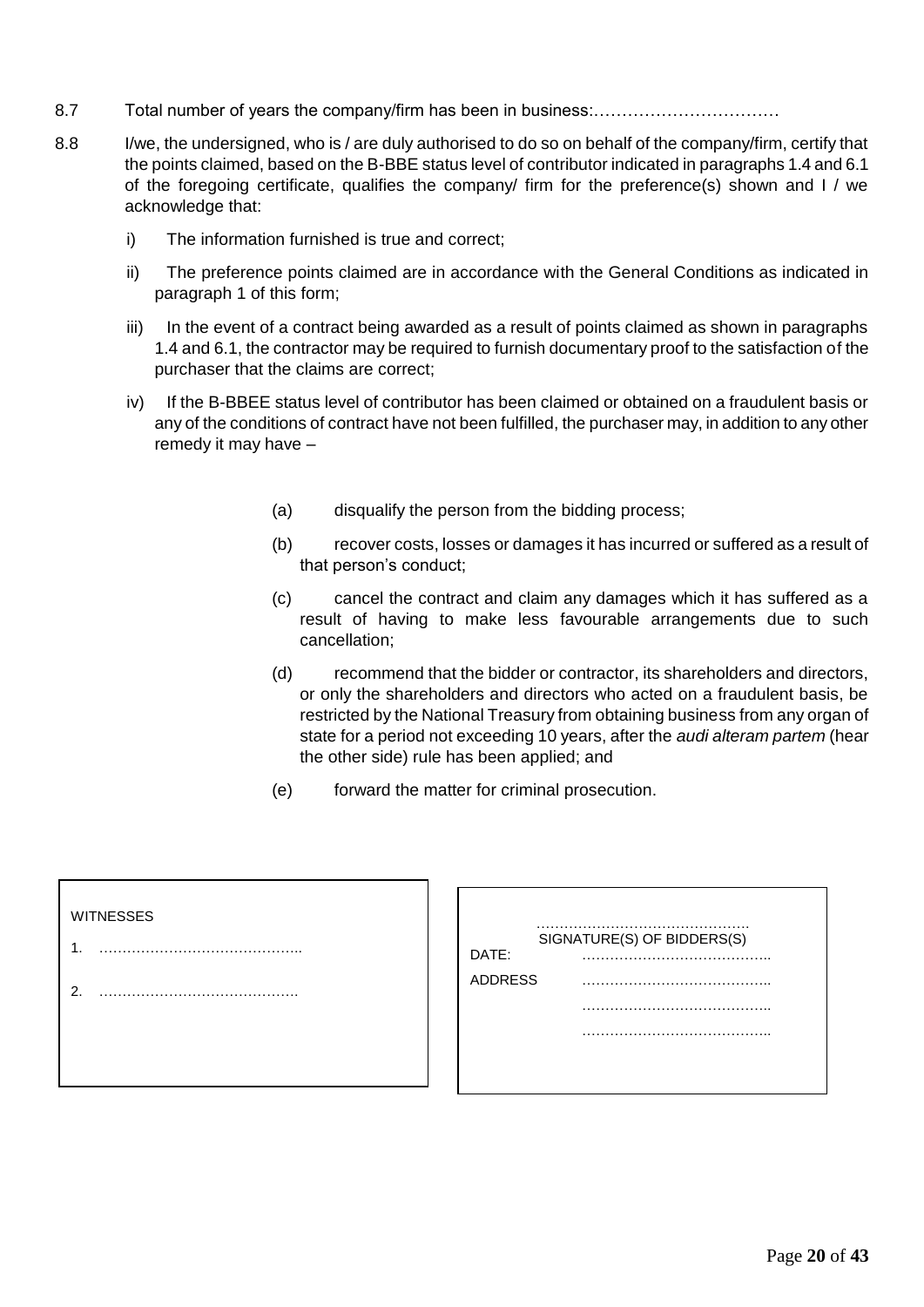## **DECLARATION OF BIDDER'S PAST SUPPLY CHAIN MANAGEMENT PRACTICES**

- 1 This Standard Bidding Document must form part of all bids invited.
- 2 It serves as a declaration to be used by institutions in ensuring that when goods and services are being procured, all reasonable steps are taken to combat the abuse of the supply chain management system.
- 3 The bid of any bidder may be disregarded if that bidder, or any of its directors have
	- a. abused the institution's supply chain management system;
	- b. committed fraud or any other improper conduct in relation to such system; or
	- c. failed to perform on any previous contract.

## **4 In order to give effect to the above, the following questionnaire must be completed and submitted with the bid.**

| Item             | Question                                                                                                                                                                                                                                          | Yes                      | <b>No</b> |
|------------------|---------------------------------------------------------------------------------------------------------------------------------------------------------------------------------------------------------------------------------------------------|--------------------------|-----------|
| 4.1              | Is the bidder or any of its directors listed on the National Treasury's database as<br>companies or persons prohibited from doing business with the public sector?                                                                                | Yes                      | No        |
|                  |                                                                                                                                                                                                                                                   | $\overline{\phantom{0}}$ |           |
|                  | (Companies or persons who are listed on this database were informed in<br>writing of this restriction by the National Treasury after the audi alteram<br>partem rule was applied).                                                                |                          |           |
| 4.1.1            | If so, furnish particulars:                                                                                                                                                                                                                       |                          |           |
| 4.2              | Is the bidder or any of its directors listed on the Register for Tender Defaulters in                                                                                                                                                             | Yes                      | <b>No</b> |
|                  | terms of section 29 of the Prevention and Combating of Corrupt Activities Act (No<br>12 of 2004)?                                                                                                                                                 |                          |           |
|                  | To access this Register enter the National Treasury's website,<br>www.treasury.gov.za, click on the icon "Register for Tender Defaulters" or<br>submit your written request for a hard copy of the Register to facsimile<br>number (012) 3265445. |                          |           |
| 4.2.1            | If so, furnish particulars:                                                                                                                                                                                                                       |                          |           |
| $\overline{4.3}$ | Was the bidder or any of its directors convicted by a court of law (including a                                                                                                                                                                   | Yes                      | <b>No</b> |
|                  | court outside of the Republic of South Africa) for fraud or corruption during the<br>past five years?                                                                                                                                             | $\Box$                   |           |
| 4.3.1            | If so, furnish particulars:                                                                                                                                                                                                                       |                          |           |
| 4.4              | Was any contract between the bidder and any organ of state terminated during                                                                                                                                                                      | Yes                      | <b>No</b> |
|                  | the past five years on account of failure to perform on or comply with the<br>contract?                                                                                                                                                           | $\overline{\phantom{a}}$ |           |
| 4.4.1            | If so, furnish particulars:                                                                                                                                                                                                                       |                          |           |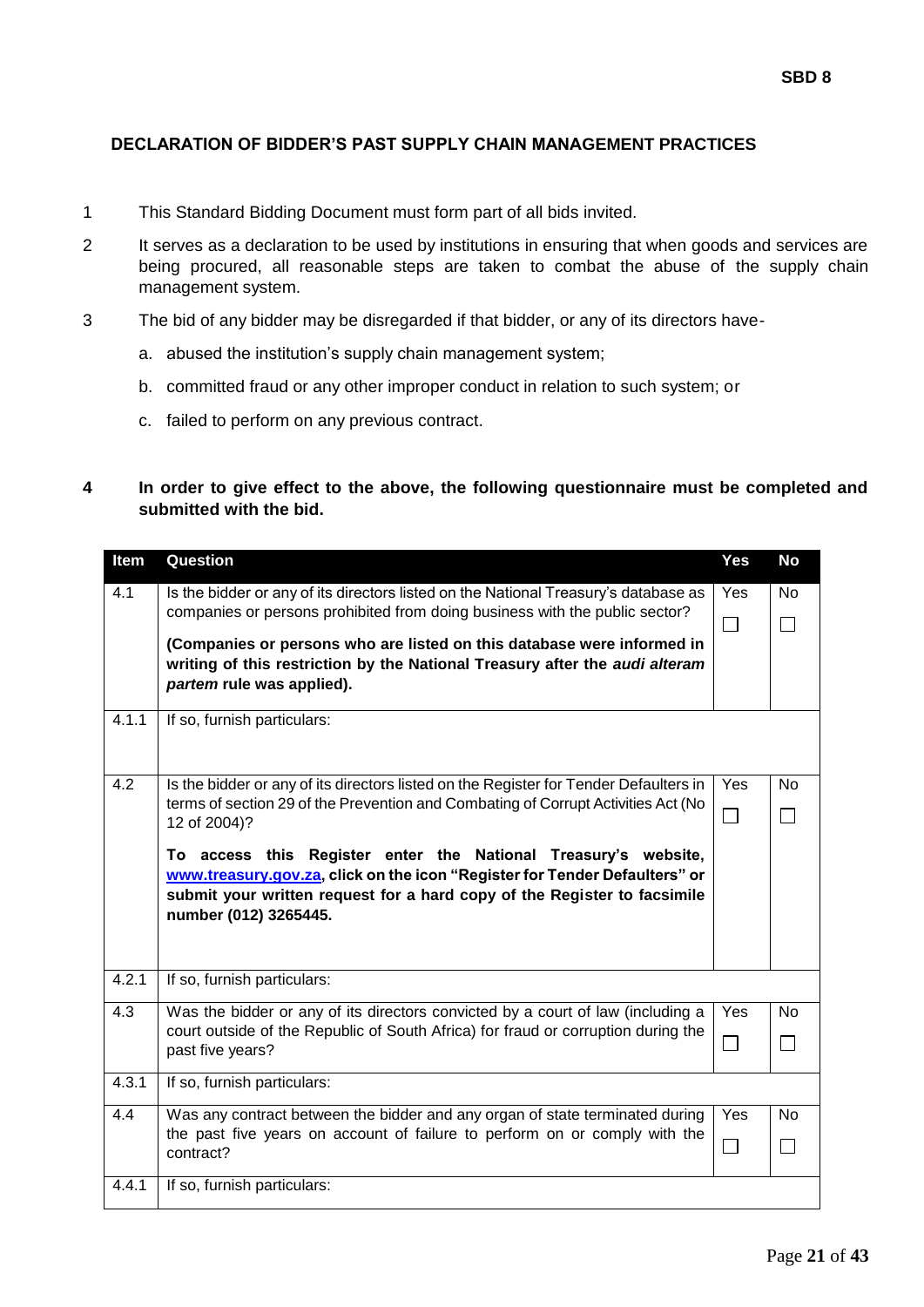## **CERTIFICATION**

**I, THE UNDERSIGNED (FULL NAME)…………………………………………………CERTIFY THAT THE INFORMATION FURNISHED ON THIS DECLARATION FORM IS TRUE AND CORRECT.**

**I ACCEPT THAT, IN ADDITION TO CANCELLATION OF A CONTRACT, ACTION MAY BE TAKEN AGAINST ME SHOULD THIS DECLARATION PROVE TO BE FALSE.**

| <b>Signature</b> | <b>Date</b>           |
|------------------|-----------------------|
|                  |                       |
| <b>Position</b>  | <b>Name of Bidder</b> |
|                  |                       |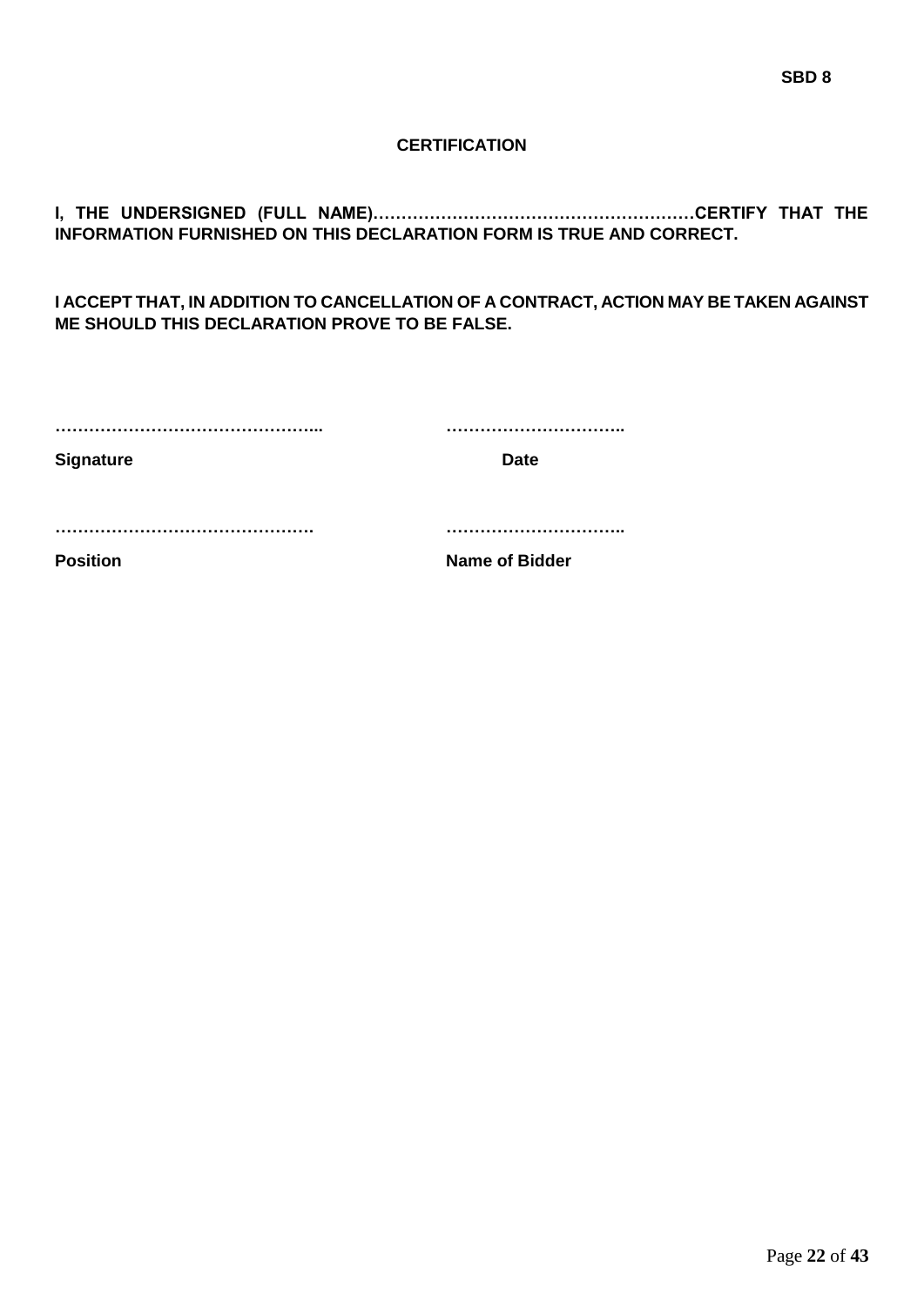## **SBD 9**

## **CERTIFICATE OF INDEPENDENT BID DETERMINATION**

- 1 This Standard Bidding Document (SBD) must form part of all bids<sup>1</sup> invited.
- 2 Section 4 (1) (b) (iii) of the Competition Act No. 89 of 1998, as amended, prohibits an agreement between, or concerted practice by, firms, or a decision by an association of firms, if it is between parties in a horizontal relationship and if it involves collusive bidding (or bid rigging).² Collusive bidding is a *pe se* prohibition meaning that it cannot be justified under any grounds.
- 3 Treasury Regulation 16A9 prescribes that accounting officers and accounting authorities must take all reasonable steps to prevent abuse of the supply chain management system and authorizes accounting officers and accounting authorities to:
	- a. disregard the bid of any bidder if that bidder, or any of its directors have abused the institution's supply chain management system and or committed fraud or any other improper conduct in relation to such system.
	- b. cancel a contract awarded to a supplier of goods and services if the supplier committed any corrupt or fraudulent act during the bidding process or the execution of that contract.
- 4 This SBD serves as a certificate of declaration that would be used by institutions to ensure that, when bids are considered, reasonable steps are taken to prevent any form of bid-rigging.
- 5 In order to give effect to the above, the attached Certificate of Bid Determination (SBD 9) must be completed and submitted with the bid:

**¹ Includes price quotations, advertised competitive bids, limited bids and proposals.**

**² Bid rigging (or collusive bidding) occurs when businesses, that would otherwise be expected to compete, secretly conspire to raise prices or lower the quality of goods and / or services for purchasers who wish to acquire goods and / or services through a bidding process. Bid rigging is, therefore, an agreement between competitors not to compete.**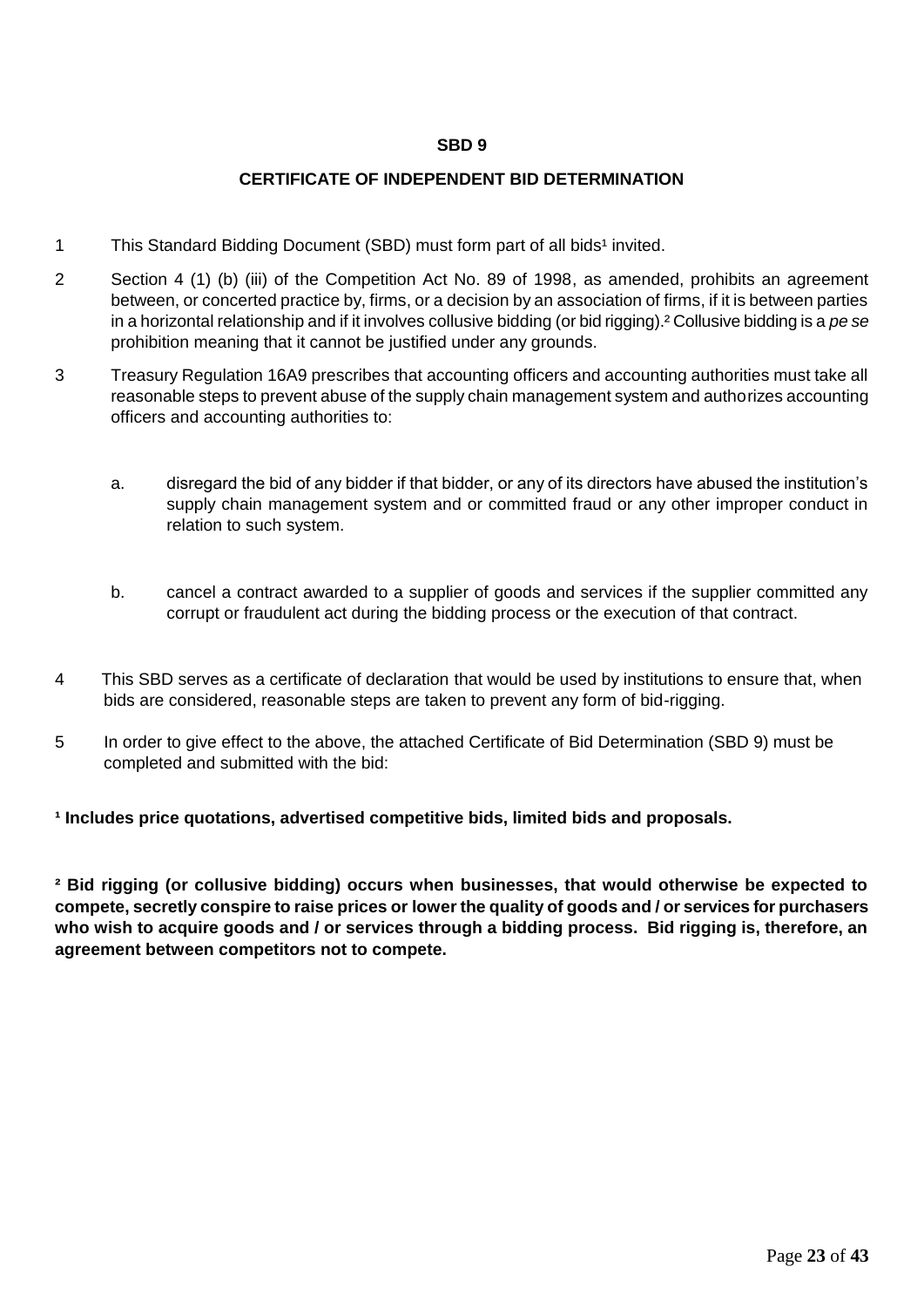## **SBD 9**

# **CERTIFICATE OF INDEPENDENT BID DETERMINATION**

I, the undersigned, in submitting the accompanying bid:

(Bid Number and Description)

\_\_\_\_\_\_\_\_\_\_\_\_\_\_\_\_\_\_\_\_\_\_\_\_\_\_\_\_\_\_\_\_\_\_\_\_\_\_\_\_\_\_\_\_\_\_\_\_\_\_\_\_\_\_\_\_\_\_\_\_\_\_\_\_\_\_\_\_\_\_\_\_

in response to the invitation for the bid made by:

(Name of Institution)

\_\_\_\_\_\_\_\_\_\_\_\_\_\_\_\_\_\_\_\_\_\_\_\_\_\_\_\_\_\_\_\_\_\_\_\_\_\_\_\_\_\_\_\_\_\_\_\_\_\_\_\_\_\_\_\_\_\_\_\_\_\_\_\_\_\_\_\_\_\_\_\_\_\_\_\_\_\_

do hereby make the following statements that I certify to be true and complete in every respect:

I certify, on behalf of:  $\blacksquare$ 

(Name of Bidder)

- 1. I have read and I understand the contents of this Certificate;
- 2. I understand that the accompanying bid will be disqualified if this Certificate is found not to be true and complete in every respect;
- 3. I am authorized by the bidder to sign this Certificate, and to submit the accompanying bid, on behalf of the bidder;
- 4. Each person whose signature appears on the accompanying bid has been authorized by the bidder to determine the terms of, and to sign the bid, on behalf of the bidder;
- 5. For the purposes of this Certificate and the accompanying bid, I understand that the word "competitor" shall include any individual or organization, other than the bidder, whether or not affiliated with the bidder, who:
	- (a) has been requested to submit a bid in response to this bid invitation;
	- (b) could potentially submit a bid in response to this bid invitation, based on their qualifications, abilities or experience; and
	- (c) provides the same goods and services as the bidder and/or is in the same line of business as the bidder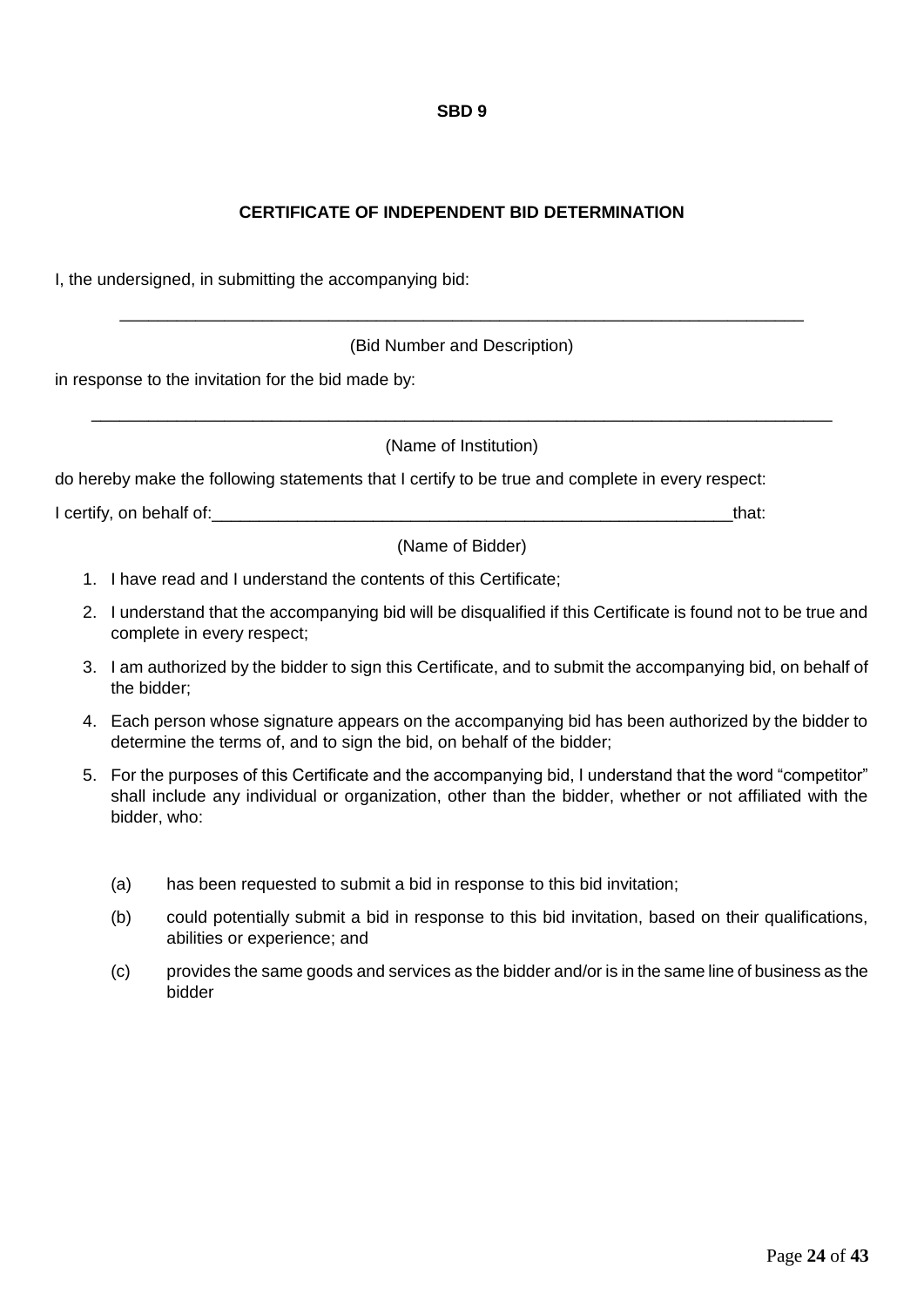- 6. The bidder has arrived at the accompanying bid independently from, and without consultation, communication, agreement or arrangement with any competitor. However communication between partners in a joint venture or consortium $\frac{3}{2}$  will not be construed as collusive bidding.
- 7. In particular, without limiting the generality of paragraphs 6 above, there has been no consultation, communication, agreement or arrangement with any competitor regarding:
	- (a) prices;
	- (b) geographical area where product or service will be rendered (market allocation)
	- (c) methods, factors or formulas used to calculate prices;
	- (d) the intention or decision to submit or not to submit, a bid;
	- (e) the submission of a bid which does not meet the specifications and conditions of the bid; or
	- (f) bidding with the intention not to win the bid.
- 8. In addition, there have been no consultations, communications, agreements or arrangements with any competitor regarding the quality, quantity, specifications and conditions or delivery particulars of the products or services to which this bid invitation relates.
- 9. The terms of the accompanying bid have not been, and will not be, disclosed by the bidder, directly or indirectly, to any competitor, prior to the date and time of the official bid opening or of the awarding of the contract.

**³ Joint venture or Consortium means an association of persons for the purpose of combining their expertise, property, capital, efforts, skill and knowledge in an activity for the execution of a contract.**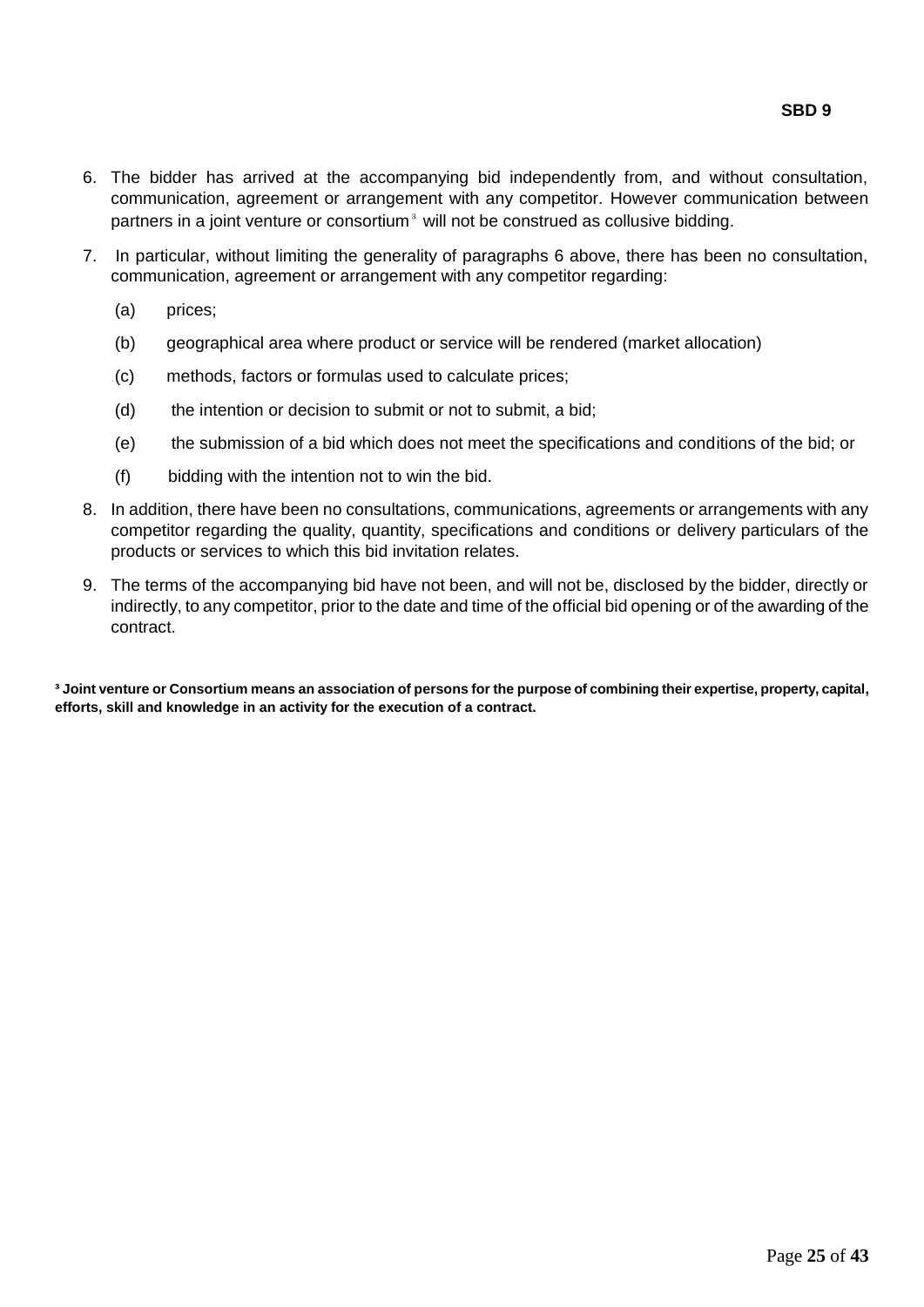10. I am aware that, in addition and without prejudice to any other remedy provided to combat any restrictive practices related to bids and contracts, bids that are suspicious will be reported to the Competition Commission for investigation and possible imposition of administrative penalties in terms of section 59 of the Competition Act No 89 of 1998 and or may be reported to the National Prosecuting Authority (NPA) for criminal investigation and or may be restricted from conducting business with the public sector for a period not exceeding ten (10) years in terms of the Prevention and Combating of Corrupt Activities Act No 12 of 2004 or any other applicable legislation.

| Signature | Date           |
|-----------|----------------|
| Position  | Name of Bidder |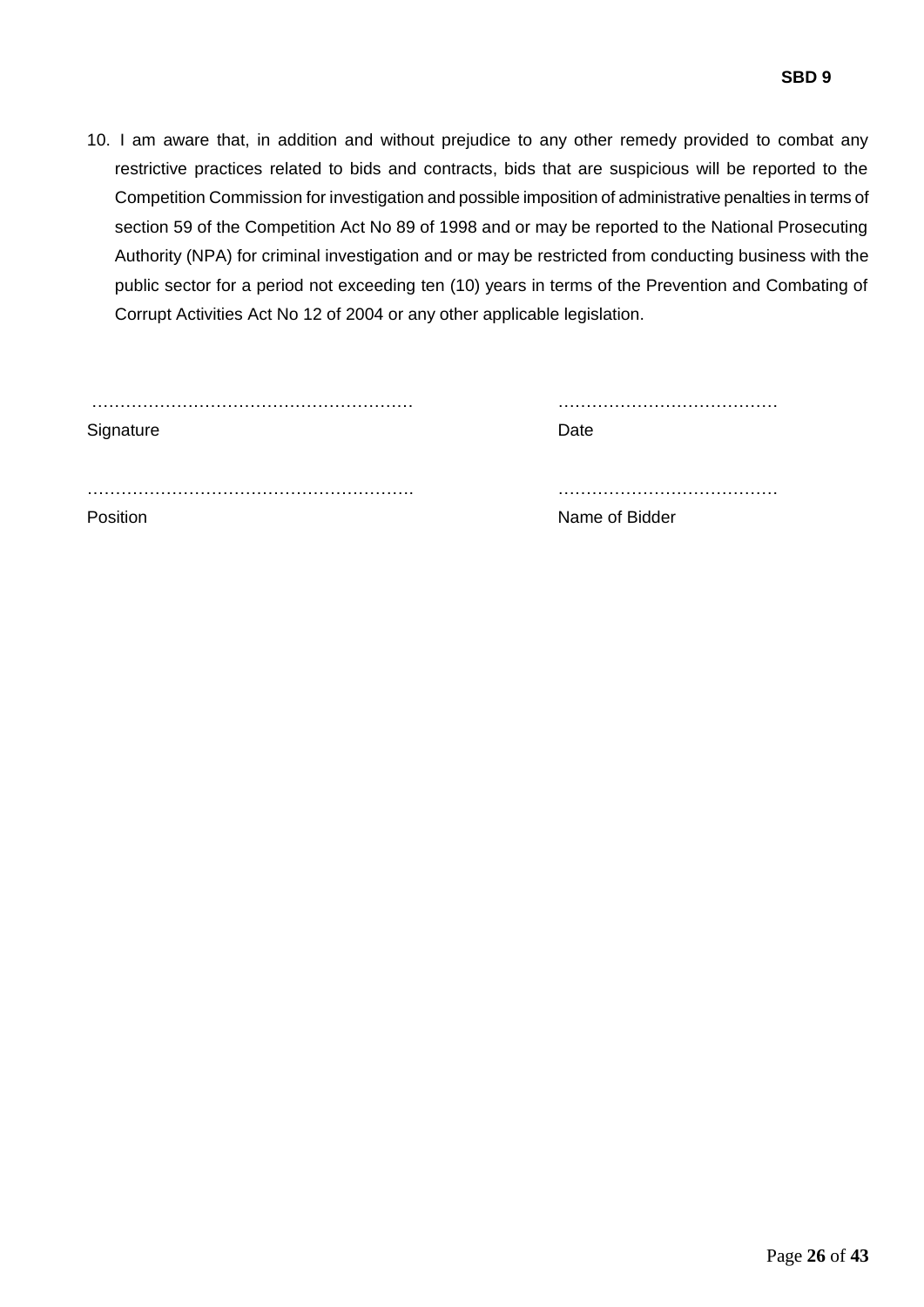

**Private Bag X 943 Pretoria 0001 328 Festival Street Hatfield**

 *TERMS OF REFERENCE ("TOR")*

**Department of Military Veterans ("DMV")**

**TERMS OF REFERENCE:** REQUEST FOR PROPOSALS (RFP) FROM SUITABLY QUALIFIED SERVICE PROVIDERS TO PROVIDE SUPPORT TO INTERNAL AUDIT UNIT FOR A PERIOD OF **THREE YEARS (3)** WITHIN THE DEPARTMENT OF MILITARY VETERANS (DMV).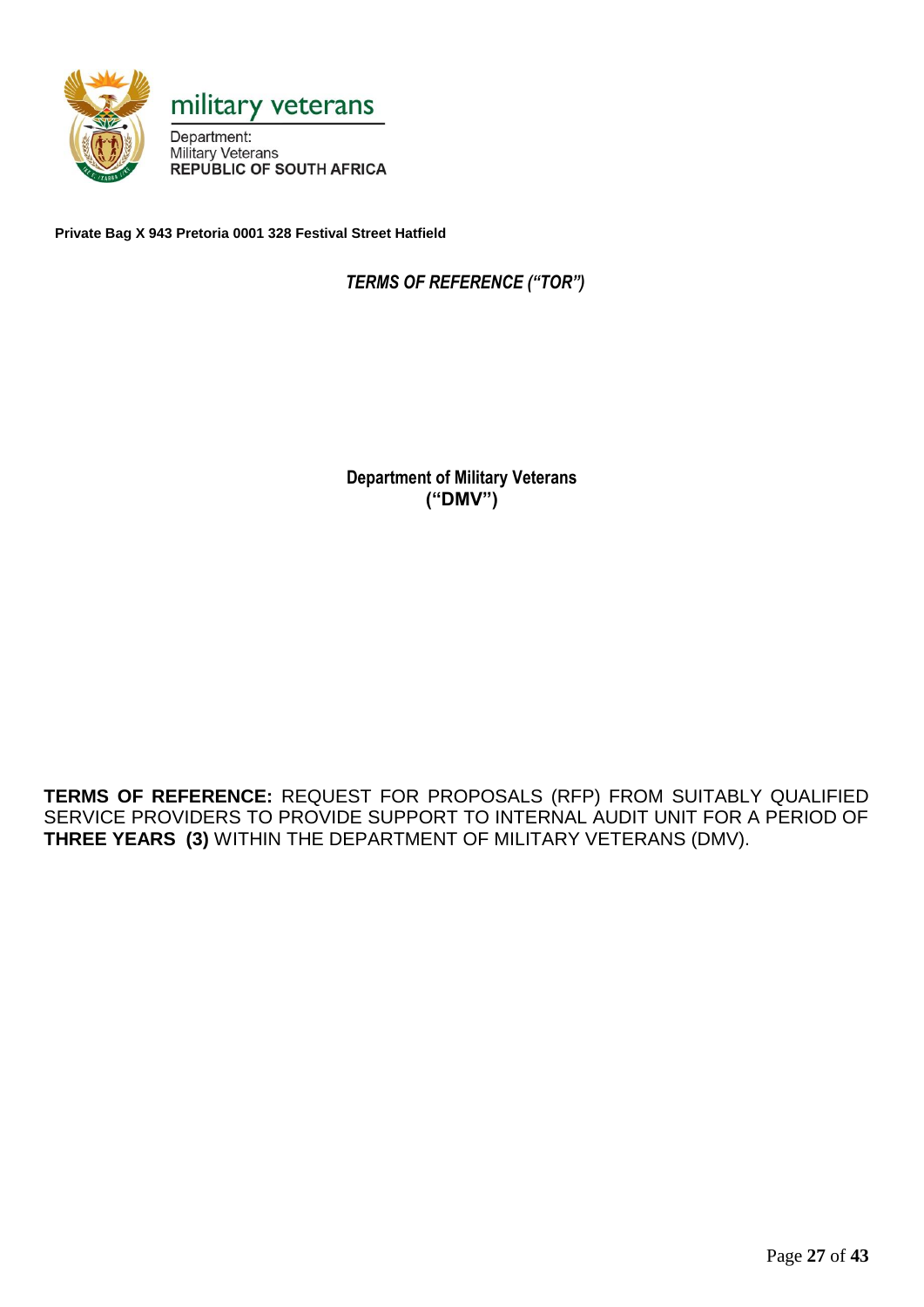# **1. BACKGROUND OF THE BID**

The DMV seeks to appoint a reputable service provider to provide support in internal audit services to the department.

DMV is required in terms of section 38(1)(a)-(n) of the PFMA to have and maintain effective, efficient and transparent systems of financial and risk management and internal control as well as an appropriate procurement and provisioning system which is fair, equitable, transparent, competitive and cost-effective.

The PFMA further states that the Accounting Officer for a Department is responsible for effective, efficient, economical and transparent use of the resources of the department.

To ensure that effective, efficient and transparent systems of financial and risk management and internal control are addressed, the Accounting Officer and members of the Audit Committee recommended that, due to current capacity limitations, the DMV must appoint a competent, professional, suitably qualified and experienced service provider for a period of **three years** (3) to provide support to the DMV internal audit services.

Currently the department has two officials in the Internal Audit unit and due to the audit requirements, the current capacity is not sufficient to provide the necessary assurance to the risk areas of the the department. A proposed structure lobbies for the additional capacity of 8 internal auditors to ensure reasonable audit coverage.

This document sets out clear specifications, the necessary skills and expertise required in terms of which the contract will be awarded.

The department intends to co-source the service, noting that there is an internal audit unit established in the department. The existing unit will therefore oversee performance of the service provider.

# **2. PURPOSE**

2.1 The purpose of appointment of a service provider will be to bridge the capacity gap within the internal audit unit. This will be achieved through performance of internal audit services

# **3. SCOPE OF WORK**

To assist the DMV in conducting internal audit activities, the successful bidder would be required to provide documentary proof, perform the following responsibilities and have proven experience in the following fields:

- 3.1 The review of the adequacy and effectiveness of the system of internal controls and recommend improvements to ensure that the department complies with all the policies and procedures, the requirements of the Public Finance Management Act (PFMA) and associated legislation as well the principles of good corporate governance.
- 3.2 The review of the current systems of asset management and recommend robust, effective and efficient systems of asset management, and the maintenance of these systems.
- 3.3 The review of the adequacy and effectiveness of the IT risk management and governance strategy and recommend improvements to meet best practices.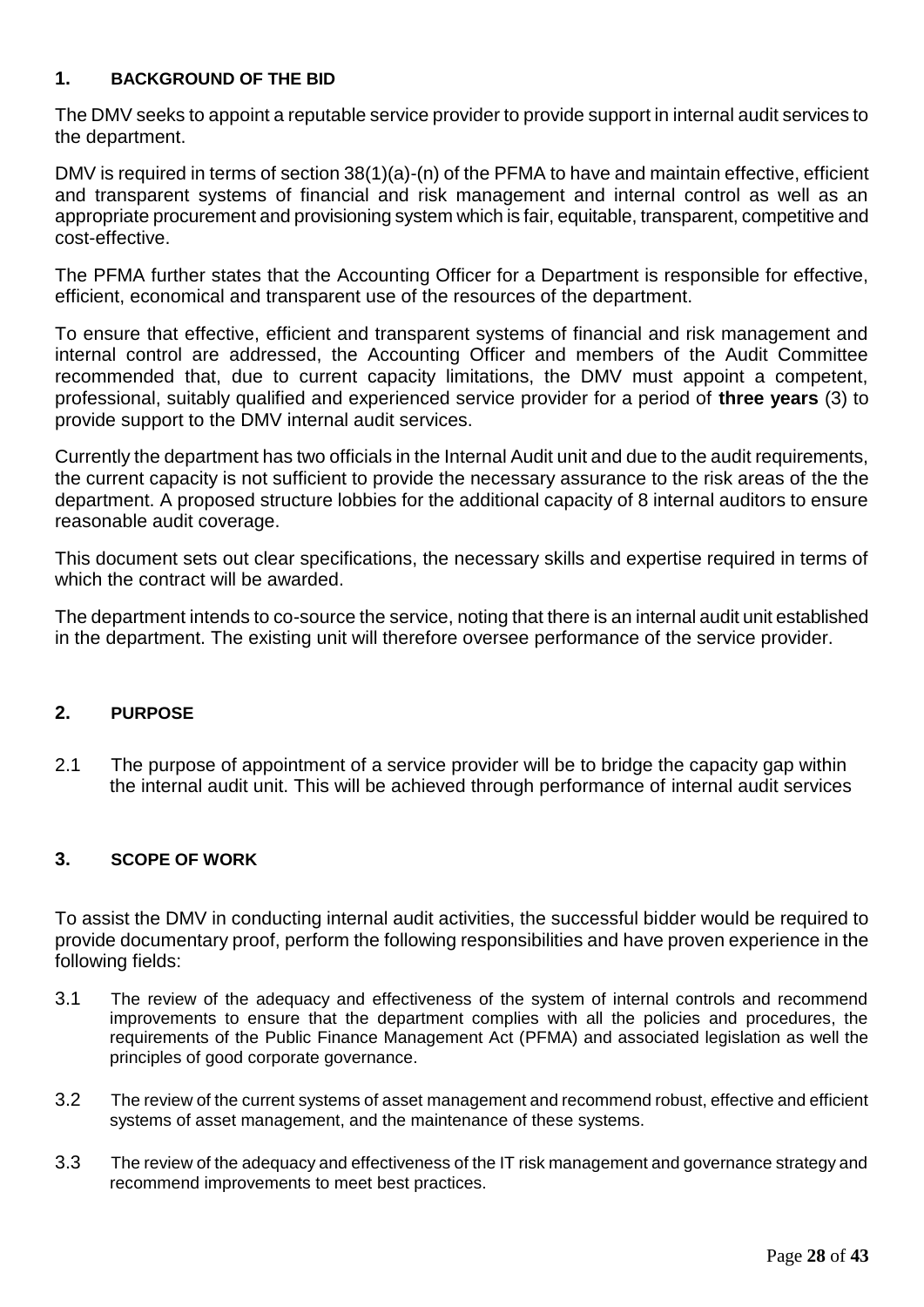- 3.4 Assist in the improvement of operations proposed in the DMV's corporate or strategic plan and effectiveness of its risk management strategy through risk based audits which are in line with Institute of Internal Auditors (IIA) standards
- 3.5 Assist in the development and execution of the Risk based Internal Audit Plans (Three year Rolling and Annual Audit plans)
- 3.6 It is a requirement for the Professional Service Provider to clearly indicate that it has the skills and capacity to conduct detailed audits in, but not limited to the following:
	- 3.6.1 Regularity audits including financial, compliance, cyclical audits
	- 3.6.2 Data analytics
	- 3.6.3 Predetermined objectives / performance information
	- 3.6.4 ICT audit
	- 3.6.5 Annual Financial Statements
	- 3.6.6 Annual performance report
	- 3.6.7 Transfer payments
	- 3.6.8 Interim financial statements
	- 3.6.9 Asset management
	- 3.6.10 Procurement and contract management
	- 3.6.11 Education / bursaries
	- 3.6.12 Skills development
	- 3.6.13 Burial claims
	- 3.6.14 Adhoc assignments and reporting
- 3.7 Assist in compilation of audit engagement letters indicating the objectives, scope, cost, timelines and resources assigned to audits in the annual internal audit plan
- 3.8 Provide advice on governance
- 3.9 Communicate audit findings to management and ensure that they are fully aware of the implications on the departmental operations
- 3.10 Escalate any unresolved control deficiencies with management to the Chief Audit Executive for intervention
- 3.11 Provide final reports with recommendations to Chief Audit Executive
- 3.12 Attend Audit Committee meetings with Chief Audit Executive and audit team in support of audit issues to be discussed
- 3.13 Provide audit file containing folders with all audit steps as stipulated in the audit process by the standards for the Professional practice of internal auditing.
- 3.14 Quality assure all deliverables to ensure that audit engagements are in line with the audit methodology and IIA standards and that quality deliverables are produced.
- 3.15 Transfer skills to the in-house staff through on-the-job training, formal training and mentorship
- 3.16 Provide input into the development and/or review of the internal audit strategy documents
- 3.17 Provide input during the review of the internal audit methodology.
- 3.18 Provide input on the combined assurance framework and a plan.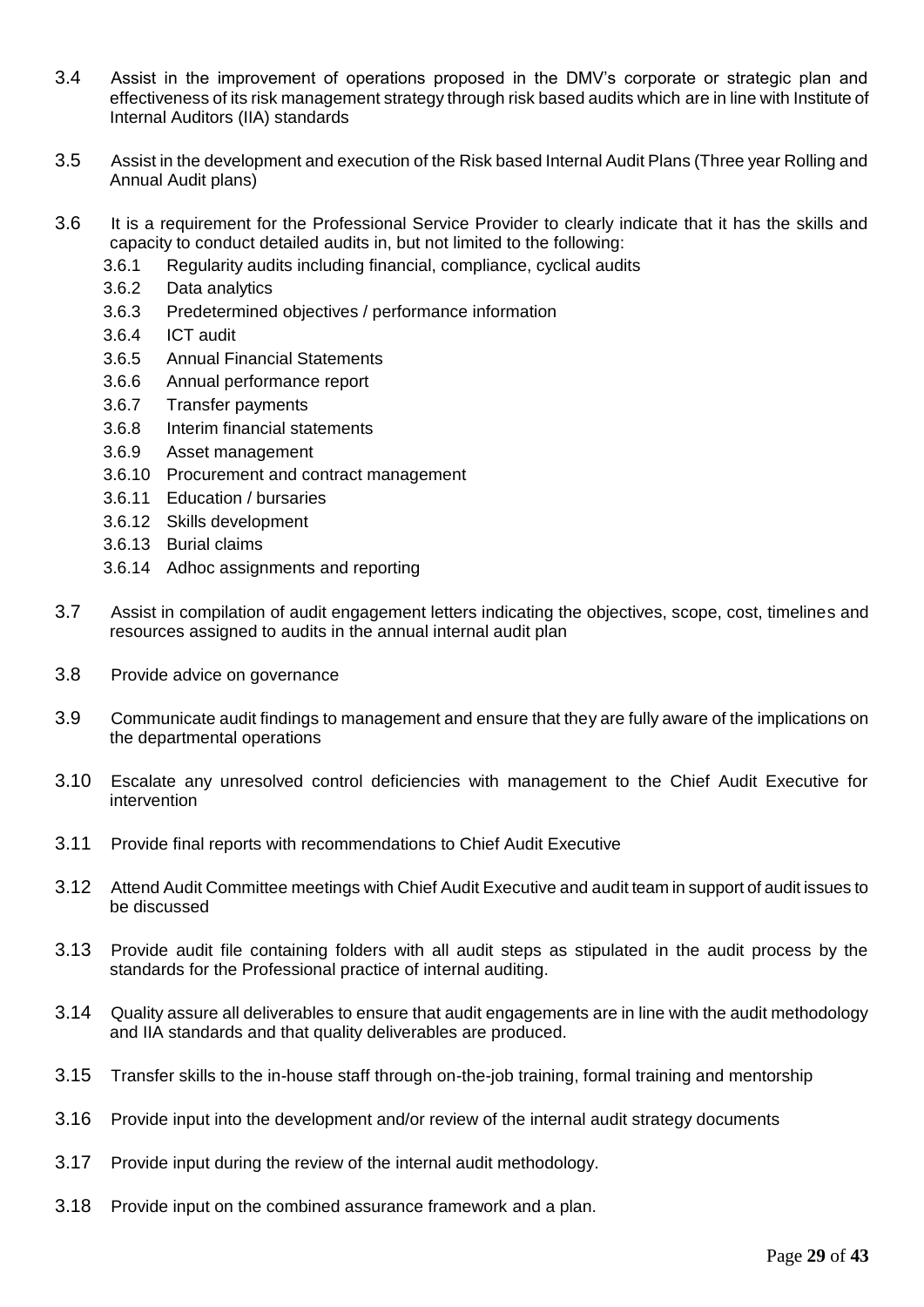3.19 Assist the department in ensuring readiness and attainment of the Quality Assurance Review full compliance in terms of the IIA standards.

#### **4. LEGAL FRAMEWORK**

The Consultants must have clear understanding of the Public Service prescripts (legislative and policy framework) in the execution of their responsibilities. The applicable legislative and policy framework includes but not limited to the following:

- a) The Constitution of the Republic of South Africa, Act 108 of 1996
- b) Public Finance Management Act, 1 of 1999;
- c) Treasury Regulations issued in terms of the PFMA;
- e) Public Service Act of 1994 (as amended by Act 30 of 1994);
- f) Public service regulations issued in terms of the Public Service Act above;
- d) Public Audit Act and related regulations and or directives;
- e) International Standards for the Professional Practice of Internal Auditing;
- g) Skills Development Act 97 of 1998;
- h) The Occupational Health and Safety Act 85 of 1993
- i) Best Practices in audit binding the state

## **5. ESTIMATED HOURS**

The hours required to accomplish the above internal audit services are estimated as follows:

|                             | <b>DMV</b><br><b>Internal</b><br>audit | <b>Service</b><br>provider IA | <b>Total</b> |
|-----------------------------|----------------------------------------|-------------------------------|--------------|
|                             | <b>Hours</b>                           | <b>Hours</b>                  | <b>Hours</b> |
| 2020/21 internal audit plan | 2 1 2 8                                | 1 500                         | 3628         |
| 2021/22 internal audit plan | 1640                                   | 1 500                         | 3 1 4 0      |
| 2022/23 internal audit plan | 1 1 4 7                                | 1 500                         | 2647         |
| <b>Total</b>                | 4915                                   | 4 500                         | 9415         |

The following is an indication of the type of internal audits to be performed:

| Type of audit (% of hours)                                         | $\%$ |
|--------------------------------------------------------------------|------|
| % Governance including performance information and audit committee |      |
| meetings                                                           | 30%  |
| % Controls audits                                                  | 60%  |
| % IT audit                                                         | 10%  |
| <b>TOTAL</b>                                                       | 100% |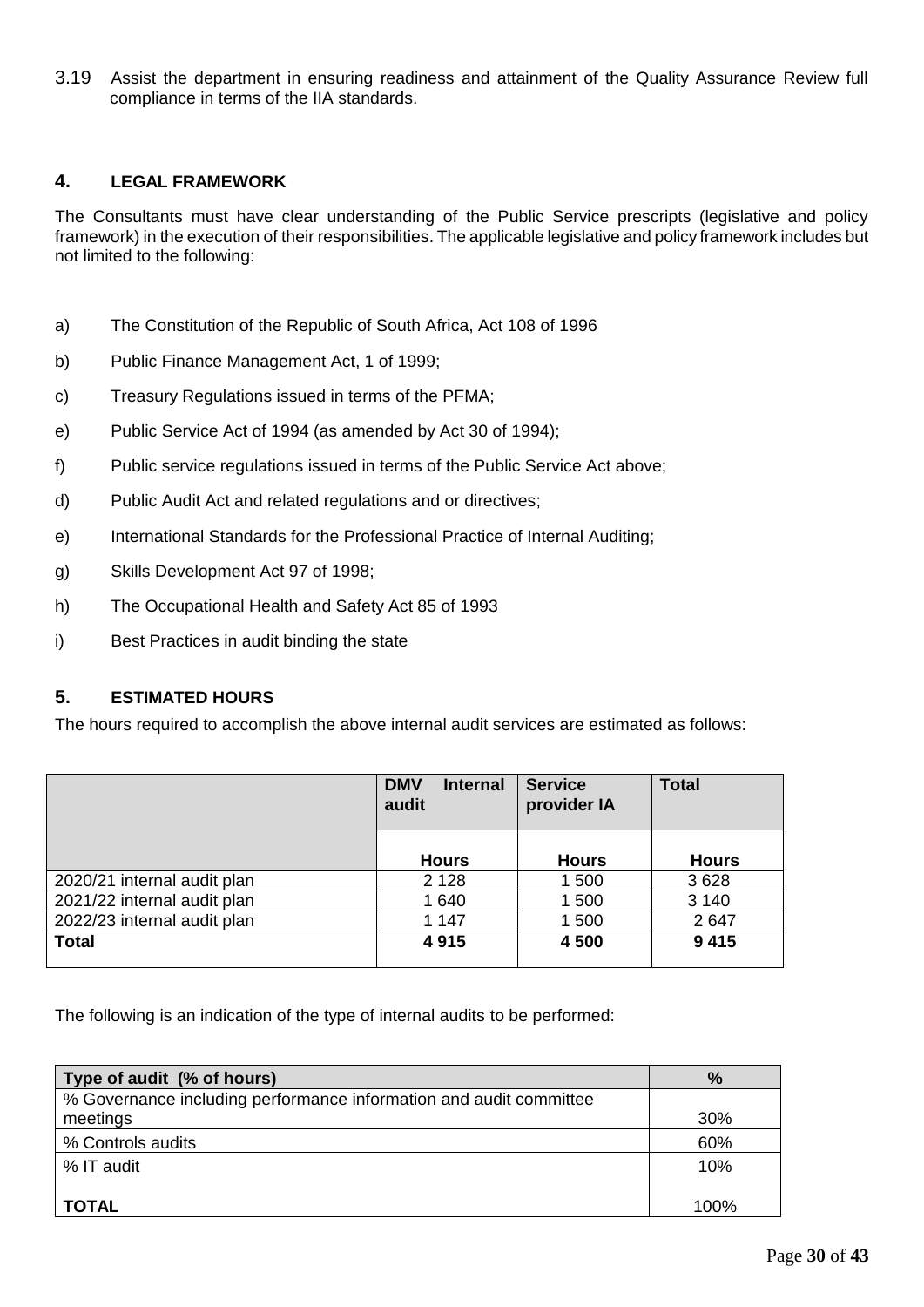# **6. REPORTING**

- 6.1 The successful bidder will be required to report at least bi-weekly, in writing and in person, to the Director Internal Audit/ Chief Audit Executive on progress made in achieving the targets established in the annual internal audit plan.
- 6.2 To fulfill the aforementioned obligation at a minimum, the reporting requirements should include monthly progress reports and bi-weekly updates to the Director Internal Audit and Risk Management / Chief Audit Executive on the full scope of work.
- 6.3 The successful bidder will also be required to report to the Audit Committee together with the Chief Audit Executive, in a format to be stipulated by the Committee, not less than four times a year.
- 6.4 In the event the department requires additional reasonable reporting requirements, the successful bidder will be required to comply with these.

## **7. DELIVERABLES**

In delivering services, the successful bidder must always ensure inter alia:

- 7.1 Quality reports are issued with accurate findings, conclusion and implementable recommendations for all assignment undertaken on behalf of the department.
- 7.2 Turnaround times are adhered to as agreed on the engagement letter and/or SLA.
- 7.3 Deployment of resources with necessary knowledge, skills and experience on projects.
- 7.4 Regular meeting with the Director Internal Audit to provide progress reports on status of projects and discuss any emerging challenges, risks, and/or deviation from the planned scope.
- 7.5 Proper preparation for an audit assignment.
- 7.6 Availability of the Director / Partner to sign off reports on behalf of the service provider.

## **8. INFRASTRUCTURE**

- 8.1 It is expected that bidder will be able to provide tools, systems and equipment needed for effective and efficient delivery of the service/project without any upfront payment by the DMV.
- 8.2 Costs to be borne by the Service Provider

## **9. CRITICAL POINTS**

Bidders must be able to rate themselves on how they will be able to provide for the following:

| <b>NO</b> | <b>ITEM</b>                                                                                                                                                                                                                       | <b>TICK</b> |
|-----------|-----------------------------------------------------------------------------------------------------------------------------------------------------------------------------------------------------------------------------------|-------------|
|           |                                                                                                                                                                                                                                   |             |
| 9.1       | Provide certified auditors, accountants and professionals (registration with<br>professional bodies) within the domains: Regularity audits including financial,<br>compliance, cyclical audits, Performance audits;<br>IT audits. |             |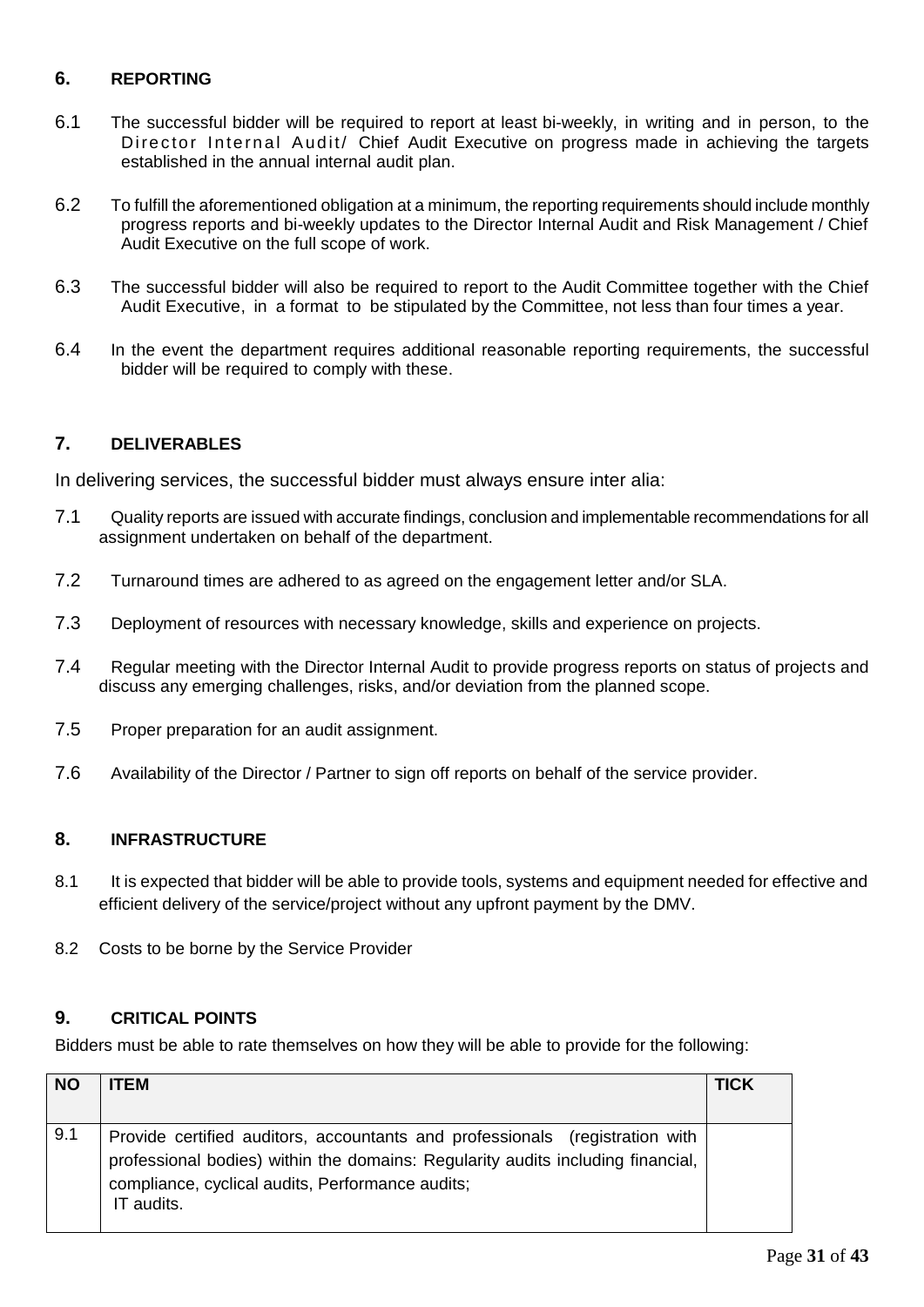| 9.2  | Must be willing to familiarize themselves with the DMV, public sector<br>knowledge and military veterans' legislation.                                                                                                                                                                                                                                                            |                  |
|------|-----------------------------------------------------------------------------------------------------------------------------------------------------------------------------------------------------------------------------------------------------------------------------------------------------------------------------------------------------------------------------------|------------------|
|      |                                                                                                                                                                                                                                                                                                                                                                                   |                  |
| 9.3  | Provide skills transfer, training and empowerment where possible to suitably<br>qualified DMV employees                                                                                                                                                                                                                                                                           |                  |
| 9.4  | Bidders must demonstrate sound knowledge of best practice regarding audits,<br>financial, supply chain management, ICT, fraud and project management<br>preferably in the Public Sector, and including provision of the methodology within<br>the domains: Regularity audits including financial, compliance, cyclical audits,<br>adequacy audits, performance audits; IT audits. |                  |
| 9.5  | Must have experience in managing projects (portfolio of evidence required within<br>the domains: Regularity audits including financial, compliance, cyclical audits,<br>Performance audits; IT audits.                                                                                                                                                                            | $\overline{ }$ , |
| 9.6  | Sound understanding of relevant applicable legislation, policies, and<br>regulations in the public sector and ISA standards.                                                                                                                                                                                                                                                      |                  |
| 9.7  | Must have IT systems to allow seamless and confidential data exchange.<br>(Provide evidence)                                                                                                                                                                                                                                                                                      |                  |
| 9.8  | Provide adequately competent personnel to provide for operational and<br>performance audits, financial audits, compliance, governance, IT audits, and<br>other audit-related areas.                                                                                                                                                                                               |                  |
| 9.9  | The bidder must accept to negotiate a Service Level Agreement based on<br>terms of this tender, which must be preceded by a contract.                                                                                                                                                                                                                                             |                  |
| 9.10 | Blended rates must be attached (annual costing) and comply with the austerity<br>measures as prescribed in Treasury Regulation 01 of 2013/14. Blended hourly<br>rates per section - regularity, IT audit, performance, etc to be provided.                                                                                                                                        |                  |
| 9.11 | A deliverable based-costing model must be used, link mandatory items to<br>deliverables. Maturity assessment, policies, structure, people, processes.                                                                                                                                                                                                                             |                  |
| 9.12 | DMV IA reserves the right to replace certain audits and apply the blended rates<br>provided.                                                                                                                                                                                                                                                                                      |                  |

# **10. PROJECT PLAN, TIME FRAMES AND MILESTONES**

- 10.1 Bidders must submit a proposed three years (3) project plan to demonstrate the approach, it must include:
	- 10.1.1 Starting Date
	- 10.1.2 Phases of the Project
	- 10.1.3 Schedule of Implementation and Milestones
	- 10.1.4 Monitoring and Evaluation according to normal industry best practice.
- 10.2 Proposed activity plan and resource plan that clearly depicts understanding of the ToR requirements of the DMV. Bidders should also demonstrate how the plan is in line with applicable standards, rules, regulations and best practices.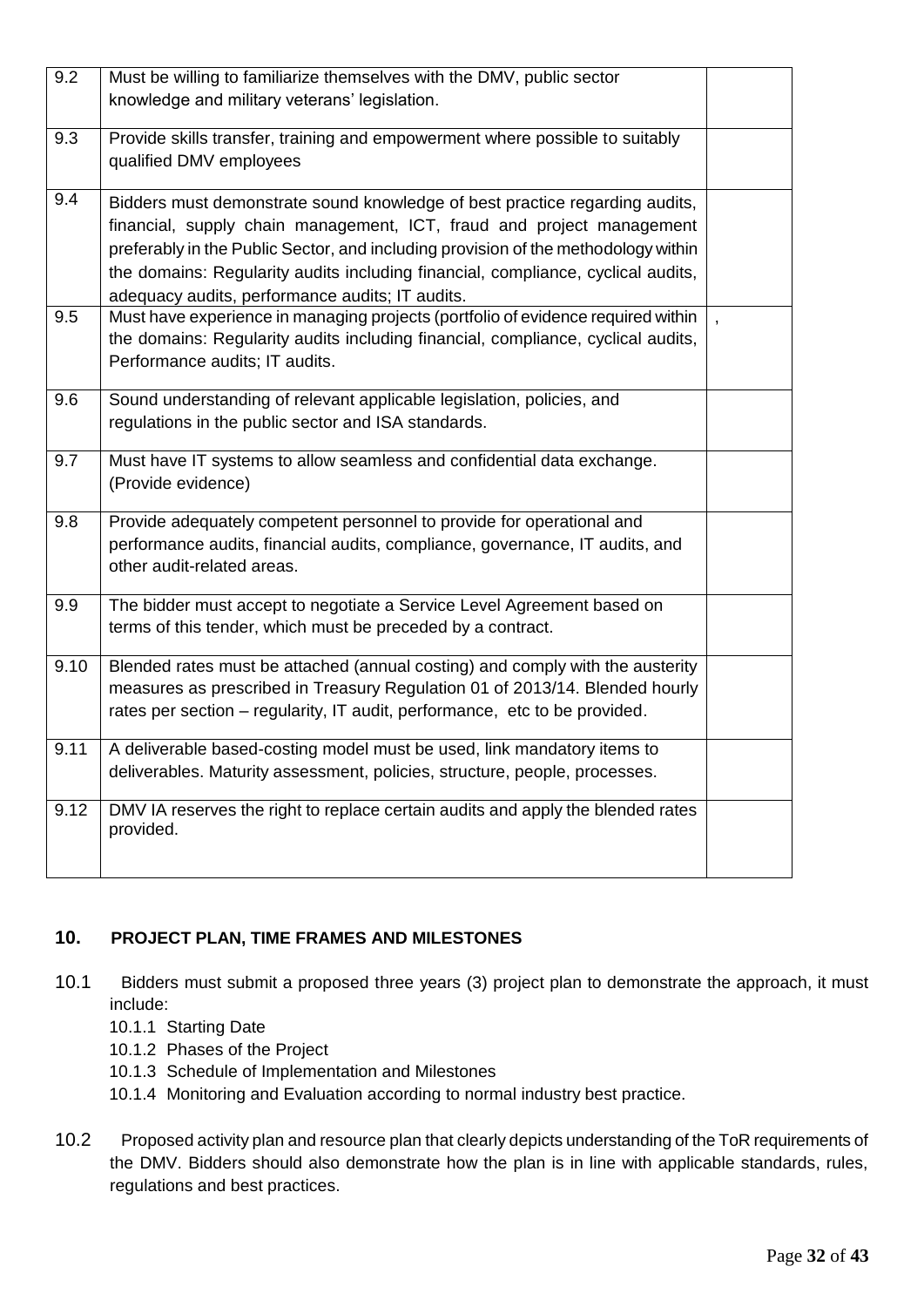- 10.3 A written description of their understanding of the work and its plan for accomplishing each of the deliverables within a three years (3) time table (milestones) of the project as well as the frequency of reporting.
- 10.4 The position(s) involved should be in respect of the direct delivery of the service to be provided and in the overall management of the work and the names of the people who will fill these positions. Provide information in a tabular format.

Submit names of appropriate individual professionals who will constitute the team. Comprehensive CV's of all professionals on the proposed team must be forwarded with an emphasis on qualifications and experience.

10.5 Skills Transfer, training, empowering, educating of DMV team in a transparent manner, projects monitoring and evaluation. Staffing requirements (skills development plan).

Service providers will be expected to develop and implement strategies for training in order to build capacity and transfer skills to the in-house staff on identified cases where feasible.

# **Company Experience**

- 10.6 Bidders are required to provide proof that they have performed similar services in at least three (3) or more entities, institutions and/or within the public service. Letters of reference from at least three (3) contactable referees must also be submitted.
- 10.7 A full company profile of its organizational structure, indicating percentage ownership and operatives of the company/organization.
- 10.8 A summary of the work experience that the company has undertaken in relation to the terms of reference herein articulated and relevant references that can validate the experience of the company/organization.
- 10.9 The proposal must where applicable include the hourly rates charged for the different types of regularity, IT audit, performance, etc blended hours for the entire work, including all projected expenses and cost (Travel, Accommodation and Subsistence, and all HR and professional cost).
- 10.10 Failure to submit at least three (3) letters of reference for similar services will lead to a 0 scoring for references.

## **Individual Experience**

- 10.11 Bidders are required to submit comprehensive CV's of personnel, who will be part of the project that demonstrates prior experience and qualifications.
- 10.12 Bidder's responses will be evaluated for functionality based on achieving the minimum score of seventy points (70)
- 10.13 Bidders must as part of their bid documents, submit supportive documentation for all technical requirements as as the indicated hereunder.
- 10.14 The panel responsible for scoring the respective bids will evaluate and score all bids based on their submissions and information provided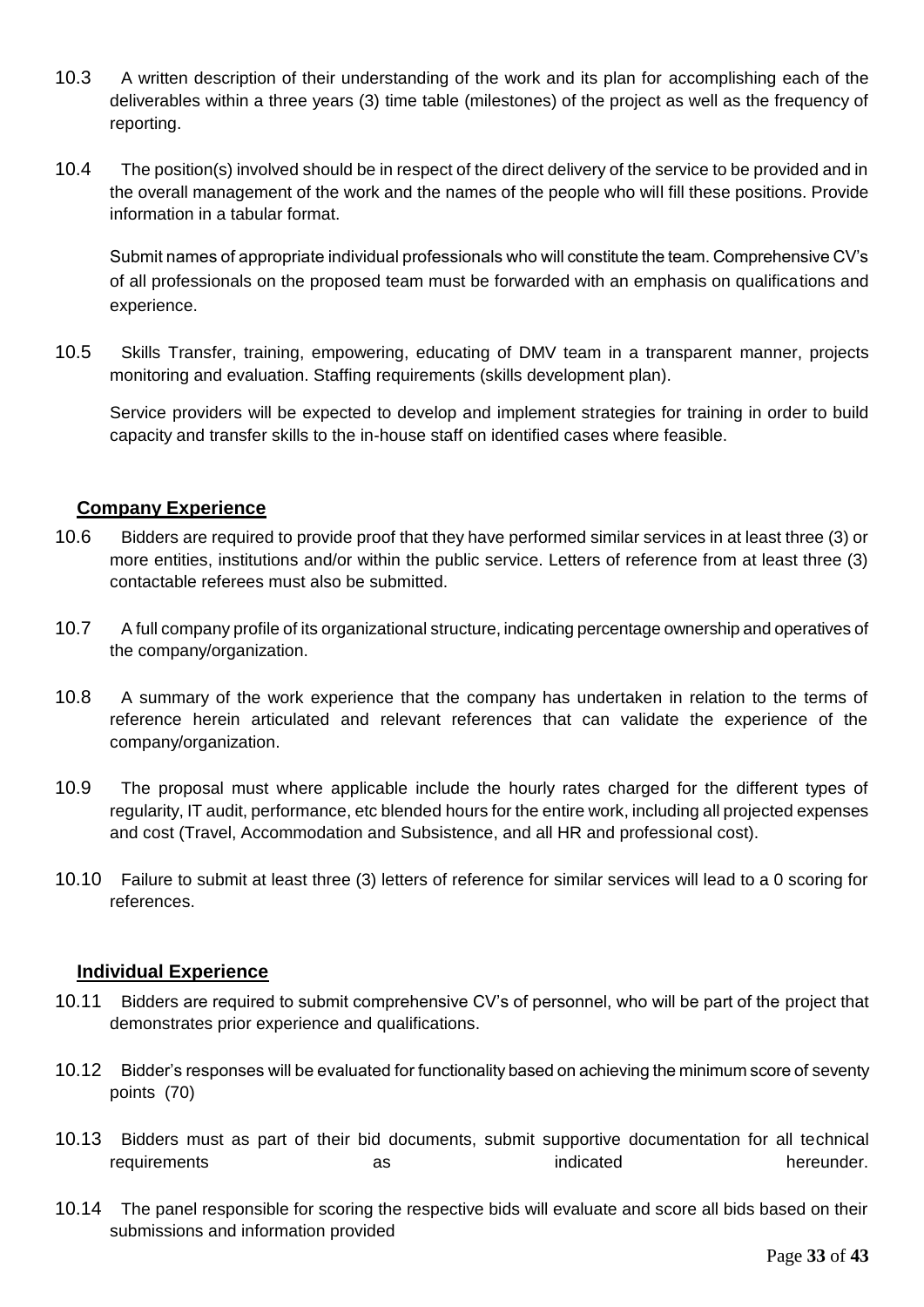10.15 The BID evaluation committee will evaluate and score all responsive documents submitted by bidders.

## **11. GENERAL REQUIRMENTS**

**All bidders are required to fully complete, sign and submit the Standard Bidding Documents with their proposal. Proposals received with incomplete SBD forms may result to disqualification with failure to fully complete, sign and submit these SBD forms within 7 days of written notification.**

- 11.1 Submit fully completed and sign Standard Bidding Document (SBD 1) Invitation to Bid.
- 11.2 Submit fully completed and signed standard bidding document (SBD) 3.1 Pricing schedule.
- 11.3 Submit fully completed and signed standard bidding document (SBD) 4 Declaration of Interest.
- 11.4 Submit fully completed and signed standard bidding document (SBD) 6.1 Preferential point claim form in terms of the Preferential Procurement Regulations 2017.
- 11.5 Submit fully completed and signed standard bidding document (SBD) 8 Declaration of bidder's past supply chain management practices.
- 11.6 Submit fully completed and signed standard bidding document (SBD) 9 Declaration of independent bid determination.

## **12. MANDATORY REQUIREMENTS**

## **Failure to submit the below-mentioned mandatory requirements will lead to your bid being disqualified**

- 12.1 Provide proof that the firm or partnership is registered with the Institute of Internal Auditors and/or an Independent Regulatory Board for Auditors.
- 12.2 Submit proof of registration summary report from Central Supplier Database and or Unique Identification Number (PIN) issued by SARS to enable the department to verify Tax status. Bids received from bidders with a non-compliant status may be disqualified with failure to update the Tax Status to compliant within 7 days after written notification
- 12.3 Proof of applicable company registration documents with ID copies of the shareholders/directors;
- 12.4 A Two Envelope System, requiring submission of both Technical and Financial Proposals at the same time, but in separate envelopes will apply clearly marked (Technical and Financial proposal).

#### **13. EVALUATION CRITERIA**

13.1 All bids/proposals that complied with the general requirements/conditions and mandatory requirements will be evaluated in two stages. On the **first stage** bids will be evaluated on **functionality** whereas on second stage evaluation will be done in accordance with **80/20 preference points system** as stipulated below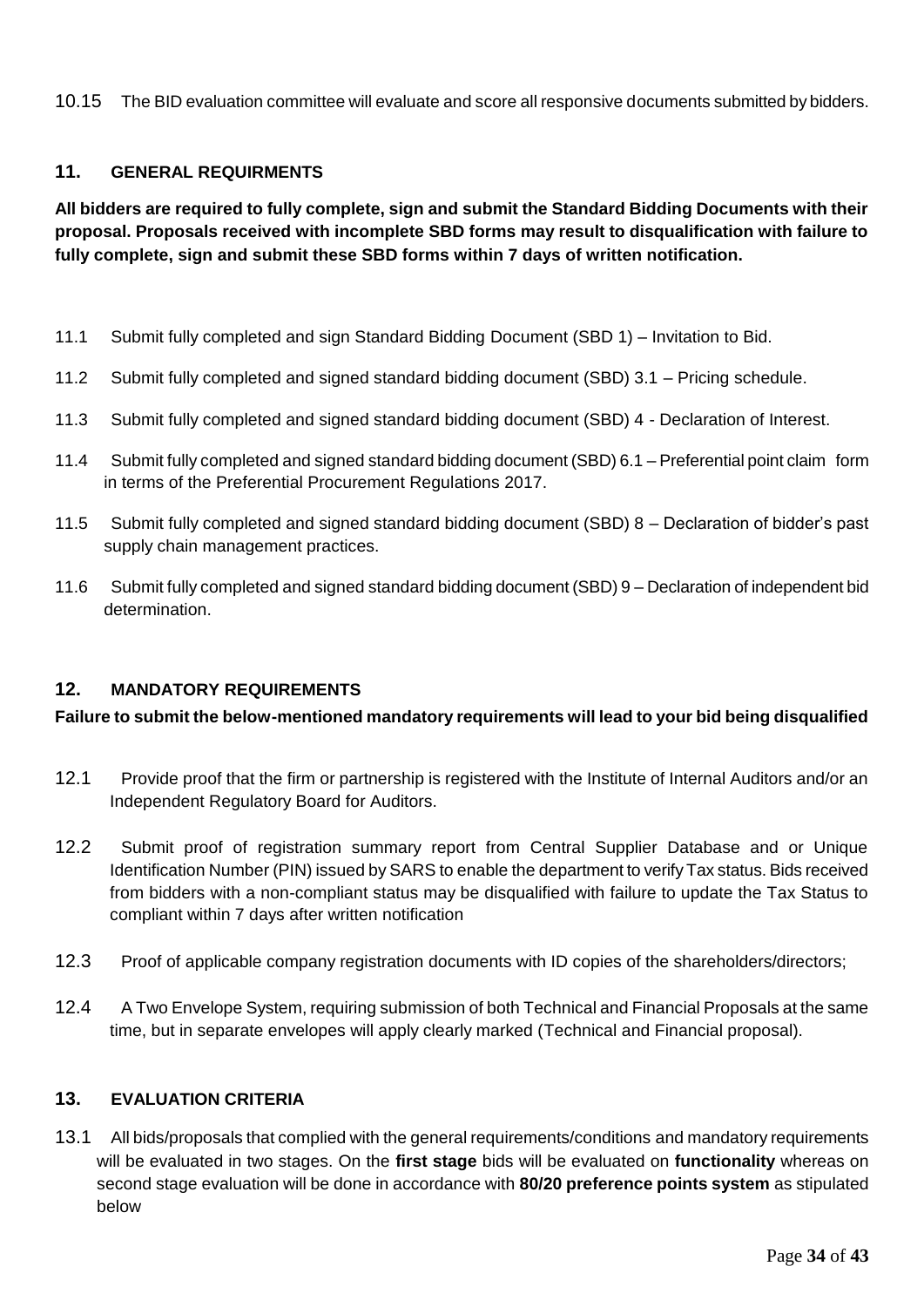# **FIRST PHASE OF EVALUATION (FUNCTIONALITY)**

- 13.2 The Bids that fail to achieve a **minimum of 70** points out of 100 points for functionality will be disqualified. This means that such bids will not be evaluated on the second stage (Preference Points System and Price).
- 13.3 The evaluation of the functionality will be evaluated individually in accordance with the below functionality criteria and values. The applicable values that will be utilized when scoring each criteria ranges from:

**1=Poor, 2=Average, 3 Good, 4=Very good & 5=Excellent**

| <b>NO</b>     | <b>EVALUATION CRITERIA</b>                                                                                                                                                                                                                                                                                                                                                                                                                                                  | <b>GUIDELINES FOR CRITERIA</b>                                                                                                                                                                                                                                                                                 | <b>WEIGHT</b> | <b>HIGHEST</b>  |
|---------------|-----------------------------------------------------------------------------------------------------------------------------------------------------------------------------------------------------------------------------------------------------------------------------------------------------------------------------------------------------------------------------------------------------------------------------------------------------------------------------|----------------------------------------------------------------------------------------------------------------------------------------------------------------------------------------------------------------------------------------------------------------------------------------------------------------|---------------|-----------------|
|               |                                                                                                                                                                                                                                                                                                                                                                                                                                                                             | <b>APPLICATION</b>                                                                                                                                                                                                                                                                                             |               | <b>SCORE</b>    |
|               |                                                                                                                                                                                                                                                                                                                                                                                                                                                                             |                                                                                                                                                                                                                                                                                                                |               |                 |
| $\mathbf 1$ . | <b>Project Plan</b>                                                                                                                                                                                                                                                                                                                                                                                                                                                         |                                                                                                                                                                                                                                                                                                                |               |                 |
|               | 13.1.1.1<br>Activity<br>plan<br>methodology)<br>(proposed<br>that<br>clearly depicts understanding of<br>the TOR.<br>13.1.1.2<br>Bids/proposals should<br>accompanied<br>by<br>be<br>a<br>comprehensive<br>project<br>implementation plan<br>and<br>a<br>detailed proposal containing a<br>breakdown of the hourly tariff,<br>disbursements and overall price<br>(VAT inclusive), detailing planned<br>activities over the period of the<br>project with strict timeframes. | Re-organizing scope of work into<br>clear project plan plus value<br>added services, this will include<br>clear methodology, specific<br>timelines and deliverable and<br>detailed costing model<br>breakdown $=5$<br>Re-organizing the scope of work<br>into a clear project plan with<br>costing model = $4$ | 20            | 5X <sub>5</sub> |
|               | 13.1.1.3 Bidders must submit a<br>proposed (3 years) project plan to<br>demonstrate the approach, it must<br>include: Starting Date, Phases of<br>Project,<br>Schedule<br>the<br>of<br>Implementation and Milestones,<br>and<br>Evaluation<br>Monitoring<br>according to normal industry best<br>practice<br>13.1.1.4 Have a quick turn-around<br>in<br>terms<br>of<br>Time<br>project<br>completion as per the Project<br>Plan                                             | Re-stating the scope of work $= 3$<br>Approach and methodology with<br>limited details and information $= 2$<br>Project plan with irrelevant<br>information $= 1$                                                                                                                                              |               |                 |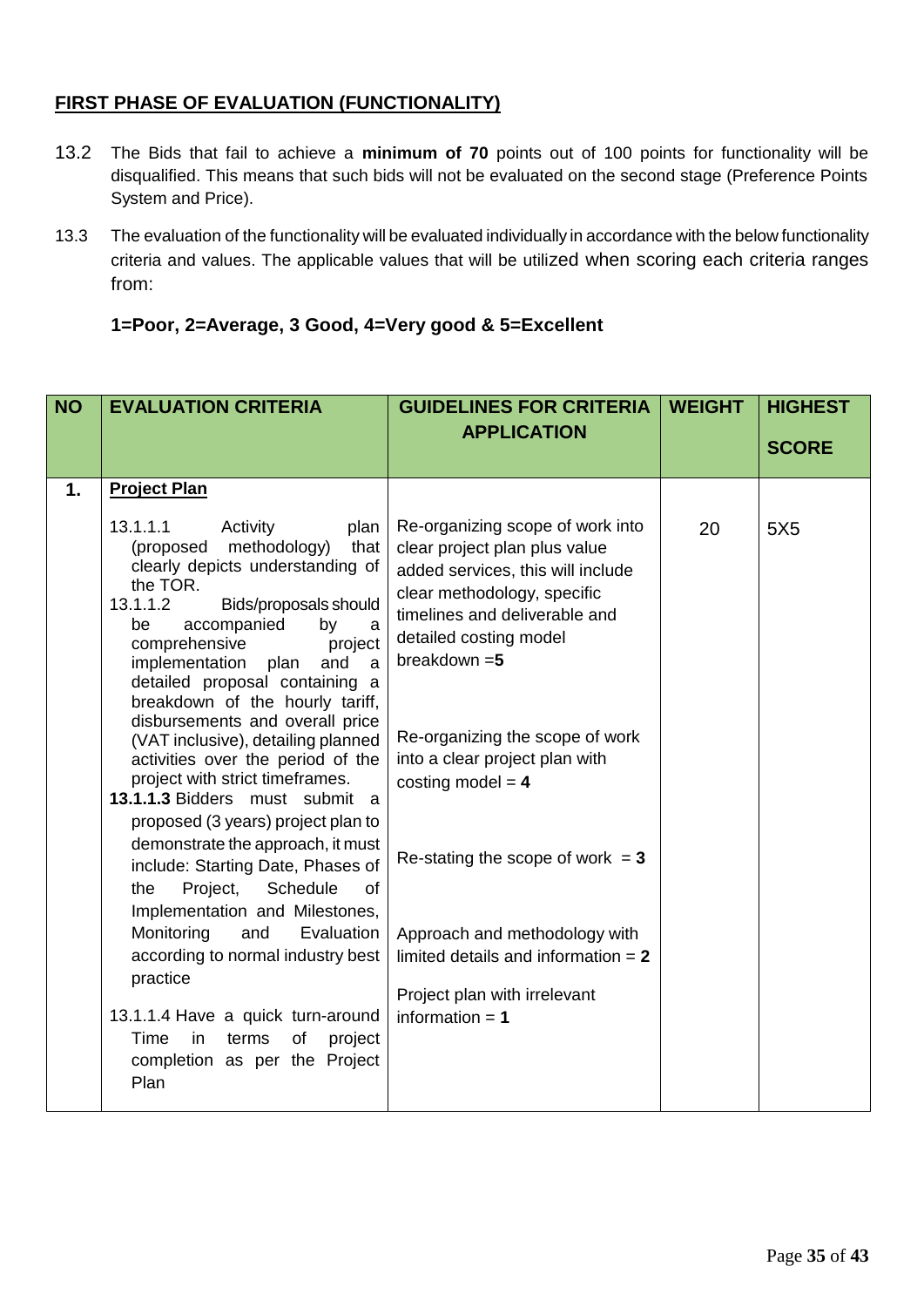| <b>NO</b> | <b>EVALUATION CRITERIA</b>                                                                                                                                                                                                                                                                                                                                                                                                                                                                                                                                                                                                                                                                                                                                                                                                                                                                                                                                                                                                                                                                                                                                                                                                                                                                                                                                                                                                                                                                    | <b>GUIDELINES FOR CRITERIA</b>                                                                                                                                                                                                                                                                                                                                                                                                                                                                                                                                                                                                                                                                                                                                                                                                                                                                                                                                               | <b>WEIGHT</b> | <b>HIGHEST</b>  |
|-----------|-----------------------------------------------------------------------------------------------------------------------------------------------------------------------------------------------------------------------------------------------------------------------------------------------------------------------------------------------------------------------------------------------------------------------------------------------------------------------------------------------------------------------------------------------------------------------------------------------------------------------------------------------------------------------------------------------------------------------------------------------------------------------------------------------------------------------------------------------------------------------------------------------------------------------------------------------------------------------------------------------------------------------------------------------------------------------------------------------------------------------------------------------------------------------------------------------------------------------------------------------------------------------------------------------------------------------------------------------------------------------------------------------------------------------------------------------------------------------------------------------|------------------------------------------------------------------------------------------------------------------------------------------------------------------------------------------------------------------------------------------------------------------------------------------------------------------------------------------------------------------------------------------------------------------------------------------------------------------------------------------------------------------------------------------------------------------------------------------------------------------------------------------------------------------------------------------------------------------------------------------------------------------------------------------------------------------------------------------------------------------------------------------------------------------------------------------------------------------------------|---------------|-----------------|
|           |                                                                                                                                                                                                                                                                                                                                                                                                                                                                                                                                                                                                                                                                                                                                                                                                                                                                                                                                                                                                                                                                                                                                                                                                                                                                                                                                                                                                                                                                                               | <b>APPLICATION</b>                                                                                                                                                                                                                                                                                                                                                                                                                                                                                                                                                                                                                                                                                                                                                                                                                                                                                                                                                           |               | <b>SCORE</b>    |
|           |                                                                                                                                                                                                                                                                                                                                                                                                                                                                                                                                                                                                                                                                                                                                                                                                                                                                                                                                                                                                                                                                                                                                                                                                                                                                                                                                                                                                                                                                                               |                                                                                                                                                                                                                                                                                                                                                                                                                                                                                                                                                                                                                                                                                                                                                                                                                                                                                                                                                                              |               |                 |
| 2.        | <b>Expertise and Qualifications</b><br>The team per category as<br>a)<br>would be required for the internal<br>audit services for prior approval<br>by the Project leader.<br>Detailed<br>CV's<br>of<br>b)<br>the<br>proposed Project leader and Key<br>personnel<br>indicating<br>qualifications,<br>skills<br>and<br>experience in internal audit in the<br>Public Sector and contactable<br>references for Public Sector<br>projects. Must be registered<br>members of at least one of the<br>following:<br><b>IIASA</b><br>$\circ$<br><b>RIMS</b><br>$\circ$<br><b>SAICA</b><br>$\circ$<br><b>CIMA</b><br>$\circ$<br>South African Institute for<br>$\Omega$<br><b>Government Auditors</b><br>Institute of Directors South<br>$\circ$<br>Africa<br>South African Institute for<br>$\circ$<br><b>Professional Accountants</b><br>South African Chamber of<br>$\circ$<br>Commerce and Industry<br>Independent<br>Regulatory<br>$\circ$<br><b>Board for Auditors</b><br>Ethics Institute of South<br>$\circ$<br>Africa, Compliance Institute of<br>South Africa<br><b>Chartered Secretaries South</b><br>Africa<br>Certified<br>copies<br>of<br>C)<br>qualifications shall be attached<br>with the detailed CV's<br>- The audit team should<br>comprise of the following:<br>Partner / Director<br>$\circ$<br>Manager /<br>$\circ$<br>Supervisor<br>X2 assistants<br>$\circ$<br>Audit teams could be more<br>d)<br>than one depending on the<br>amount of work and hours to be<br>performed. | Project Leader with 10 years or<br>more experience in all audit types<br>as per scope of work, with Post<br>graduate qualification and<br>registered member together with<br>key personnel with 10 years or<br>more experience in Internal<br>Auditing, Auditing/Accounting<br>qualification and registered<br>members $= 5$<br>Project Leader with 7-9 years'<br>experience in all audit types as<br>per scope of work, with Post<br>graduate qualification and<br>registered member together with<br>key personnel with 7-9 years'<br>experience in Internal Auditing,<br>Post graduate qualification in<br>Auditing/Accounting and<br>registered members $= 4$<br>Project Leader with 4-6 years'<br>experience in 3 audit types as per<br>scope of work, with Post graduate<br>qualification and registered<br>member together with key<br>personnel with 4-6 years'<br>experience in Internal Auditing,<br>Degree in Auditing/Accounting<br>and registered members $= 3$ | 20            | 5X <sub>5</sub> |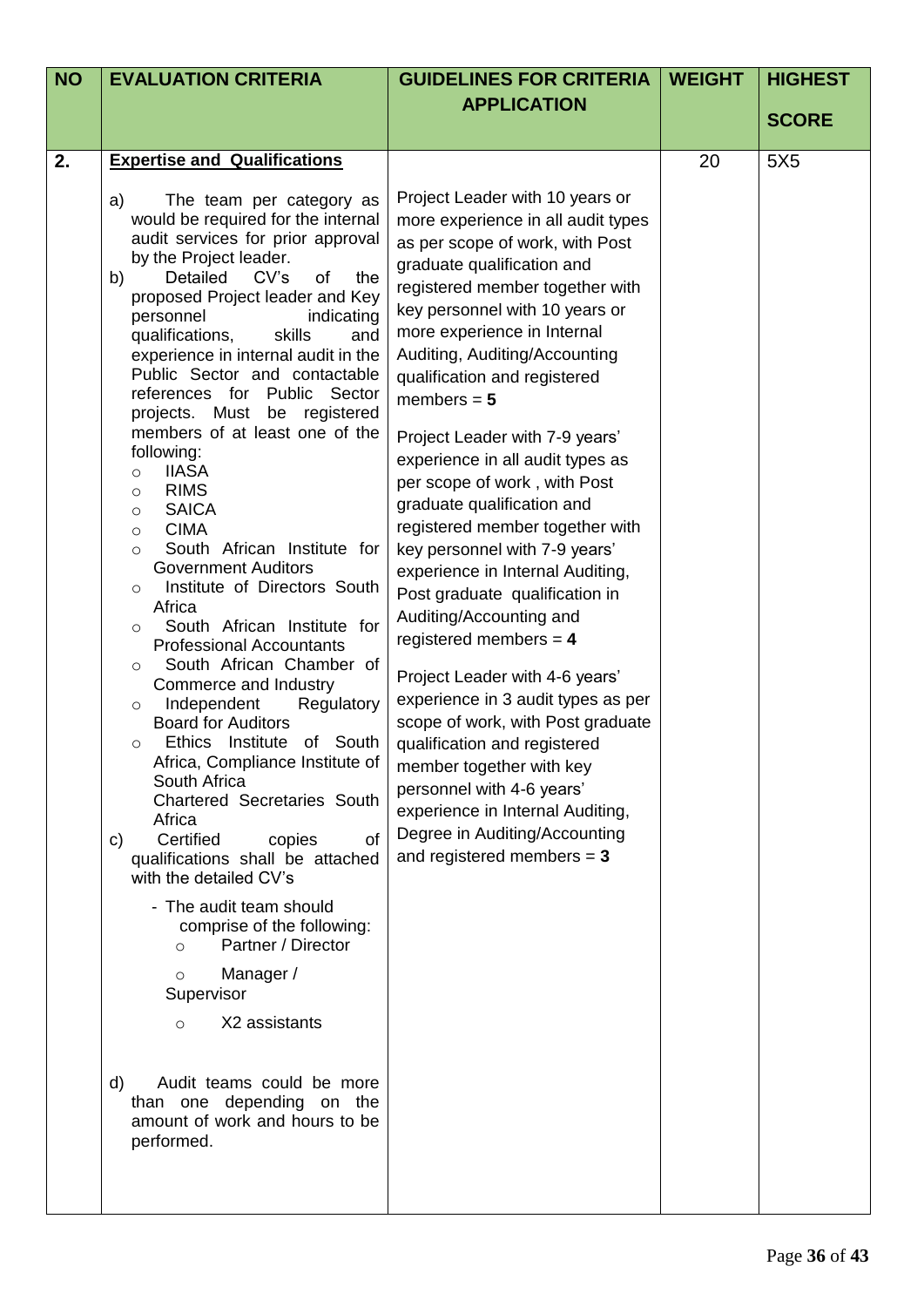| <b>NO</b> | <b>EVALUATION CRITERIA</b> | <b>GUIDELINES FOR CRITERIA</b><br><b>APPLICATION</b>                                                                                                                                                                                                                                                       | <b>WEIGHT</b> | <b>HIGHEST</b><br><b>SCORE</b> |
|-----------|----------------------------|------------------------------------------------------------------------------------------------------------------------------------------------------------------------------------------------------------------------------------------------------------------------------------------------------------|---------------|--------------------------------|
|           |                            | Project Leader with 2-3 years'<br>experience in 3 audit types as per<br>scope of work, with Degree in<br>Auditing/Accounting and<br>registered member together with<br>key personnel with 2-3 years'<br>experience in Internal Auditing,<br>Degree in Auditing/Accounting<br>and registered members $= 2$  |               |                                |
|           |                            | Project Leader with 0-1 years'<br>experience in 2 audit types as per<br>scope of work, with Degree in<br>Auditing/Accounting and<br>registered member together with<br>key personnel with 0-1 years'<br>experience in Internal Auditing,<br>Diploma in Auditing/Accounting<br>and registered members $= 1$ |               |                                |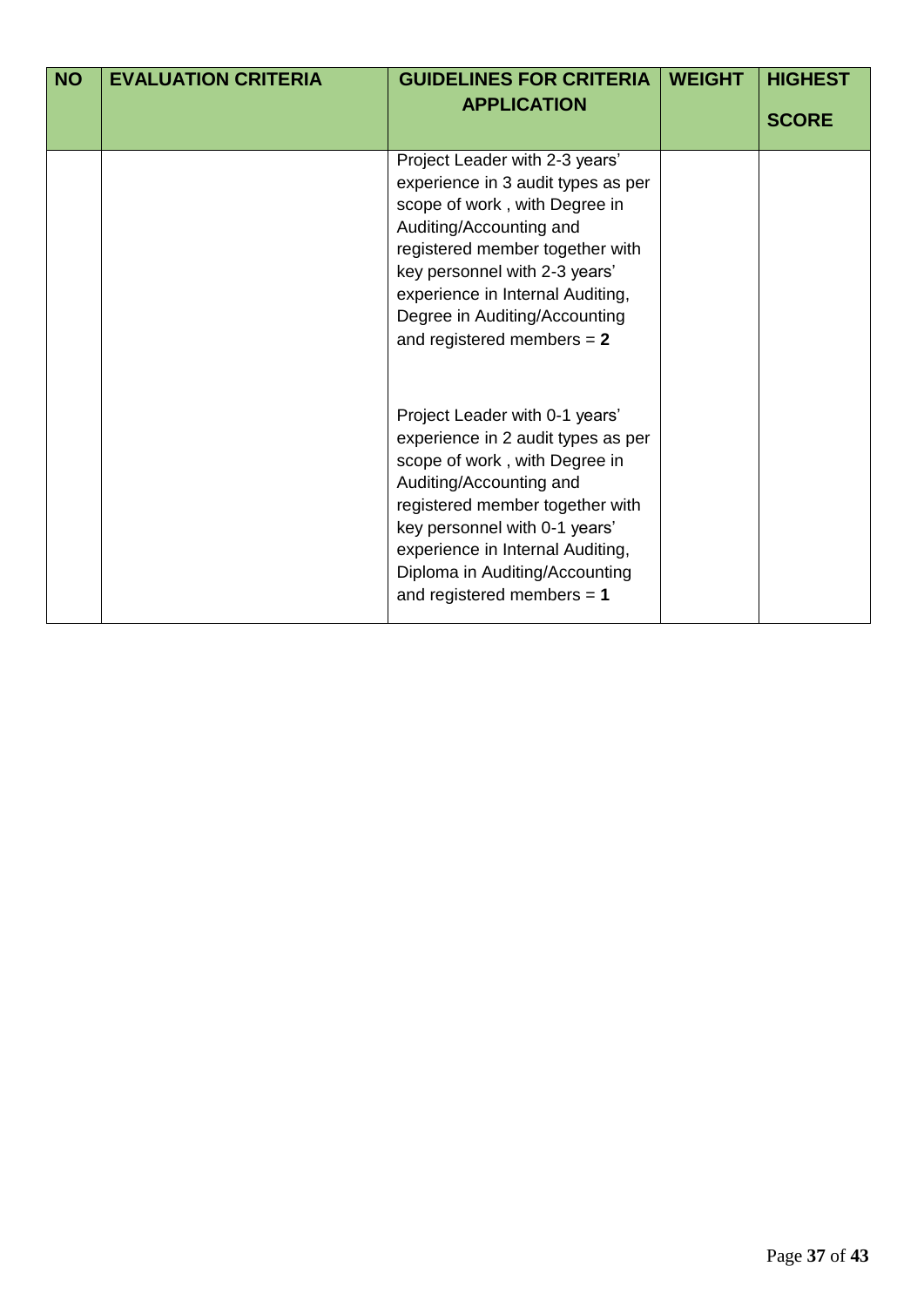| <b>NO</b> | <b>EVALUATION CRITERIA</b>                                                                                                                                                                                                                                                                                                                                                                                                                                                                                                                                                                                                      | <b>GUIDELINES FOR CRITERIA</b>                                                                                                                                                                                                                | <b>WEIGHT</b> | <b>HIGHEST</b>  |
|-----------|---------------------------------------------------------------------------------------------------------------------------------------------------------------------------------------------------------------------------------------------------------------------------------------------------------------------------------------------------------------------------------------------------------------------------------------------------------------------------------------------------------------------------------------------------------------------------------------------------------------------------------|-----------------------------------------------------------------------------------------------------------------------------------------------------------------------------------------------------------------------------------------------|---------------|-----------------|
|           |                                                                                                                                                                                                                                                                                                                                                                                                                                                                                                                                                                                                                                 | <b>APPLICATION</b>                                                                                                                                                                                                                            |               | <b>SCORE</b>    |
| 3         | <b>Technical capacity and capability</b><br>Bidders are required to demonstrate<br>the following:                                                                                                                                                                                                                                                                                                                                                                                                                                                                                                                               | Members including the Partner/<br>Engagement Director who are<br>certified<br>with<br>CAs<br>sound<br>risk<br>knowledge of review<br>of<br>management, governance<br>and<br>internal controls = $5$                                           | 20            | 5X <sub>5</sub> |
|           | a) A dedicated Auditing and / or<br><b>Accounting Practice</b>                                                                                                                                                                                                                                                                                                                                                                                                                                                                                                                                                                  | Members including the Partner/<br>Engagement Director who are<br>CIAs with sound knowledge of<br>review of risk management,<br>governance and internal controls =                                                                             |               |                 |
|           | b) Competence and capacity to<br>conduct to provide the reviews of<br>governance and compliance and<br>provide<br>audit<br>assurance<br>and<br>consulting<br>services,<br>adequacy<br>audits, IT capabilities, other audit-<br>related and adhoc services that may<br>be required by the DMV, including<br>value-add recommendations.                                                                                                                                                                                                                                                                                           | 4<br>Member together with key<br>personnel with Post graduate<br>qualification in<br>Auditing/Accounting and<br>registered members with sound<br>knowledge of review of risk<br>management, governance and<br>internal controls $=$ 3         |               |                 |
|           | c) Companies who have conducted<br>quality assurance review, to measure<br>compliance of the firm with the<br>applicable professional standards will<br>have added advantage.                                                                                                                                                                                                                                                                                                                                                                                                                                                   | Member together with key<br>personnel with Under graduate<br>qualification in<br>Auditing/Accounting and<br>registered members with<br>knowledge of review of risk<br>management, governance and                                              |               |                 |
|           | A full company<br>profile<br>its<br>of<br>organizational structure, indicating<br>percentage<br>ownership<br>and<br>operatives<br>of<br>the<br>company/organization.<br>Experience, skills and ability of the<br>service provider.<br>Audit, accounting and/or project<br>management experience.<br>Demonstrate sound knowledge of<br>best practice regarding audits,<br>financial, supply chain management,<br>ICT, fraud, combined assurance<br>model, adequacy, forensic auditing,<br>project management (implementation<br>plan) preferably in the Public Sector<br>and other relevant specialized<br>expertise of the team | internal controls $= 2$<br>Member together with key<br>personnel with no qualification in<br>Auditing/Accounting and<br>registered members with sound<br>knowledge of review of risk<br>management, governance and<br>internal controls $= 1$ |               |                 |
|           | Auditing/Accounting,<br>financial,<br>forensic capacity, skills and expertise                                                                                                                                                                                                                                                                                                                                                                                                                                                                                                                                                   |                                                                                                                                                                                                                                               |               | Page 38 of 43   |

of the bidder for the requirements of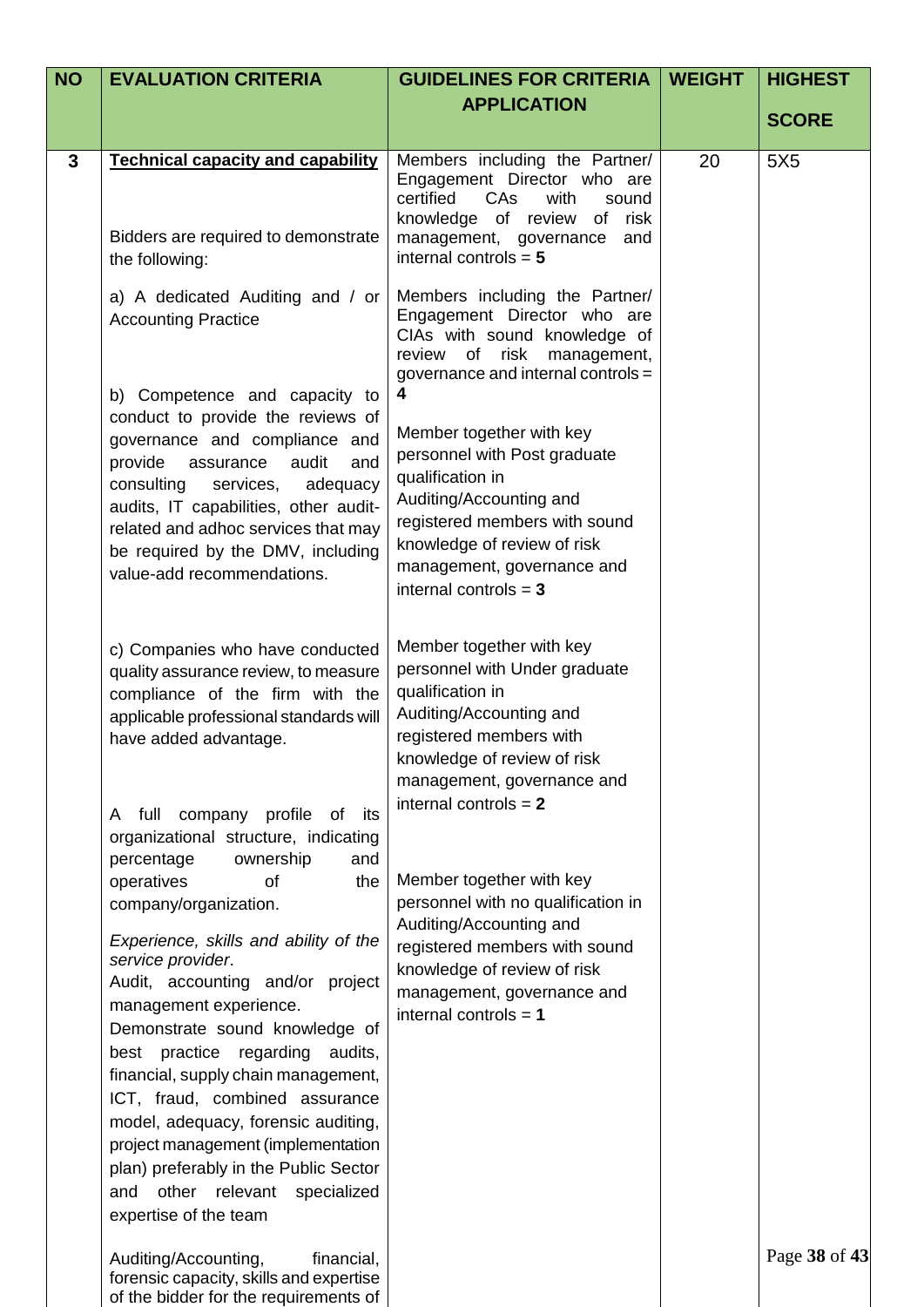| <b>NO</b> | <b>EVALUATION CRITERIA</b>                                                                                                                                                                                                                                                                                                                                                                                                                                                                        | <b>GUIDELINES FOR CRITERIA</b>                                                                                                                                                                                                                                                                                                                                                                       | <b>WEIGHT</b> | <b>HIGHEST</b>  |
|-----------|---------------------------------------------------------------------------------------------------------------------------------------------------------------------------------------------------------------------------------------------------------------------------------------------------------------------------------------------------------------------------------------------------------------------------------------------------------------------------------------------------|------------------------------------------------------------------------------------------------------------------------------------------------------------------------------------------------------------------------------------------------------------------------------------------------------------------------------------------------------------------------------------------------------|---------------|-----------------|
|           |                                                                                                                                                                                                                                                                                                                                                                                                                                                                                                   | <b>APPLICATION</b>                                                                                                                                                                                                                                                                                                                                                                                   |               | <b>SCORE</b>    |
|           |                                                                                                                                                                                                                                                                                                                                                                                                                                                                                                   |                                                                                                                                                                                                                                                                                                                                                                                                      |               |                 |
| 4         | <b>Company Experience:</b><br>Demonstration of Knowledge and<br>understanding of the Public Service<br>Regulatory Framework such as, but<br>not limited to: the Public Finance<br>Management Act (PFMA) and its<br>Treasury<br>Regulations,<br>Public<br><b>Services</b><br>Procurement<br>Policies,<br>South African Constitution, Minimum<br>Security Standards<br>Information<br>(MISS), Labour Legislation, Criminal<br>Procedures Act, Public Service,<br>Protection of Personal Information | Project Leader together with key<br>personel with excellent<br>knowledge and understanding of<br>the Public Service Regulatory<br>Framework. Provide details of<br>similar auditing, accounting,<br>project management, projects<br>successfully completed within the<br>public service $= 5$                                                                                                        | 15            | 5X <sub>5</sub> |
|           | (POPI) Act.<br>Details<br>similar<br>of<br>auditing,<br>accounting, project management,<br>projects successfully completed<br>within the public service (minimum of<br>contactable<br>references<br>7),<br>for<br>verification.<br>*Note: References should be<br>presented in a form of a written<br>letter on official letterhead from<br>clients where similar services<br>have been provided.                                                                                                 | Project Leader together with key<br>personel with very good<br>knowledge and understanding of<br>the Public Service Regulatory<br>Framework. Provide details of<br>similar auditing, accounting,<br>project management, projects<br>successfully completed within the<br>public service $= 4$<br>Project Leader together with key<br>personel with good knowledge<br>and understanding of the Public |               |                 |
|           |                                                                                                                                                                                                                                                                                                                                                                                                                                                                                                   | Service Regulatory Framework.<br>Provide details of similar auditing,<br>accounting, project management,<br>projects successfully completed<br>within the public service $= 3$<br>Project Leader together with key<br>personel with average knowledge<br>and understanding of the Public<br>Service Regulatory Framework.<br>Provide details of similar auditing,                                    |               |                 |
|           |                                                                                                                                                                                                                                                                                                                                                                                                                                                                                                   | accounting, project management,<br>projects successfully completed<br>within the public service $= 2$<br>Project Leader together with key<br>personel with poor knowledge<br>and understanding of the Public<br>Service Regulatory Framework =<br>1                                                                                                                                                  |               |                 |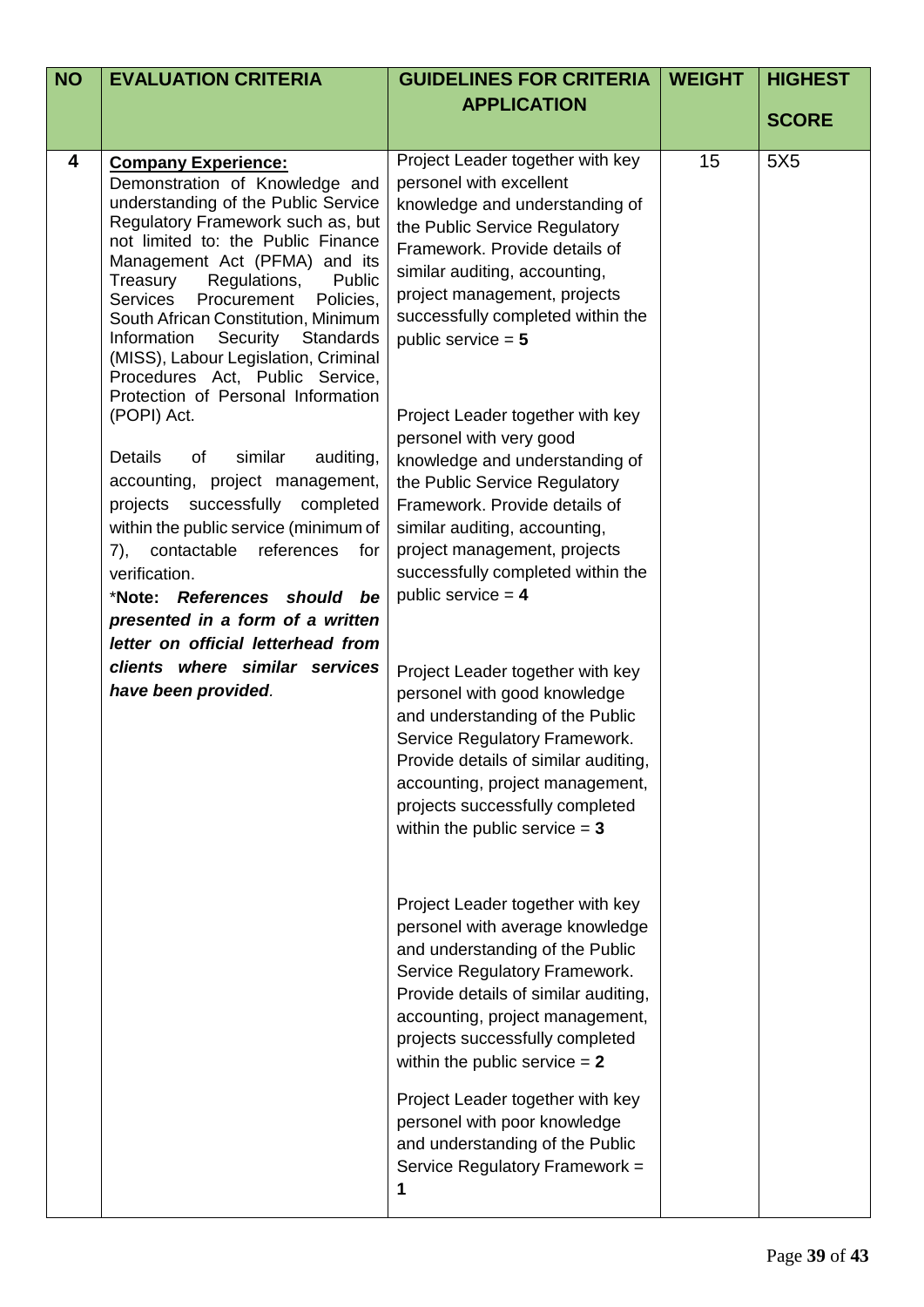| <b>NO</b> | <b>EVALUATION CRITERIA</b>                                                                                                                                           | <b>GUIDELINES FOR CRITERIA</b>                                                                                                | <b>WEIGHT</b> | <b>HIGHEST</b>  |
|-----------|----------------------------------------------------------------------------------------------------------------------------------------------------------------------|-------------------------------------------------------------------------------------------------------------------------------|---------------|-----------------|
|           |                                                                                                                                                                      | <b>APPLICATION</b>                                                                                                            |               | <b>SCORE</b>    |
|           |                                                                                                                                                                      |                                                                                                                               |               |                 |
| 5         | <b>Reporting</b><br>Provide monthly formal audit reports:<br>• Findings, Root causes, Effect/risk<br>Recommendations<br>Course of action / consequence<br>management | 10 years or more experience in<br>generating internal audit reports<br>and progress reports based on<br>work performed $= 5$  | 15            | 5X <sub>5</sub> |
|           | Improvement of internal controls<br>All<br>audit<br>reports<br>must<br>be<br>accompanied by an evidence file and<br>must be made available within ten                | 7-9 years or more experience in<br>generating internal audit reports<br>and progress reports based on<br>work performed $= 4$ |               |                 |
|           | working days after completion of the<br>investigation assignment to the DMV                                                                                          | 4-6 years or more experience in<br>generating internal audit reports<br>and progress reports based on<br>work performed $= 3$ |               |                 |
|           |                                                                                                                                                                      | 2-3 years or more experience in<br>generating internal audit reports<br>and progress reports based on<br>work performed $= 2$ |               |                 |
|           |                                                                                                                                                                      | 0 - 1 year experience in<br>generating internal audit reports<br>and progress reports based on<br>work performed $= 1$        |               |                 |

# **SECOND PHASE: EVALUATION IN TERMS OF 80/20 PREFERENCE POINTS SYSTEM**

# **NB// Failure to fully complete pricing schedule (SBD 3.3) will result to your bid being disqualified.**

- 13.4 Only bids that are fully completed on SBD 3.3 will be evaluated further in accordance with the 80/20 preference points system.
- 13.5 Bidders must submit original and valid B-BBEE Status Level Verification Certificate or certified copies thereof, issued by accredited Verification Agencies by SANAS or Registered Auditor approved by Independent Regulatory Board of Auditor (IRBA), together with their bids, to substantiate their B-BBEE claims. The Exempted Micro Enterprise (EME) and Qualifying Small Enterprises (QSE) must submit sworn affidavit signed by Commissioner of Oaths. Bidders who do not submit B-BBEE Status Level Verification Certificate or are non-compliant contributors to be B-BBEE do not qualify for preference points for B-BBEE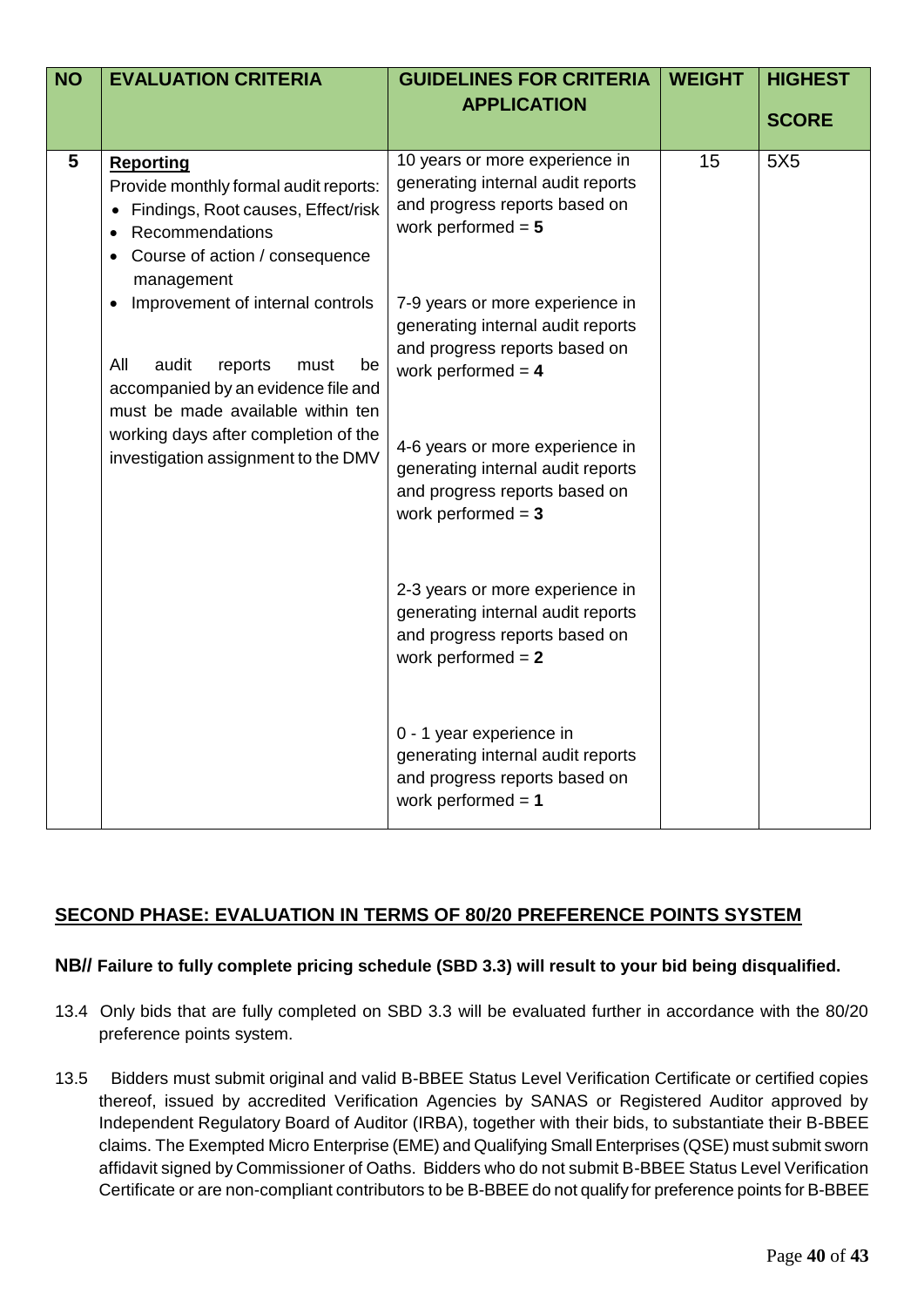## **Calculating of points for B-BBEE status level of contribution**

13.6 In terms of Regulation 6 (2) of the Preferential Procurement Regulations of 2017, preference points must be awarded to a bidder for attaining the B-BBEE status level of contribution in accordance with the table below:

| <b>B-BBEE Status Level of Contributor</b> | <b>Number of Points</b> |
|-------------------------------------------|-------------------------|
|                                           | 20                      |
| $\overline{2}$                            | 18                      |
| 3                                         | 14                      |
| 4                                         | 12                      |
| 5                                         | 8                       |
| 6                                         | 6                       |
| 7                                         | 4                       |
| 8                                         | $\mathbf{2}$            |
| Non-compliant contributor                 | 0                       |

- 13.7 The points scored by a bidder in respect of the BEE points indicated above will be added to the points scored for price.
- 13.8 Bidders are requested to fully complete, sign and submit preference points claim form (SBD 6.1) in order to claim preference points.
- 13.9 Only a bidder who has completed and signed the declaration part of the preference point claim form will be considered for B-BBEE status.
- 13.10 Points will be rounded off to the nearest 2 decimals.
- 13.11 In the event that two or more bids have scored equal total points, the contract will be awarded to the bidder scoring the highest number of points for B-BBEE status. Should two or more bids be equal in all respects, the award shall be decided by drawing of lots.
- 13.12 A contract may on reasonable and justifiable grounds be awarded to a bid that did not score the highest number of points.

## **14. UNDERTAKING BY THE DEPARTMENT**

14.1 All relevant laws, regulations and guidelines.

# **Formal Contract**

- 14.2 Successful bidder (s) will be required to enter into a formal contract (Service Level Agreement) with the Department of Military Veterans.
- 14.3 Awarding of the contract will be subject to the Service Provider's expressing acceptance of the General Conditions of Contract and Special Condition of Contract (if applicable).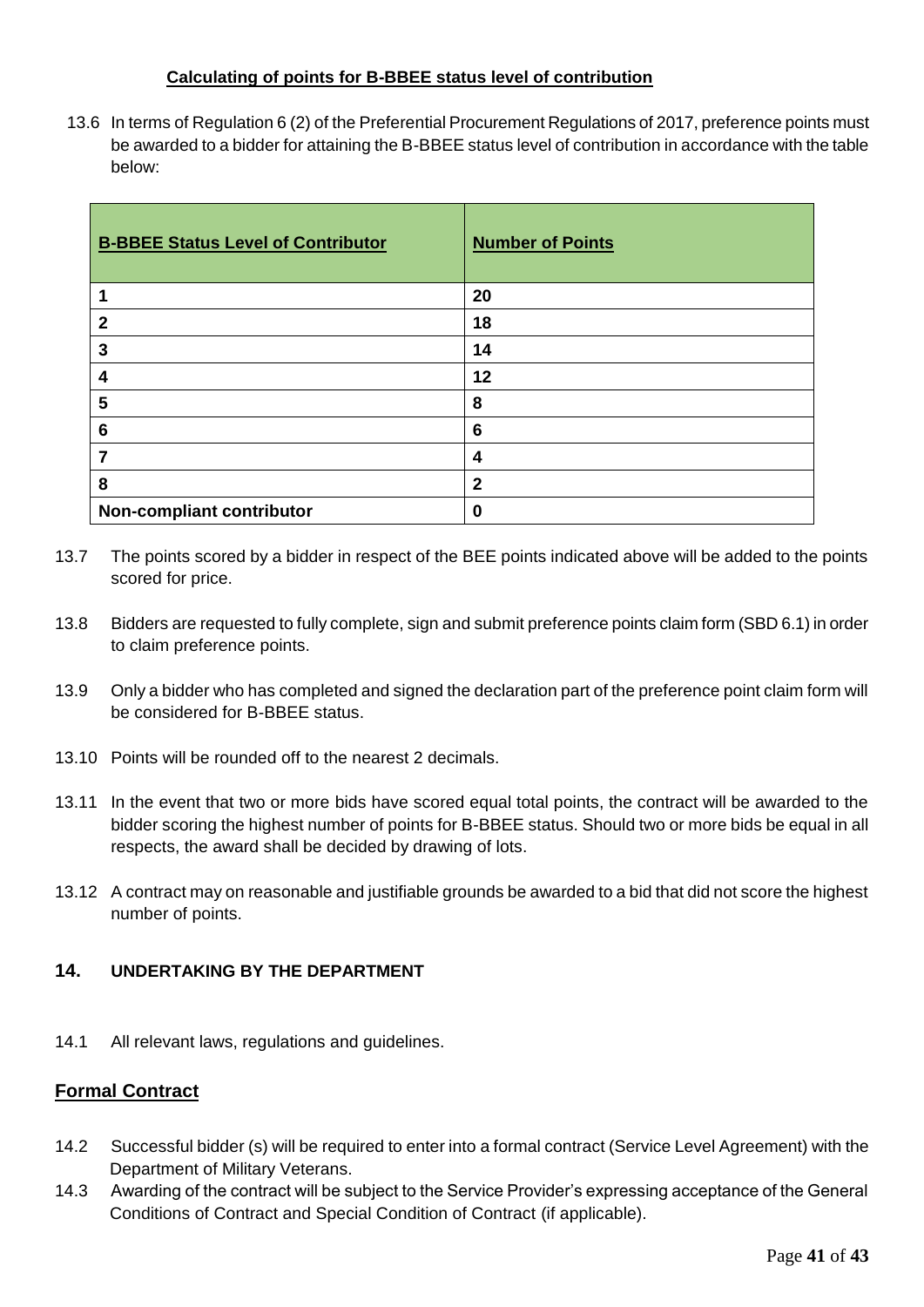- 14.4 The Department reserves the right to terminate the contract in the event that there is clear evidence of non-performance, by the Service provider (s).
- 14.5 This bid document is not an offer to purchase any services or materials, and the Department of Military Veterans will not incur or be liable for any costs associated with the preparation of this bid.
- 14.6 Note that the department reserves the right to award the bid to more than one service provider.
- 14.7 The department reserves the right not to accept any bid/proposal submitted by the bidders.

## **15. BRIEFING SESSIONS**

15.1 Due to covid-19 pandemic no briefing sessions will be held. For more information Prospective bidders are requested to contact supply chain management unit on the following email address: **quotations@dmv.gov.za**

## **16. PROCEDURE FOR SUBMISSION OF PROPOSALS**

16.1 Proposals should be submitted via the tender box at the entrance of:

**Department of Military Veterans 328 Festival Street Hatfield Pretoria 0001**

## **17. PROPRIETY OF RIGHT/SECURITY OF DATA**

- 17.1 The intellectual propriety and ownership of all materials and products developed in the execution of the contract will be vested in the Department of Military Veterans Director General in electronic form and hard copies.
- 17.2 Materials and products may not be made available to any unauthorized person or institutions or sold for profit without prior written consent from Department of Military Veterans Director General.
- 17.3 On completion or termination of the agreement, all materials and products must be handed over to the Department of Military Veterans Director General.
- 17.4 No media release concerning the tender, or any other information relating to the tender, or concerning the award of the tender maybe made by the tenderer without prior consultation and written approval from the Department of Military Veterans Director General
- 17.5 All the raw data collected either electronically or in hard copies must be submitted to the Department of Military Veterans Director General.